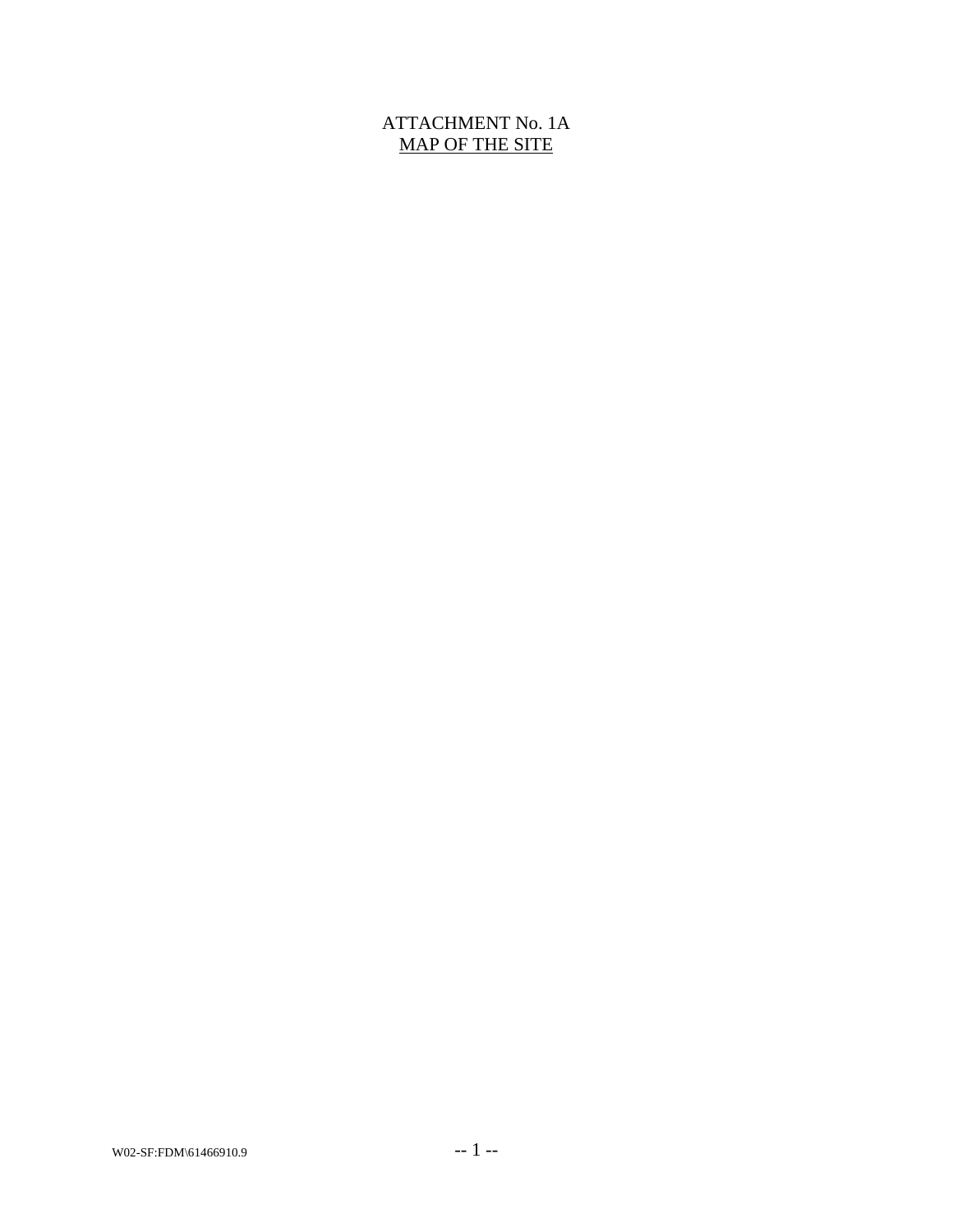

G: \1208\ACAD\PLAT\PLAT-01.DWG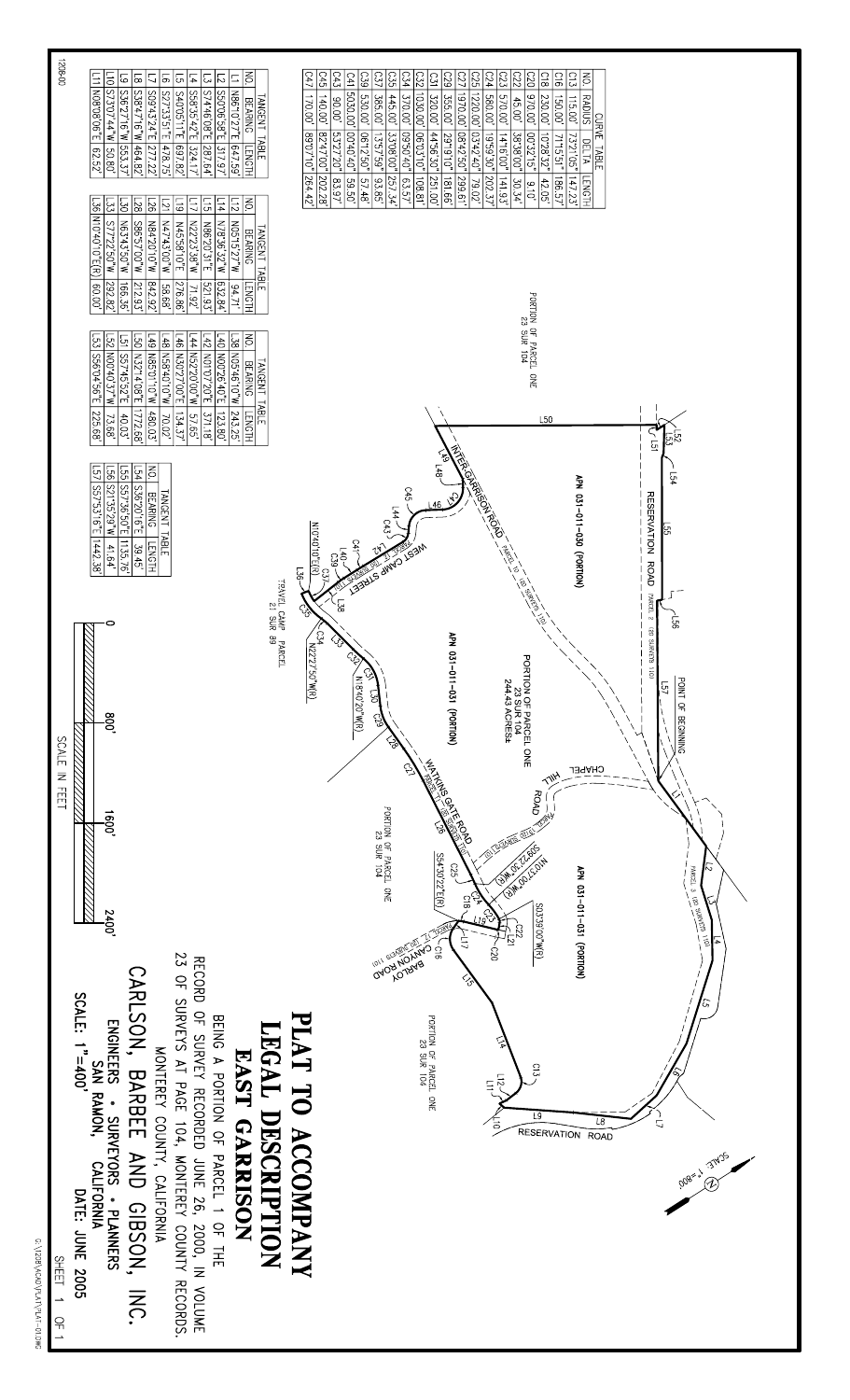## ATTACHMENT NO. 1B PHASING MAP

# [TO BE INSERTED]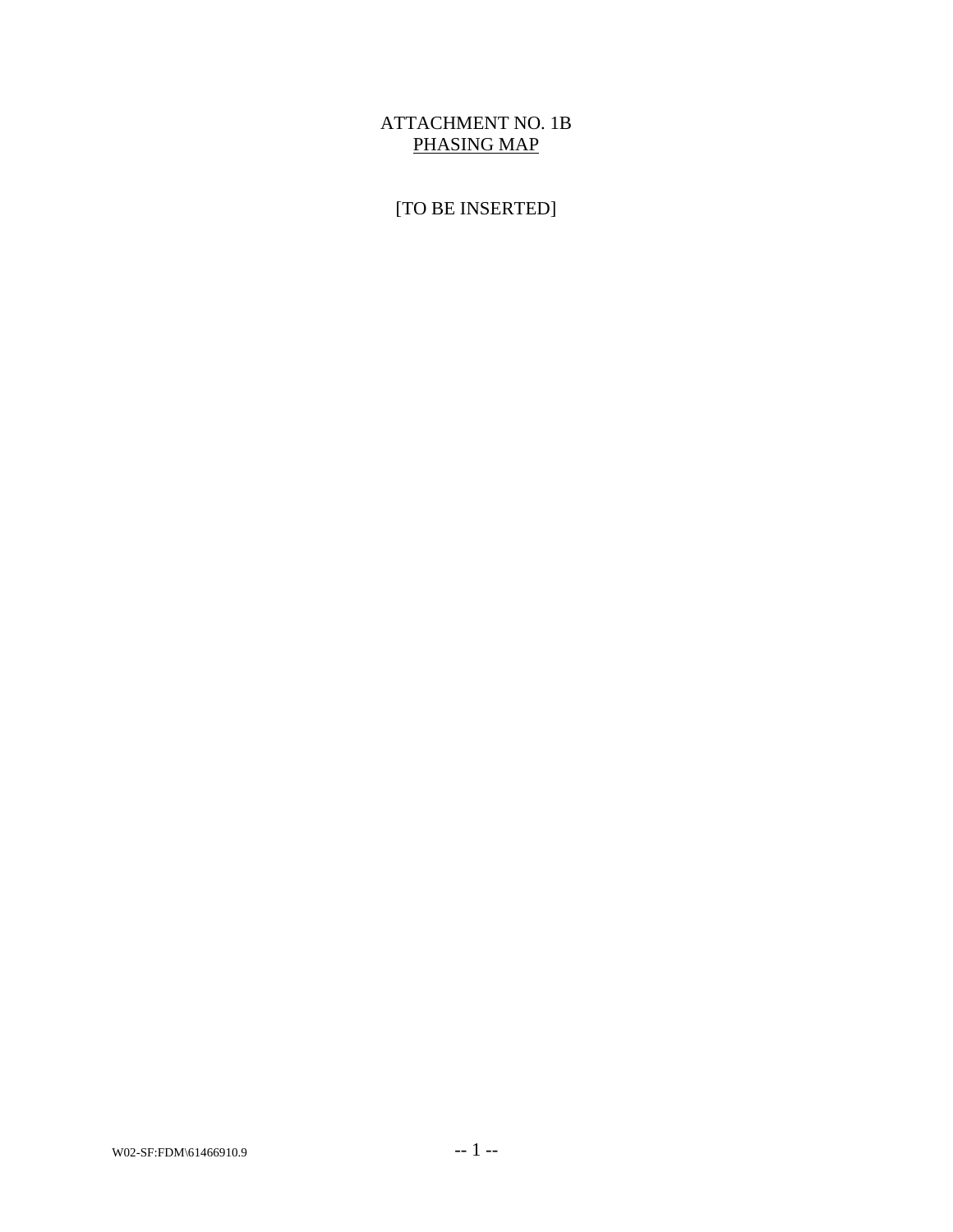

Source: Urban Design Associates, February 2004.



Exhibit 3-6 Phasing Plan

21370006 • 06/2004 | 3-6\_phasing\_plan.cdr

EAST GARRISON SPECIFIC PLAN • EIR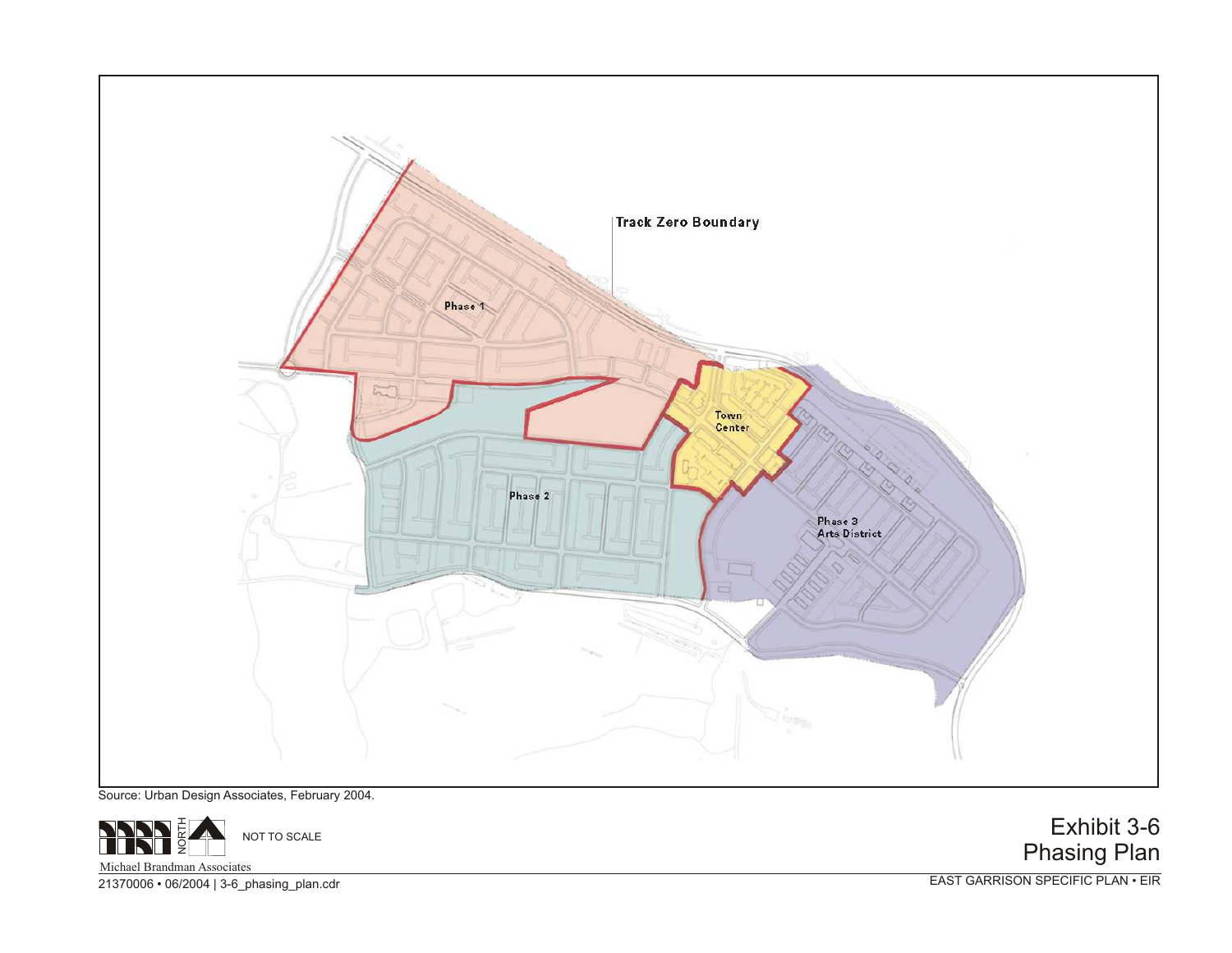## ATTACHMENT NO. 2

#### LEGAL DESCRIPTION OF THE SITE

## **LEGAL DESCRIPTION BEING A PORTION OF THE EAST GARRISON OF FORT ORD MILITARY RESERVATION MONTEREY COUNTY, CALIFORNIA**

CERTAIN REAL PROPERTY SITUATE IN MONTEREY CITY LANDS TRACT NO. 1, COUNTY OF MONTEREY, STATE OF CALIFORNIA, DESCRIBED AS FOLLOWS:

BEING A PORTION OF PARCEL 1, AS SAID PARCEL 1 IS SHOWN AND SO DESIGNATED ON THAT CERTAIN RECORD OF SURVEY RECORDED JUNE 26, 2000, IN VOLUME 23 OF SURVEYS AT PAGE 104, IN THE OFFICE OF THE COUNTY RECORDER OF MONTEREY COUNTY, MORE PARTICULARLY DESCRIBED AS FOLLOWS:

BEGINNING AT A POINT ON THE NORTHEASTERN LINE OF SAID PARCEL 1, SAID POINT BEING THE SOUTHEASTERN TERMINUS OF THAT CERTAIN COURSE DESIGNATED AS "(SOUTH 57º53'16" EAST) (1,442.38 FEET)" ON SAID RECORD OF SURVEY:

THENCE, FROM SAID POINT OF BEGINNING, ALONG SAID NORTHEASTERN LINE AND SOUTHEASTERN LINE OF SAID PARCEL 1, THE FOLLOWING NINE (9) COURSES:

- 1) NORTH 86º10'27" EAST 647.59 FEET,
- 2) SOUTH 50º06'58" EAST 317.97 FEET,
- 3) SOUTH 74º46'08" EAST 287.64 FEET,
- 4) SOUTH 58º35'42" EAST 324.17 FEET,
- 5) SOUTH 40º05'11" EAST 697.82 FEET,
- 6) SOUTH 27º33'51" EAST 478.75 FEET,
- 7) SOUTH 09º43'24" EAST 277.22 FEET,
- 8) SOUTH 38º47'16" WEST 464.82 FEET AND
- 9) SOUTH 36º27'16" WEST 553.37 FEET;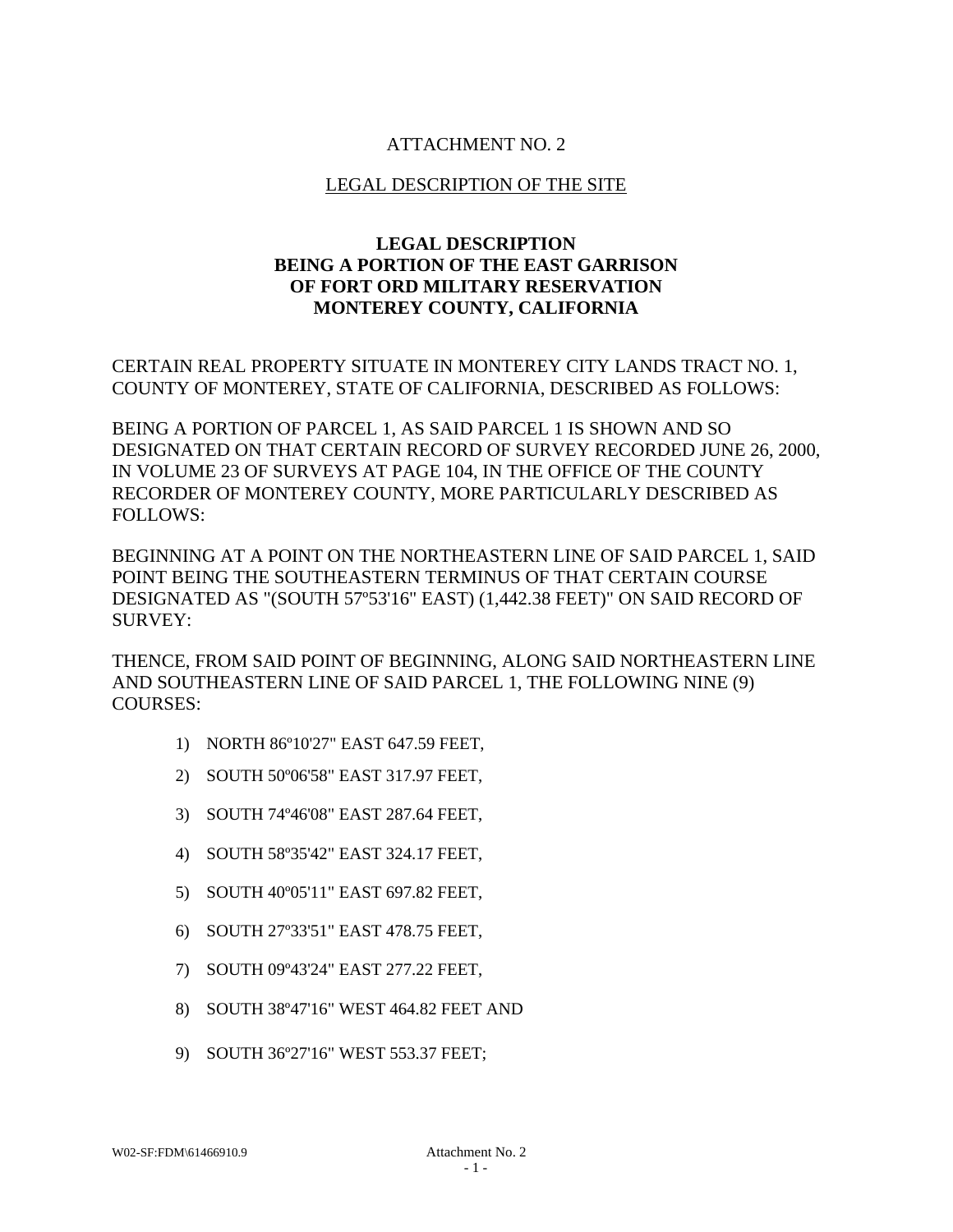THENCE, LEAVING SAID SOUTHEASTERN LINE, SOUTH 73°07'44" WEST 50.80 FEET; THENCE, NORTH 08°08'06" EAST 62.52 FEET; THENCE, NORTH 05°15'27" WEST 94.71 FEET;

THENCE, ALONG THE ARC OF A TANGENT 115.00 FOOT RADIUS CURVE TO THE LEFT, THROUGH A CENTRAL ANGLE OF 73°21'05", AN ARC DISTANCE OF 147.23 FEET; THENCE, NORTH 78°36'32" WEST 632.84 FEET;

THENCE, SOUTH 86°20'31" WEST 521.93 FEET;

THENCE, ALONG THE ARC OF A TANGENT 150.00 FOOT RADIUS CURVE TO THE RIGHT, THROUGH A CENTRAL ANGLE OF 71°15'51", AN ARC DISTANCE OF 186.57FEET;

THENCE, NORTH 22°23'38" WEST 71.92 FEET TO A POINT ON THE WESTERN LINE OF PARCEL 17, AS SAID PARCEL 17 IS SHOWN AND SO DESIGNATED ON THAT CERTAIN RECORD OF SURVEY, RECORDED JANUARY 31, 1997, IN VOLUME 20 OF SURVEY MAPS AT PAGE 110, IN SAID OFFICE OF THE COUNTY RECORDER OF MONTEREY COUNTY;

THENCE, ALONG SAID WESTERN LINE, THE FOLLOWING THREE (3) COURSES:

- 1) ALONG THE ARC OF NON-TANGENT 230.00 FOOT RADIUS CURVE TO THE RIGHT, FROM WHICH THE CENTER OF SAID CURVE BEARS SOUTH 54°30'22" EAST, THROUGH A CENTRAL ANGLE OF 10°28'32", AN ARC DISTANCE OF 42.05 FEET,
- 2) NORTH 45°58'10" EAST 276.86 FEET, AND
- 3) ALONG THE ARC OF A TANGENT 970.00 FOOT RADIUS CURVE TO THE LEFT, THROUGH A CENTRAL ANGLE OF 00°32'15", AN ARC DISTANCE OF 9.10 FEET TO A POINT ON THE SOUTHERN LINE OF PARCEL 11, AS SAID PARCEL 11 IS SHOWN AND SO DESIGNATED ON SAID RECORD OF SURVEY (20 SURVEYS 110);

THENCE, ALONG SAID SOUTHERN LINE AND WESTERN AND NORTHERN LINES OF SAID PARCEL 11 (20 SURVEYS 110) THE FOLLOWING SEVENTEEN (17) COURSES:

- 1) NORTH 47°43'00" WEST 58.68 FEET,
- 2) ALONG THE ARC OF A TANGENT 45.00 FOOT RADIUS CURVE TO THE LEFT, THROUGH A CENTRAL ANGLE 38°38'00", AN ARC DISTANCE OF 30.34 FEET,
	- 3) ALONG THE ARC OF A COMPOUND 570.00 FOOT RADIUS CURVE TO THE LEFT, FROM WHICH THE CENTER OF SAID CURVE BEARS SOUTH 03º39'00" WEST, THROUGH A CENTRAL ANGLE OF 14°16'00", AN ARC

W02-SF:FDM\61466910.9 Attachment No. 2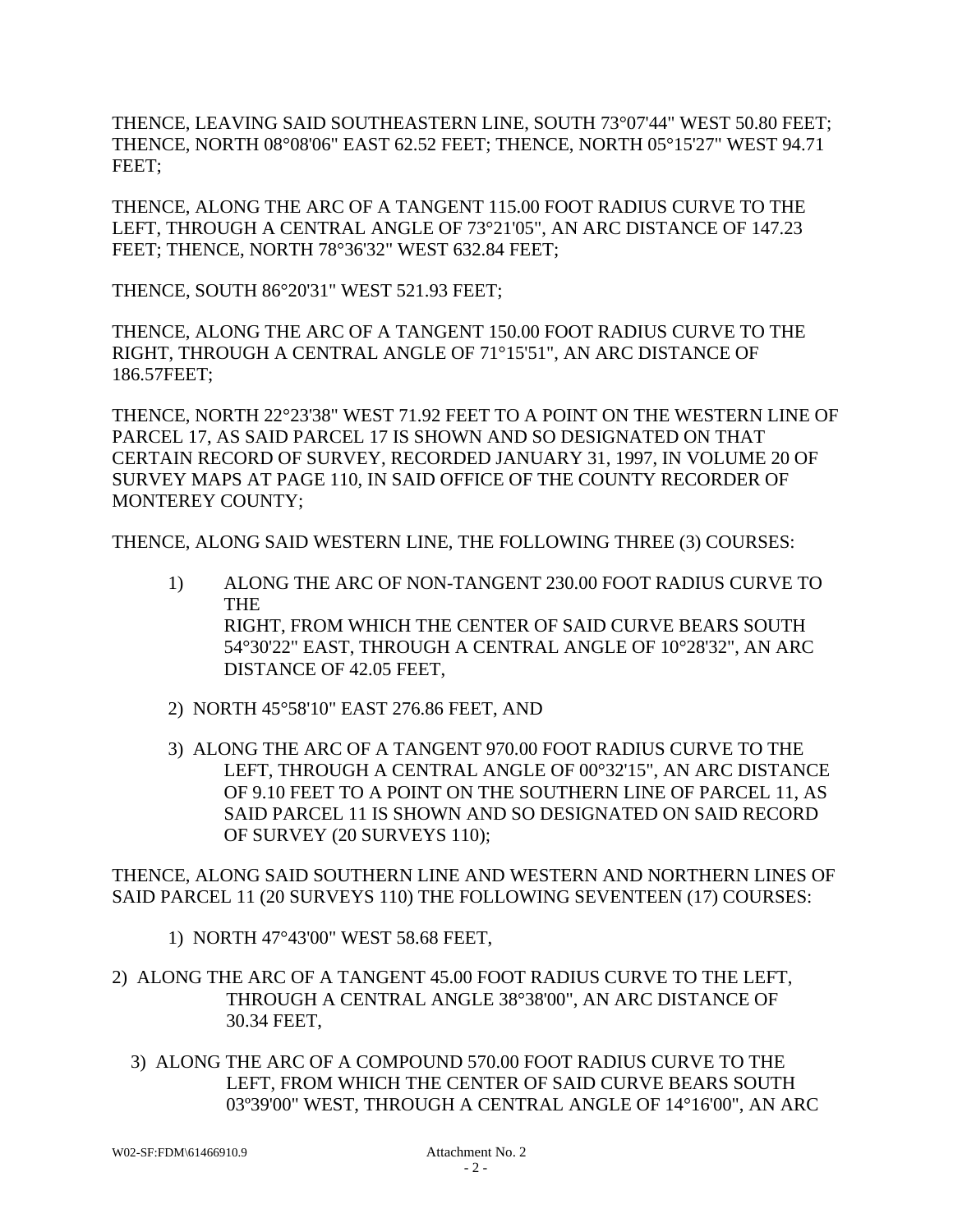DISTANCE OF 141.93 FEET,

- 4) ALONG THE ARC OF A REVERSE 580.00 FOOT RADIUS CURVE TO THE RIGHT, FROM WHICH THE CENTER OF SAID CURVE BEARS NORTH 10º37'00" WEST, THROUGH A CENTRAL ANGLE OF 19°59'30", AN ARC DISTANCE OF 202.37 FEET,
	- 5) ALONG THE ARC OF A REVERSE 1,220.00 FOOT RADIUS CURVE TO THE LEFT, FROM WHICH THE CENTER OF SAID CURVE BEARS SOUTH 09º22'30" WEST, THROUGH A CENTRAL ANGLE OF 03°42'40", AN ARC DISTANCE OF 79.02 FEET,
	- 6) NORTH 84°20'10" WEST 842.92 FEET,
	- 7) ALONG THE ARC A TANGENT 1,970.00 FOOT RADIUS CURVE TO THE LEFT, THROUGH A CENTRAL ANGLE OF 08°42'50", AN ARC DISTANCE OF 299.61 FEET,
	- 8) SOUTH 86°57'00" WEST 212.93 FEET,
	- 9) ALONG THE ARC OF A TANGENT 355.00 FOOT RADIUS CURVE TO THE RIGHT, THROUGH A CENTRAL ANGLE OF 29º19'10", AN ARC DISTANCE OF 181.66 FEET,
	- 10) NORTH 63º43'50" WEST 166.36 FEET,
	- 11) ALONG THE ARC OF A TANGENT 320.00 FOOT RADIUS CURVE TO THE LEFT, THROUGH A CENTRAL ANGLE OF 44°56'30", AN ARC DISTANCE OF 251.00 FEET,
	- 12) ALONG THE ARC OF A REVERSE 1,030.00 FOOT RADIUS CURVE TO THE RIGHT, FROM WHICH THE CENTER OF SAID CURVE BEARS NORTH 18º40'20" WEST, THROUGH A CENTRAL ANGLE OF 06º03'10", AN ARC DISTANCE OF 108.81 FEET,
	- 13) SOUTH 77º22'50" WEST 292.82 FEET,
	- 14) ALONG THE ARC OF A TANGENT 370.00 FOOT RADIUS CURVE TO THE LEFT, THROUGH A CENTRAL ANGLE OF 09º50'40", AN ARC DISTANCE OF 63.57 FEET,
	- 15) ALONG THE ARC OF A REVERSE 445.00 FOOT RADIUS CURVE TO THE RIGHT, FROM WHICH THE CENTER OF SAID CURVE BEARS NORTH 22º27'50" WEST, THROUGH A CENTRAL ANGLE OF 33º08'00", AN ARC DISTANCE OF 257.34 FEET,
	- 16) NORTH 10º40'10" EAST 60.00 FEET, AND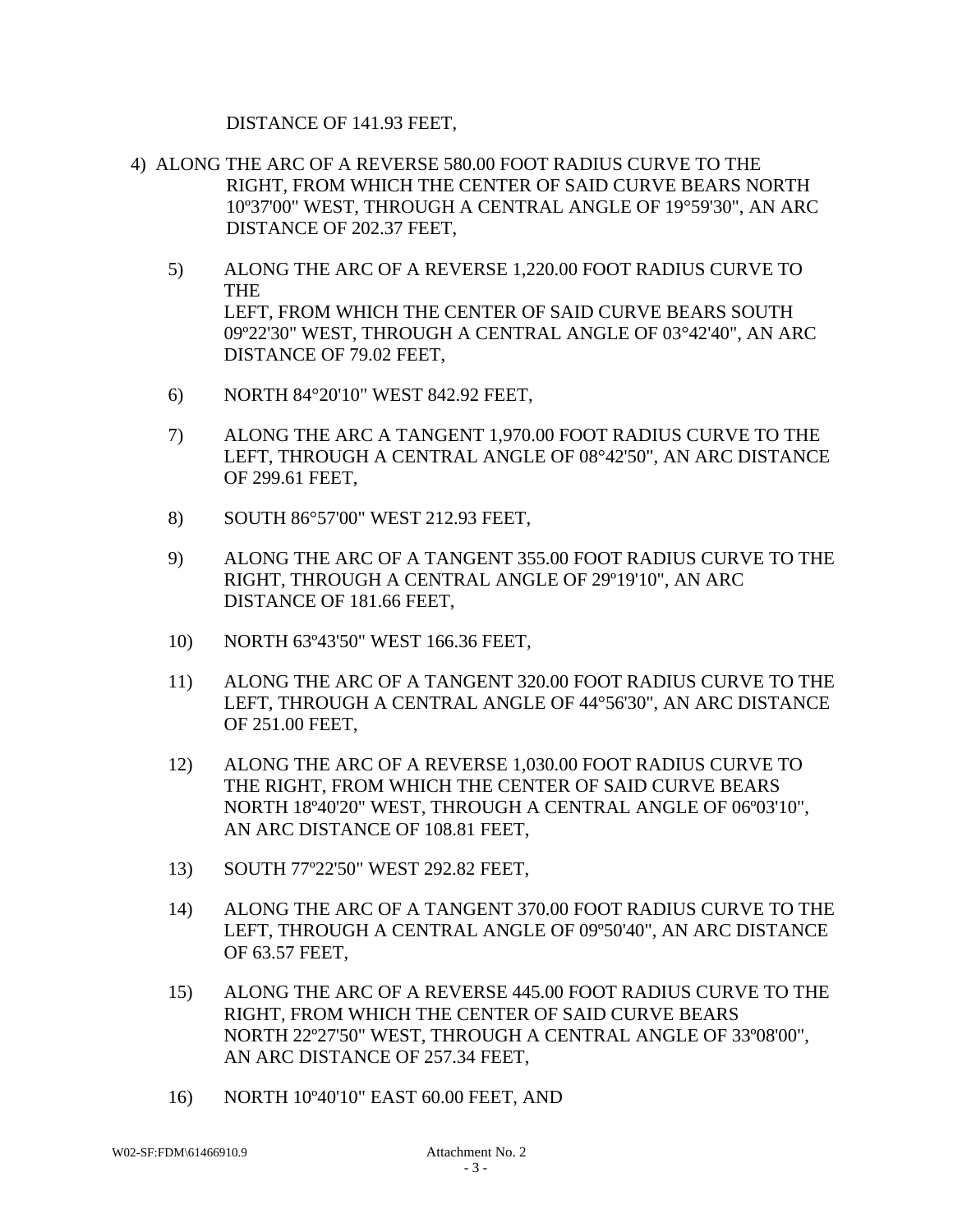17) ALONG THE ARC OF A NON-TANGENT 385.00 FOOT RADIUS CURVE THE LEFT, FROM WHICH THE CENTER OF SAID CURVE BEARS NORTH 10°40'10" EAST, THROUGH A CENTRAL ANGLE OF 13º57'59", AN ARC DISTANCE OF 93.85 FEET TO A POINT ON THE WESTERN LINE OF SAID PARCEL 12, AS SAID PARCEL 12 IS SHOWN AND SO DESIGNATED ON SAID RECORD OF SURVEY (20 SURVEYS 110);

THENCE, ALONG SAID WESTERN LINE, THE FOLLOWING ELEVEN (11) COURSES:

- 1) NORTH 05º46'10" WEST 243.25 FEET,
- 2) ALONG THE ARC OF A TANGENT 530.00 FOOT RADIUS CURVE TO THE RIGHT, THROUGH A CENTRAL ANGLE OF 06º12'50", AN ARC DISTANCE OF 57.48 FEET,
- 3) NORTH 00º26'40" EAST 123.80 FEET,
- 4) ALONG THE ARC OF A TANGENT 5,030.00 FOOT RADIUS CURVE TO THE RIGHT, THROUGH A CENTRAL ANGLE OF 00º40'40", AN ARC DISTANCE OF 59.50 FEET,
- 5) NORTH 01º07'20" EAST 371.18 FEET,
- 6) ALONG THE ARC OF A TANGENT 90.00 FOOT RADIUS CURVE TO THE LEFT, THROUGH A CENTRAL ANGLE OF 53º27'20", AN ARC DISTANCE OF 83.97 FEET,
- 7) NORTH 52º20'00" WEST 57.65 FEET,
- 8) ALONG THE ARC OF A TANGENT 140.00 FOOT RADIUS CURVE TO THE RIGHT, THROUGH A CENTRAL ANGLE OF 82º47'00", AN ARC DISTANCE OF 202.28 FEET,
- 9) NORTH 30º27'00" EAST 134.37 FEET,
- 10) ALONG THE ARC OF A TANGENT 170.00 FOOT RADIUS CURVE TO THE LEFT, THROUGH A CENTRAL ANGLE OF 89º07'10", AN ARC DISTANCE OF 264.42 FEET, AND
- 11) NORTH 58º40'10" WEST 70.02 FEET TO A POINT ON THE SOUTHERN LINE OF PARCEL 10, AS SAID PARCEL 10 IS SHOWN AND SO DESIGNATED ON SAID RECORD OF SURVEY (20 SURVEYS 110);

THENCE, ALONG SAID SOUTHERN LINE, NORTH 85º01'10" WEST 480.03 FEET;

THENCE, LEAVING SAID SOUTHERN LINE, NORTH 32°14'08" EAST 1,772.68 FEET TO A POINT ON SAID NORTHEASTERN LINE OF PARCEL 1(23 SURVEYS 104);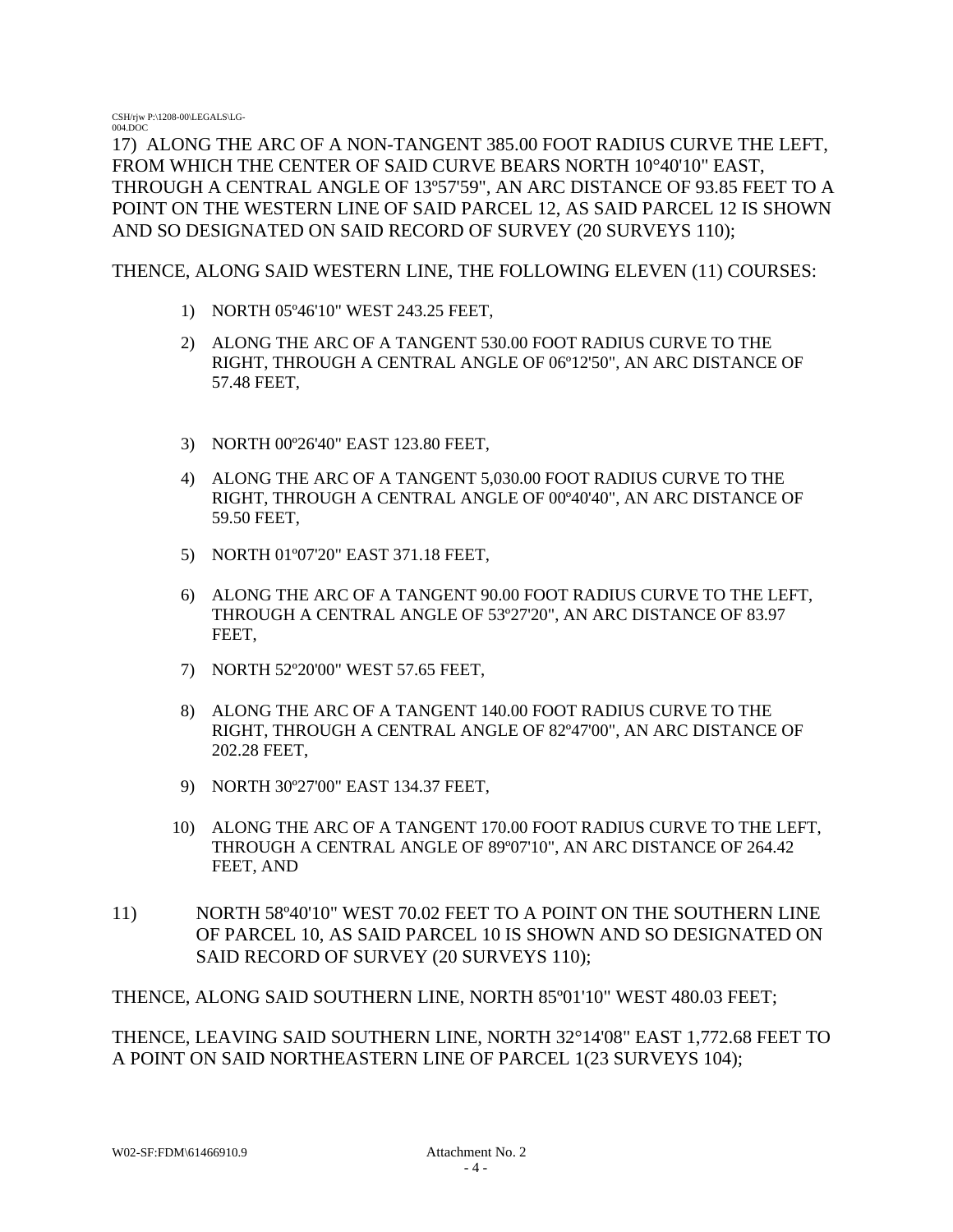THENCE, ALONG SAID NORTHEASTERN LINE, THE FOLLOWING SEVEN (7) COURSES:

- 1) SOUTH 57°45'52" EAST 40.03 FEET,
- 2) NORTH 00°40'37" WEST 73.68 FEET,
- 3) SOUTH 56°04'56" EAST 225.68 FEET,
- 4) SOUTH 36°20'16" EAST 39.45 FEET,
- 5) SOUTH 57°36'50" EAST 1,135.76 FEET,
- 6) SOUTH 21°35'29" WEST 41.64 FEET, AND
- 7) SOUTH 57°53'16" EAST 1442.38 FEET TO SAID POINT OF BEGINNING.

### CONTAINING 244.43 ACRES MORE OR LESS.

ATTACHED HERETO IS A PLAT TO ACCOMPANY LEGAL DESCRIPTION, AND BY THIS REFERENCE MADE A PART HEREOF.

## **END OF DESCRIPTION**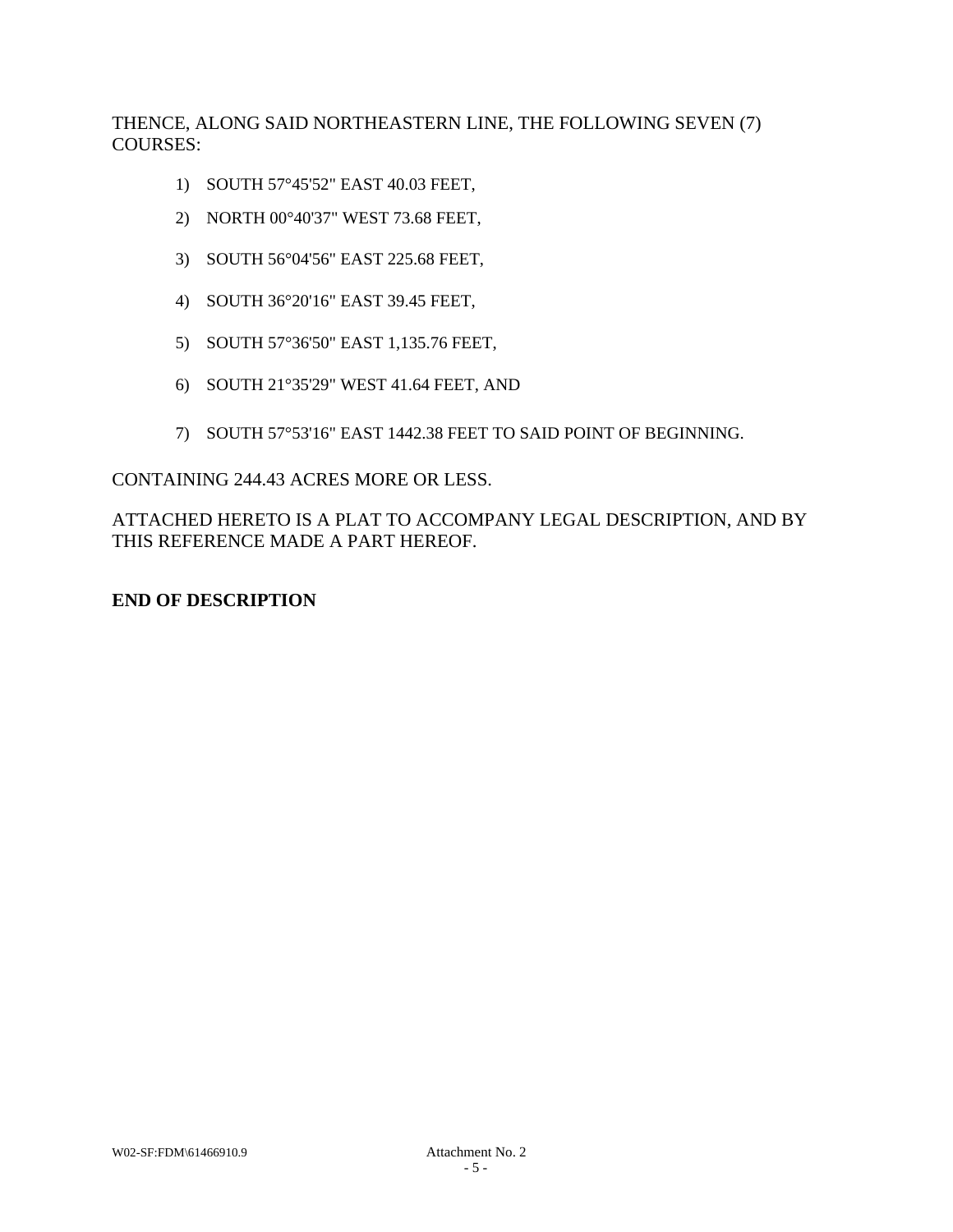## ATTACHMENT NO. 3

## HOUSING DEVELOPMENT AND AFFORDABLE PHASING REQUIREMENTS

### [First referenced, Section 108]

### A. Affordable Housing Requirements

In each of the three Phases of the Project, six percent (6%) of the residential units shall be affordable to very low income persons and families, eight percent (8%) of the residential units shall be affordable to low income persons and families (together, "Rental Affordable Housing"), and six percent (6%) of the residential units shall be affordable to persons and families of moderate income (collectively, with Rental Affordable Housing, "Inclusionary Housing"). All such units shall be subject to regulatory agreements which shall require, among other matters, that they remain affordable for at least fifty-five (55) years for Rental Affordable Housing and forty-five (45) years for moderate income Inclusionary Housing. In addition, ten percent (10%) of the units constructed in Phase 3 of the Project shall be priced for initial sale to persons and families whose incomes do not exceed Workforce II levels (150-180% of adjusted median income) (income restricted on individual sale only, with equity sharing for resales ("Workforce II Housing")). These requirements shall be implemented through Inclusionary Housing and Workforce II Housing Agreements with County entered into by the Developer, as referenced in Sections 4 and 5 of Attachment No. 9, and binding on the Rental Affordable Housing Developers, and, as applicable, developers of moderate income Inclusionary Housing and Workforce II Housing pursuant to the Development Approvals.

## B. Conditions for Phasing of Rental Affordable Housing (Phases 1, 2 and 3)

1. In all Phases, the development of the income-restricted moderate income Inclusionary Housing units, and in Phase 3, the Workforce II Housing, which in the aggregate comprise 54% of the affordable units, shall be constructed concurrently with and completed at the same time as market rate units of comparable product type. As used herein, "market rate units" do not include Inclusionary and Workforce II Housing or the housing units in the Town Center. The development of market rate units shall be subject to the phasing requirements of the Rental Affordable Housing, as applicable, set forth below in this Paragraph B.

2. As a condition for the issuance of building permits for the  $315<sup>th</sup>$  and above market rate units in Phase 1, Developer shall have rough graded the Rental Affordable Housing parcel(s), provided design review for project plans and constructed all the infrastructure necessary to serve construction of all of the Rental Affordable Housing units for Phase 1.

3. Prior to issuance of building permits for the  $299<sup>th</sup>$  and above market rate units in Phase 2, construction of 50% of the Rental Affordable Housing units in Phase 1 shall have proceeded to the point of full enclosure including weatherproofing. As used herein, the term "weatherproofing" shall mean framing, roofing and windows.

4. Prior to the issuance of building permits for the  $89<sup>th</sup>$  and above market rate units in Phase 3, the Developer shall have obtained certificates of occupancy for 100% of the Phase 1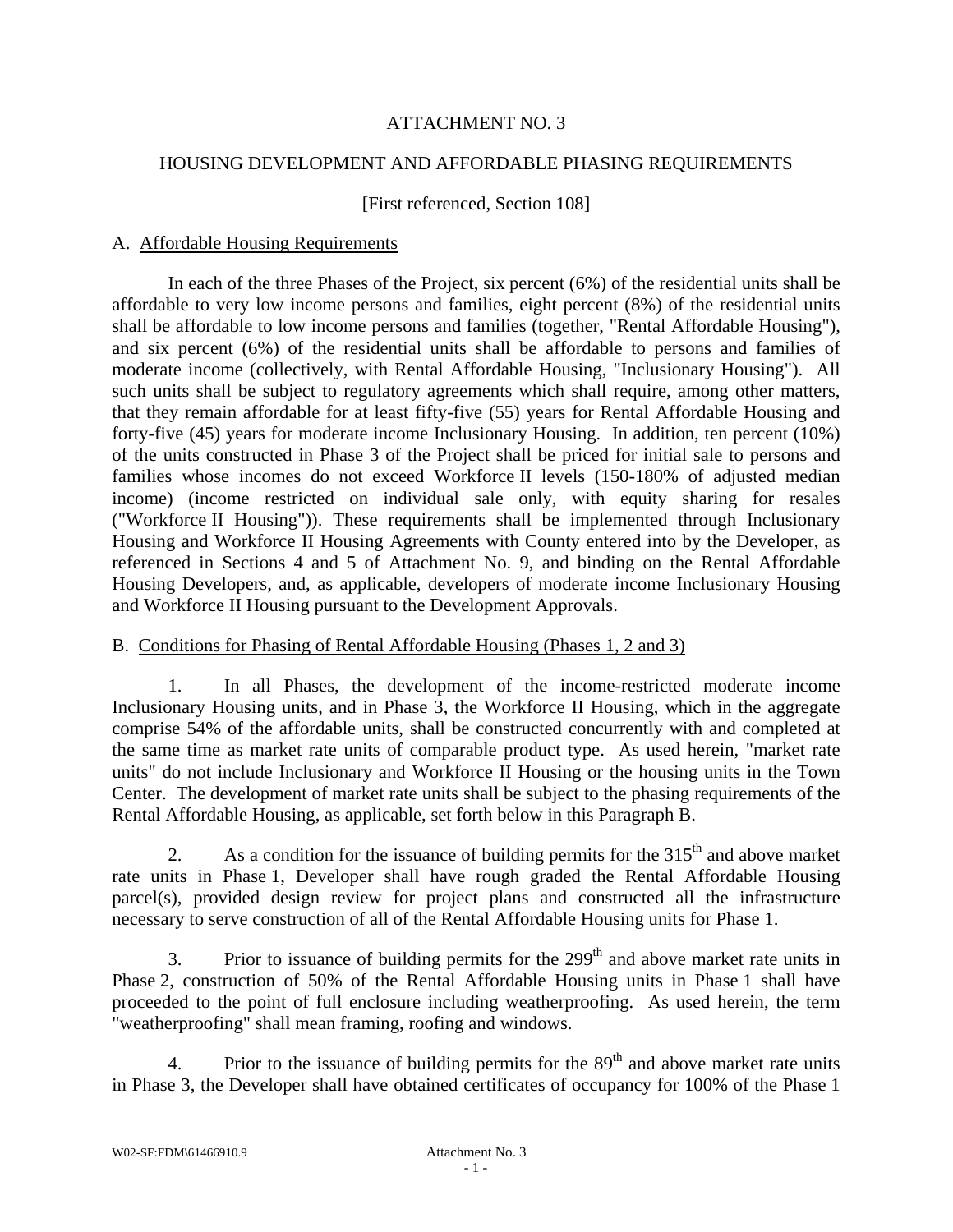Rental Affordable Housing units and shall have constructed 50% of the Rental Affordable Housing units in Phase 2 to the point of full enclosure including weatherproofing.

5. Prior to issuance of building permits for the 191st and above market rate units in Phase 3: (1) the Developer shall have obtained certificates of occupancy for all of the Phase 2 Rental Affordable Housing units; and (2) 50% of the Rental Affordable Housing units in Phase 3 shall have proceeded to the point of full enclosure including weatherproofing.

6. Prior to the issuance of certificates of occupancy for the 192nd and above market rate units in Phase 3, the Developer shall have obtained certificates of occupancy for all of the Rental Affordable Housing units in Phase 3.

7. In the event that a Rental Affordable Housing Developer does not secure timely financing or experiences construction delays or other Enforced Delay under Section 604 of this Agreement, notwithstanding its best efforts, or is in default under the terms of the Assignment and Assumption Agreement entered into between Developer and such Rental Affordable Housing Developer, such that there could be a withholding of building permits and/or certificates of occupancy for market rate units in the Project under Part B of this Attachment No. 3, William Lyon Homes, Inc. ("Guarantor"), in its sole and absolute discretion, may execute and deliver to the Agency one or more guarantees, as applicable, of the completion of the Rental Affordable Housing units through a completion guaranty substantially in the forms attached to this Agreement as Attachment No. 18, and, upon delivery of such guarantee(s) to the Agency, the Agency and the County shall waive, without further condition, compliance with the conditions to issuance of building permits for market rate units in paragraphs 2 through 5, inclusive, and the issuance of certificates of occupancy for market rate units in paragraph 6, to which such guarantee(s) may be applicable.

8. To the extent Guarantor incurs costs in performing under its guarantees pursuant to Section B.7., above, the amount of such costs shall be deemed Project Costs for purposes of calculating the Developer's Target IRR (as defined in Section A.3.b. of Attachment No. 4).

C. Market Rate Units (Affiliated Homebuilders). The provisions of this Section C of this Attachment No. 3 shall apply only to market rate units (as defined in Section B.1., above) to be constructed by a Member of Developer or an Affiliate of a Member of Developer ("Affiliated Homebuilder").

 1. Following the filing of final maps and completion of finished lots in accordance with the Development Approvals, Developer shall commence the sale of lots to vertical developers, which may include Affiliated Homebuilders, for market rate units in each Phase of the Project within the times set forth in the Schedule of Performance (Attachment No. 5). The Developer anticipates that each conveyance will include such number of lots in a Phase for a particular product category as defined in Exhibit 1 to Attachment No. 9 as Developer shall elect (each such conveyance of all lots in a product category being a "Community", and each partial conveyance of lots in a product category being a "Subcommunity", as defined in Section A.3.f.(ii) of Attachment No. 4). Each sale of a Community or Subcommunity to an Affiliated Homebuilder shall be made pursuant to an Assignment and Assumption Agreement (substantially in the form set forth as Attachment No. 16) and shall include a Schedule of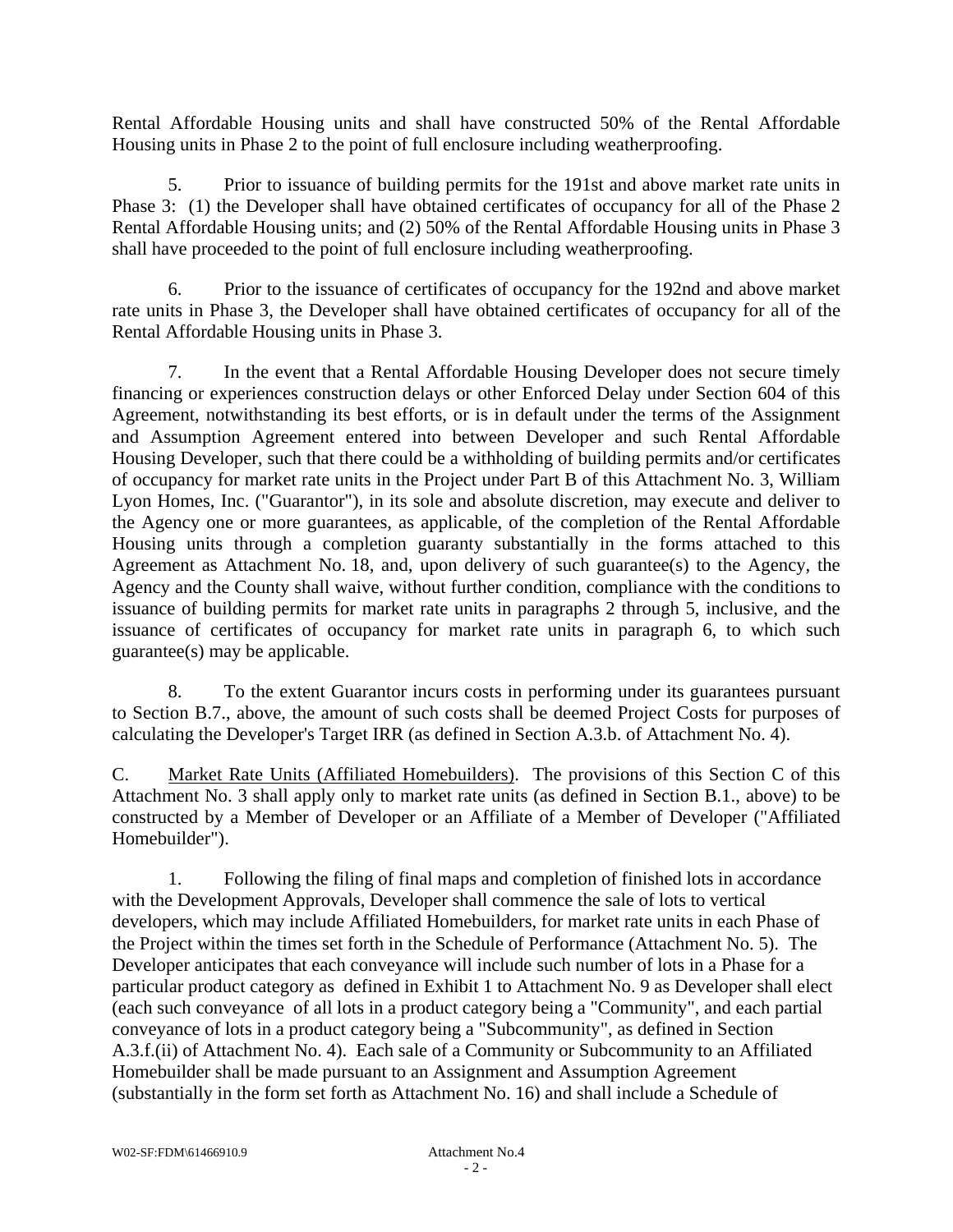Performance which shall include the following provisions, subject to Enforced Delay under Section 604:

 (i) Following the sale of a Community or Subcommunity to an Affiliated Homebuilder in Phase 1, the Affiliated Homebuilder shall commence and diligently complete the construction of model home(s) for such Community or Subcommunity within the times set forth in the Schedule of Performance. Upon the completion of the model home(s), the Affiliated Homebuilder of such Community or Subcommunity shall commence a sales program (consisting of a sales office, sales staff and marketing efforts) for the sale of homes and shall sell all homes (as evidenced by sales contracts) in such Community or Subcommunity within a 12-month period following the completion of the model home(s) or, in the case of a subsequent Subcommunity where the model homes have already been constructed, within a 12-month period following the transfer of the subsequent Subcommunity to the Affiliated Homebuilder. Sales shall be subject only to close of escrow for homes as they are completed and issued a certificate of occupancy by the County.

 (ii) Following the sale of a Community or Subcommunity to an Affiliated Homebuilder in Phase 2 or 3, the Affiliated Homebuilder shall commence and diligently complete the construction of any model home(s) for such Community or Subcommunity if not already constructed as part of a prior Phase, and shall commence a sales program (consisting of a sales office, sales staff and marketing efforts) for the sale of homes in that Community or Subcommunity and shall sell all homes (as evidenced by sales contracts) in such Community or Subcommunity within a 12 month period following the completion of the model home(s), if applicable, or, if model homes have already been constructed in a prior Phase or in connection with an earlier Community or Subcommunity, a 12-month period following the transfer of the Community or Subcommunity to the Affiliated Homebuilder. Sales shall be subject to close of escrow for homes as they are completed and issued a certificate of occupancy by the County.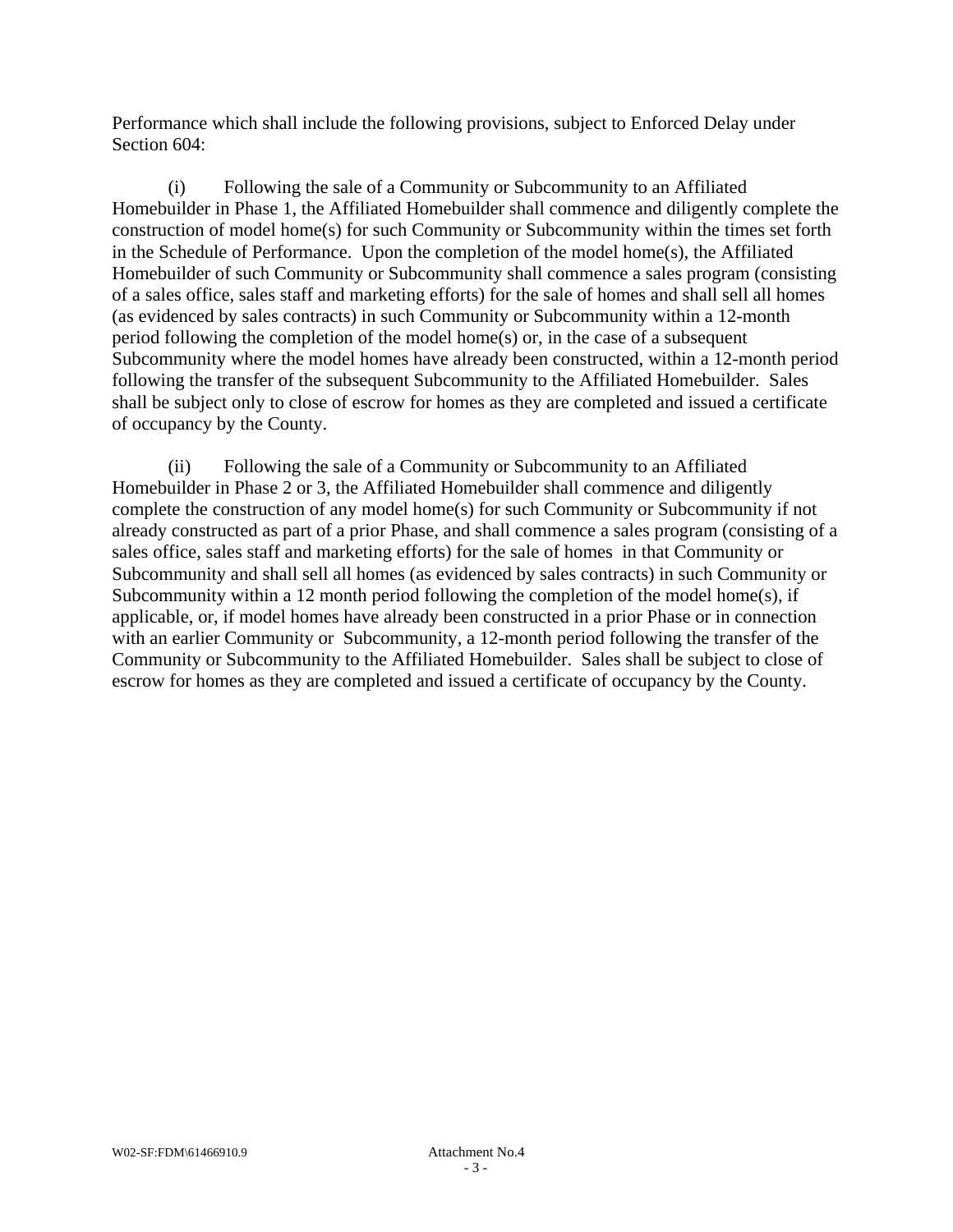## ATTACHMENT NO. 4

### FINANCIAL TERMS

#### [First referenced, Section 201]

#### **A. Land Payment/Agency Participation.**

- 1. Deposit. Prior to or upon execution of this Agreement by the Agency and Developer, the Developer shall deliver a deposit of One Hundred Thousand Dollars (\$100,000), as provided in Section 201.a. of this Agreement.
- 2. Land Payment. Upon close of escrow, Developer shall pay to Agency One Million Five Hundred Thousand Dollars (\$1,500,000) (subject to adjustment under Section 202(3) of this Agreement, if any, not to exceed One Hundred Thousand Dollars (\$100,000)), as the initial land payment for conveyance of the Site to Developer (the "Initial Land Payment"). Developer shall make additional land payments to the Agency ("Additional Land Payments") calculated and payable at the time, and in the manner set forth in Section 3, below, of this Part A. (The Initial Land Payment and any Additional Land Payments may be referred to collectively as the "Land Payment.")

In addition, at closing the Developer shall pay to the County or Agency (as directed by the County), provided Developer is a Named Insured under the FORA PLL with its allocated policy limits, its pro rata percentage of the County's share of the premium payments then due by the County, to FORA for the FORA PLL described in Section 204 of this Agreement, to be calculated as equal to the percentage of the County policy limits under the FORA PLL allocated by the County to and accepted by the Developer. By way of example: The County has been allocated \$20,000,000 of the \$100,000,000 policy limits under the FORA PLL, and the Developer anticipates being allocated 50% of the County's limit, or \$10,000,000. FORA has financed the total premium payment for the FORA PLL and the County has agreed to pay FORA the County's share of the premium (including financing costs) in a series of installment payments over a period of years. Based on the assumptions that the Developer will be allocated 50% of the County's policy limits, and that upon taking title to the Site will become a Named Insured under the FORA PLL, the Developer shall be obligated to pay to the County 50% of the amount of each County installment payment to FORA not later than fifteen (15) days after receipt of written notice from the County of the amount of the installment payment then due. At the close of escrow, the Developer shall be obligated to pay to the County or the Agency (as directed by the County) 50% of the amount of any installment payments previously made or currently payable from the County to FORA (as disclosed by the County not less than fifteen (15) days prior to closing), and thereafter the Developer shall be obligated to pay to the County or the Agency (as directed by the County) 50% of the amount of each subsequent County installment payment not later than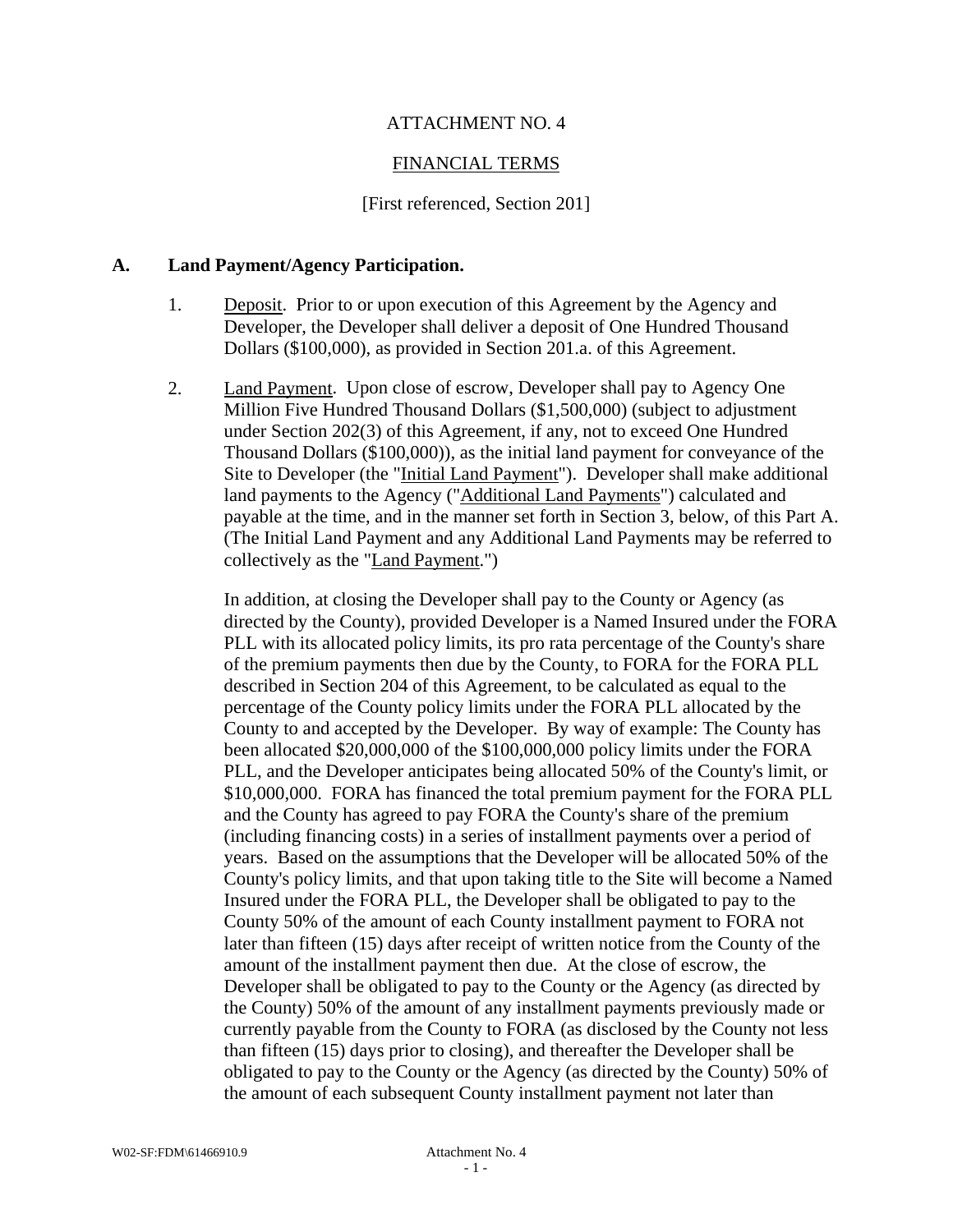fifteen (15) days after receipt of written notice from the County of the amount of the installment payment then due.

- 3. Additional Land Payment.
	- a. *Participation Payment*. In addition to the Initial Land Payment, the Developer shall make contingent Additional Land Payments to the Agency of a portion of any residual proceeds from the Developer's horizontal development and sale of buildable parcels of the Site ("Participation Payment"), calculated in accordance with the financial model set forth in Section 3.b., below, if available at the times described below (the "Agency Participation Model").
	- b. *Agency Participation Model*. As used herein, "Completion of Development" shall mean the occurrence of all of the following: (i) the sale by the Developer of the last parcel or lot in the Site for vertical development (as evidenced by close of escrow); and (ii) the completion by the Developer of all horizontal improvements to the Site, including infrastructure and public improvements and facilities that the Developer is required to provide or pay for (as evidenced by one of more Certificates of Completion for such horizontal improvement issued by the Agency pursuant to Section 320 of this Agreement), and (iii) the incurrence by the Developer of all Project Costs (as defined in Section 3.d., below) such that no further investment by Developer is required for development of the Site under this Agreement and the Development Approvals, and (iv) the receipt by the Developer of all Project Revenues (as defined in Section 3.e., below). The Developer shall apply all Project Revenues (as defined in Section 3.e., below) as follows: (i) first, to first reimburse the Developer for all Project Costs; (ii) second, to pay the Developer an amount of Unleveraged Cash Flow (as defined below) received by the Developer up to but not to exceed the amount necessary for the Developer to achieve its Target IRR (as defined below); and (iii) thereafter, following Completion of Development, if any Unleveraged Cash Flow (as defined below) remains after the Developer has achieved its Target IRR, to make an Additional Land Payment ("Participation Payment") to the Agency in an amount equal to Fifty Percent (50%) of any such remaining Unleveraged Cash Flow. If required and in the manner set forth in subsection g., below, the Developer may be required to make the Participation Payment, if owed to the Agency, in one or more partial payments ("Partial Participation Payments") in addition to a final payment ("Final Participation Payment").
		- (i) "Unleveraged Cash Flow" means Project Revenues less Project Costs.

(ii) "IRR" means the internal rate of return and shall be calculated on a monthly basis using the Unleveraged Cash Flow as reflected in the template attached hereto as Table 2 to this Attachment No. 4; provided that the listing of categories of costs shall be deemed for convenience and shall not limit the inclusion of applicable Project Costs as defined in subsection d. below. The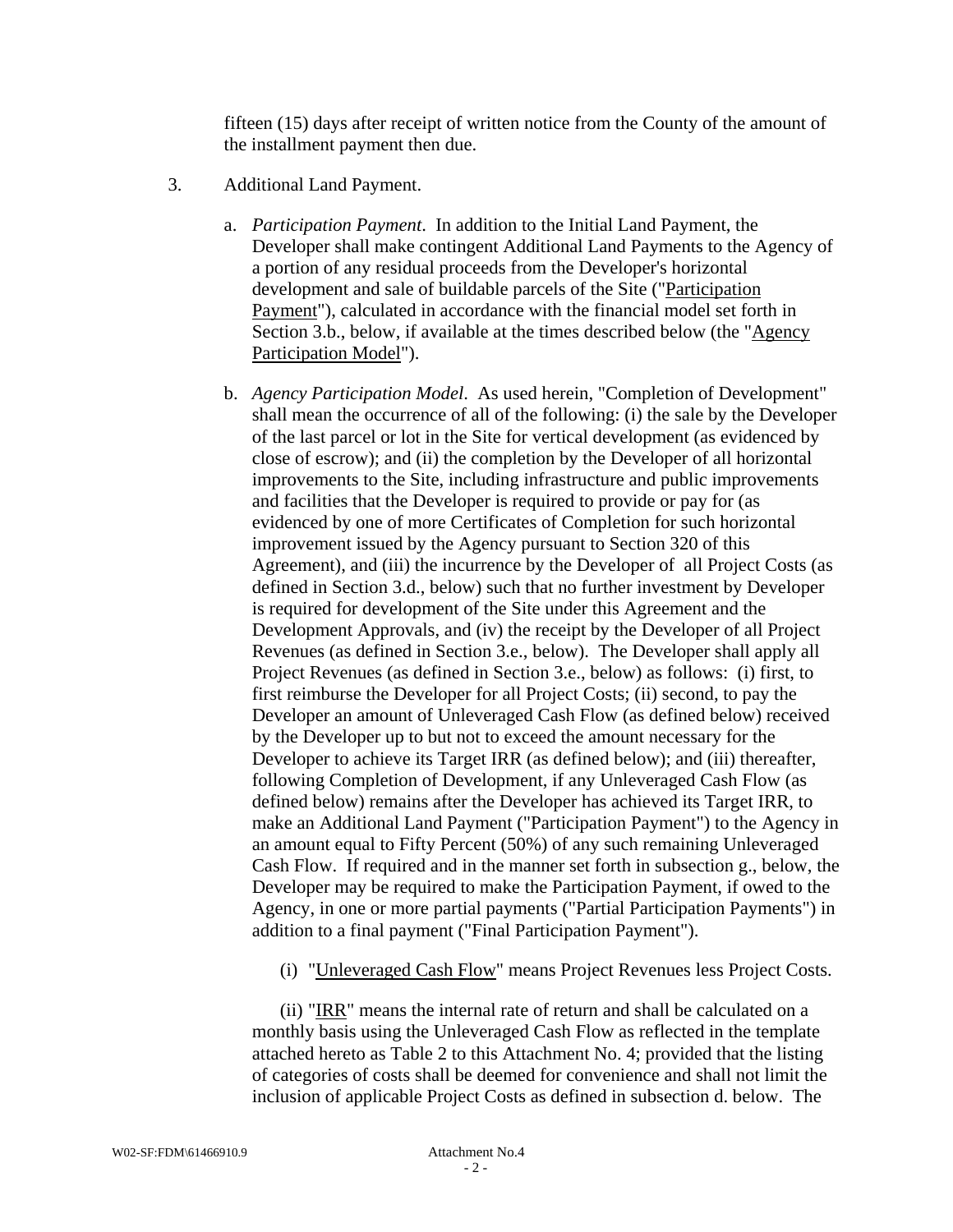monthly IRR shall be used to calculate an annual IRR for the project by the following method, wherein MIRR is equal to the monthly IRR (noncompounded) and AIRR is the annual IRR:

 $AIRR = MIRR(x) 12$ 

(iii) "Target IRR" means the IRR of 22.5%."

Project Revenues received by the Developer and Project Costs paid by the Developer during any month shall be deemed to be received or paid on the last day of the month.

- c. *Intentionally Omitted*.
- d. *Project Costs*. "Project Costs" means all direct and indirect third party out-ofpocket predevelopment, planning, development, marketing and disposition costs and expenses paid by the Developer pursuant to the Exclusive Negotiation Agreement among the Developer and the Agency and the County, and/or in implementation of and pursuant to the Option Agreement, this Agreement and/or the Development Approvals to acquire, own, hold, develop or sell all or any part of the Project, which costs shall include, without limitation, all pre-development and pre-conveyance costs and postconveyance costs for items included in the Developer's Project Pro Forma (as presented to the Agency), subject only to a combined limit on postconveyance sale and marketing and general and administrative costs of three and one-half percent (3.5%) of Project Revenues (as defined in e. below), any reimbursement or indemnification costs or fees paid to FORA or the Agency, any CEQA mitigation costs, costs of investigation and remediation of Hazardous Substances or other environmental conditions on the Site, including insurance and indemnification in connection therewith, payments to the Agency or County for fiscal neutrality, all CSD and CFD costs (including formation and debt service) and other public financing costs, costs resulting from litigation or administrative challenges to the Project, all reasonable development fees, management fees (including costs of on-site employees which are not included in general and administrative costs) or other amounts paid by the Developer to Affiliates of the Developer or Members of Developer for services rendered in connection with the Development; provided, however, any amounts paid to Affiliates of Developer or Members of Developer shall exclude any amounts that exceed the costs that would have been incurred by the Developer had the Developer obtained the relevant services or goods from a third party on an arms' length basis. Project Costs shall exclude (a) the repayment of the principal and interest of any private loan obtained by the Developer; and (b) any distributions, preferred return or other capital return to the members of the Developer.
- e. *Project Revenues*. "Project Revenues" means all cash revenues actually received by Developer or fixed amounts to be received by Developer from an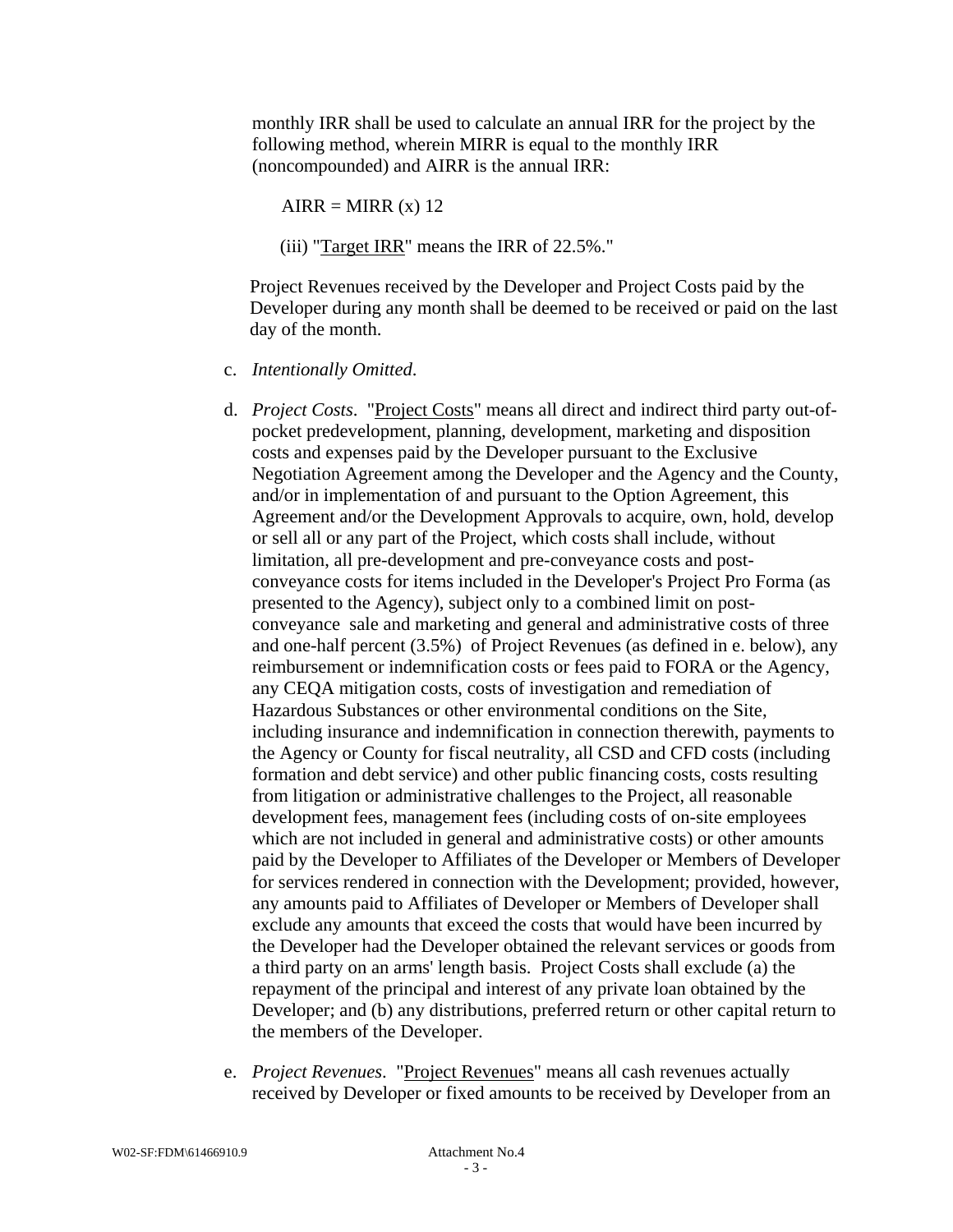Affiliated Homebuilder under an installment sale or other delayed or deferred payment of any type or nature from (a) a sale, lease or other disposition (other than any disposition by foreclosure or transfer in lieu of foreclosure) of the Site or any portion thereof to a third party, or (b) any other event, contract, service or other transaction of any type or nature generating revenues actually received by Developer from any portion or all of the Site, excluding management fees for construction of public facilities. By way of example and not limitation, Project Revenues include rents, forfeited earnest money, rebates, fees for the provision by Developer of utility and other services to the Project of any nature, reimbursements, damage awards (net of costs of recovery), insurance proceeds (net of costs of recovery), all proceeds received by the Developer from the sale of CFD bonds and tax allocation bonds (including proceeds to reimburse Developer for costs incurred), condemnation awards (net of costs of recovery), income from granting easements or other interests in or rights relating to the Site, and interest on Project Revenues to the extent invested in interest-bearing accounts. Notwithstanding the foregoing, Agency and Developer acknowledge (i) that Project Revenues shall include, but not be limited to, all cash revenues actually received or to be received by Developer, as provided above, from the sale of vertical lots to homes ("Homesites") to merchant builders, including, but not limited to, any participation payments paid to Developer from merchant builders, if any, along with revenues derived from the sale by Developer of other parcels for vertical development ("Development Parcels"), and (ii) that Project Revenues shall not include any revenues or profits from the construction and sale of homes on any of the Homesites by any member of Developer (a "Member") or any Affiliate (as defined in Section 3.f.(i), below) thereof, other than revenues or profits, if any, paid as participation payments to the Developer.

f. *Homesite and Development Parcel Sales Prices*. The consideration for all Homesites and Development Parcels sold by Developer shall be calculated as set forth in this Section A.3.f.

(i) *Sales to Non-Affiliated Third Parties*. Any and all Homesites and Development Parcels sold by Developer to a person or entity that is not a Member or an Affiliate of a Member (a "Non-Affiliated Third Party") shall be sold at a market rate ("fair market value") to be determined by mutual agreement between Developer and such Non-Affiliated Third Party taking into consideration comparable sales, if any, which have requirements to commence and complete construction, restrictions on use and transfers, including notification and insurance requirements and other conditions imposed on buyers similar to those that are imposed on Non-Affiliated Third Parties under this Agreement; provided, however, that Developer shall market available Homesites and Development Parcels to potential third-party buyers using those methods and practices customarily used by persons marketing similar property under similar conditions in the same or similar locality. As used in this Agreement, an "Affiliate" means any entity in which a Member, either directly or indirectly, has any interest whatsoever.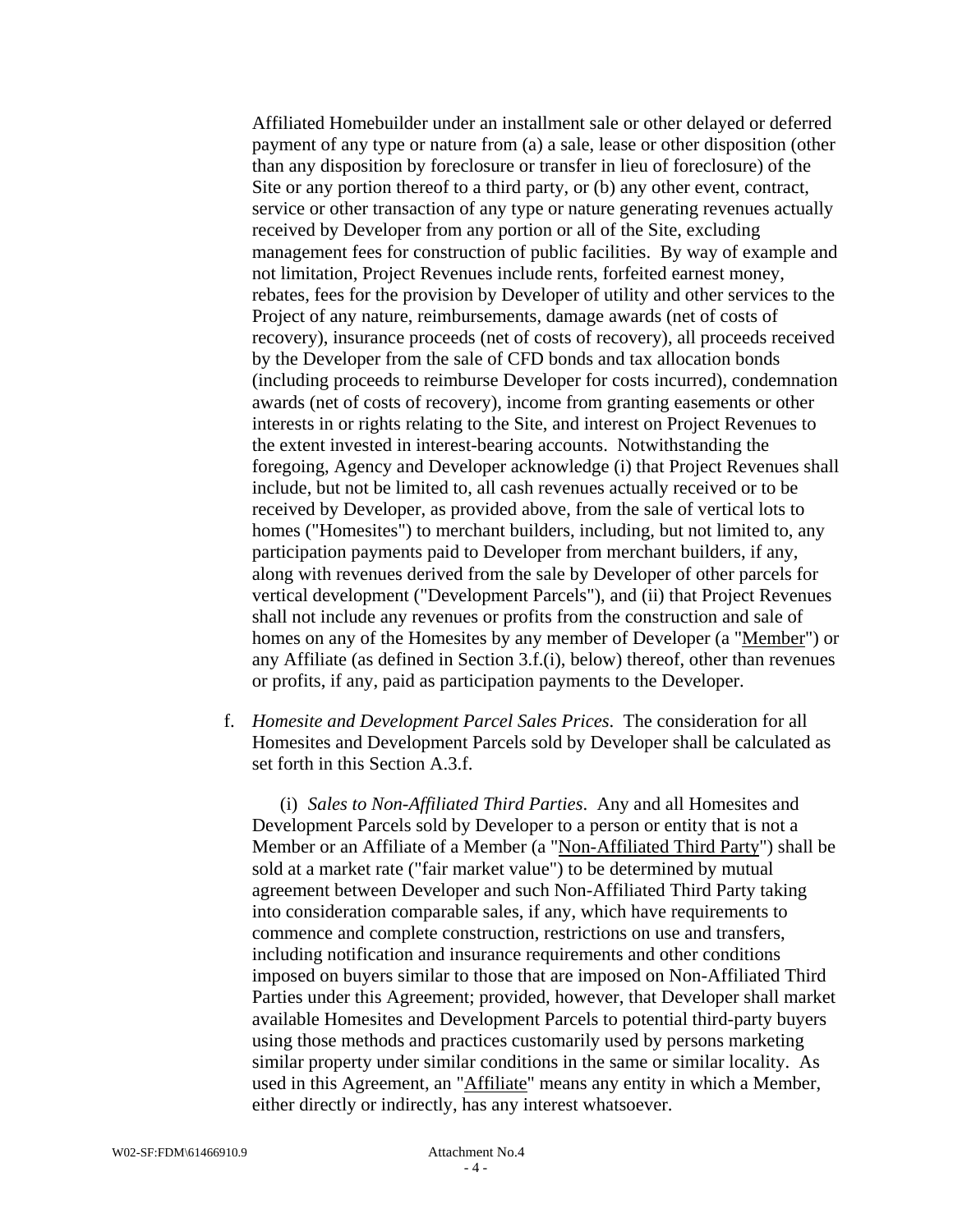- (ii) Sales to Affiliated Homebuilders.
	- (1) Homesites. Any and all Homesites sold by Developer to an Affiliated Homebuilder shall be sold at a price that is no less than the fair market value, calculated using the methodology for determining Residual Lot Value set forth in Table 1 to this Attachment No. 4, in accordance with the following:
		- A. *Base Home Price*. Not later than 180 days prior to the first anticipated sale by the Developer to an Affiliated Homebuilder of a group of lots for a specific product category of market rate homes, as provided in Section C. of Attachment No. 3, (herein, for such group and each subsequent group of lots sold to an Affiliated Homebuilder for a specific product category of market rate homes in a Phase of the Project, a "Community" or if there is a partial sale of lots in a specific category, a "Subcommunity"), the Developer and the Agency shall mutually agree upon a qualified marketing consultant with at least ten (10) years experience in evaluating new residential community values in the San Francisco Bay Area and in Monterey County, California (the "Residential Marketing Consultant"). The Residential Marketing Consultant may be changed from time to time by mutual agreement of the Developer and the Agency. The Residential Marketing Consultant shall be responsible for preparing a report determining the Base Home Price to be used in completing the methodology used in Table 1 to this Attachment No. 4 to determine Residual Lot Value for each Community or Subcommunity, to be presented as a Final Report to the Developer and Agency not later than thirty (30) days prior to the sale of the lots in the Community or Subcommunity to an Affiliated Homebuilder and establishing such Base Home Price as of the date of the Final Report. By not later than ninety (90) days prior to the sale by the Developer to an Affiliated Homebuilder of the lots in a Community or Subcommunity, the Residential Marketing Consultant shall present a draft report and conclusions to the Developer and Agency, who each shall have ten (10) business days following receipt of such draft report to submit to each other their comments or objections to the draft report, and, if there are comments and objections, to meet and confer in good faith with each other and the Residential Marketing Consultant for a period of not more than fifteen (15) additional business days to mutually resolve such comments or objections. Following the expiration of the meet and confer period, the Residential Marketing Consultant, after considering all such comments and objections, shall issue its Final Report, not later than the time set forth above,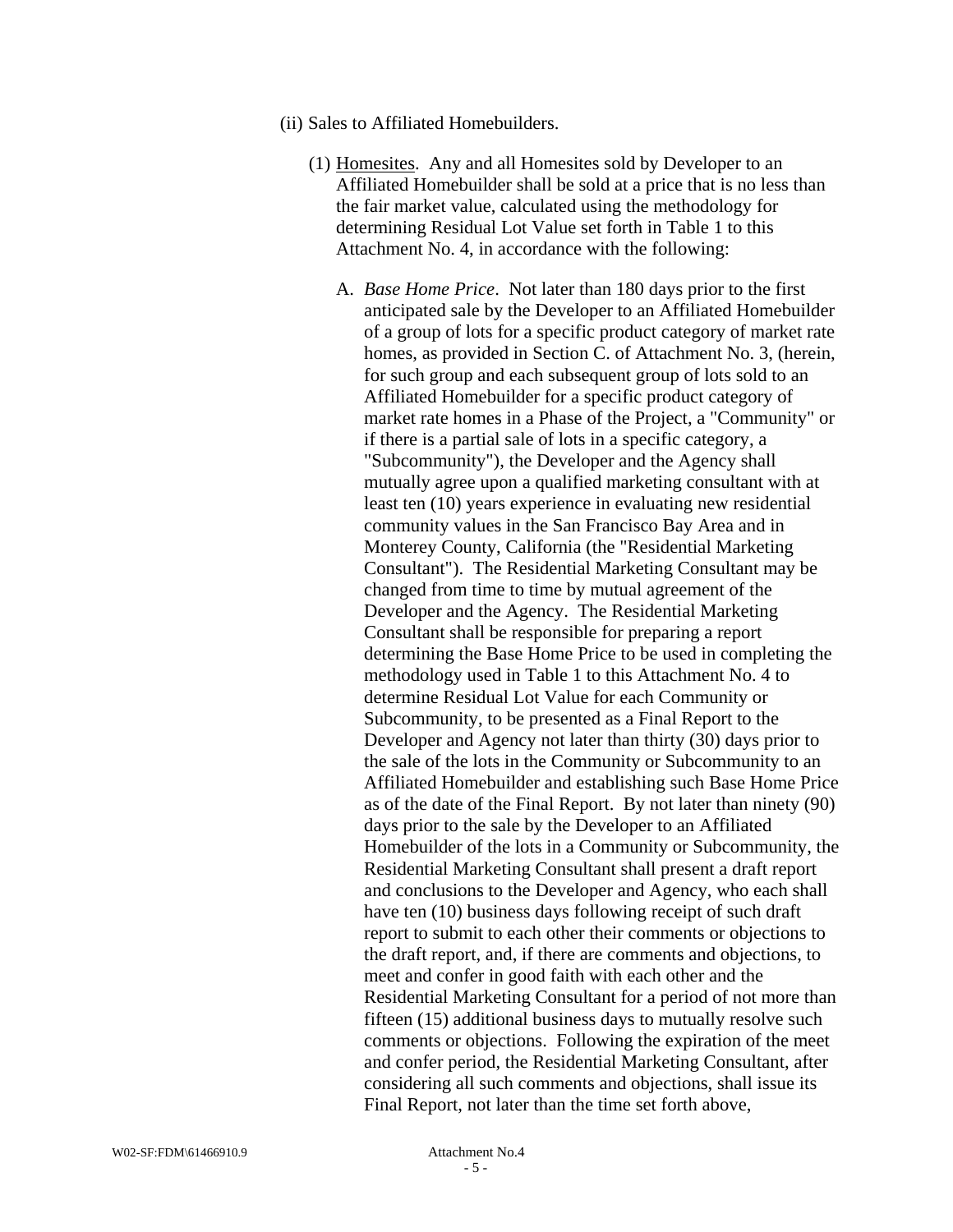determining the Base Home Price for the Community or Subcommunity, which both the Developer and the Agency shall be bound to accept for purposes of completing Table 1 of this Attachment No. 4 to establish the Residual Lot Value for the Community or Subcommunity.

Options revenue shall be determined in accordance with Table 1, annexed to this Attachment No. 4, width the exception of moderate-income Inclusionary Housing and Workforce II Housing where Options Revenue shall not be included.

- B. *Cost Deductions*. From the Base Home Price for each of the finished homes, the following costs (collectively, the "Estimated Costs") shall be deducted:
	- (i) *Direct Building Costs*. For Phase 1, average direct building costs ("Direct Building Costs") will be projected based upon actual direct building costs incurred by William Lyon Homes (or an Affiliate thereof) for Product Types of similar size and specifications, in the San Francisco Bay Area, adjusted for cost differentials attributable to prevailing wage requirements unless a particular project is not subject to prevailing wages as determined by the FORA and Department of Industrial Relations, and adjusted for inflation based upon increases in the RS Means Construction Price Index. Alternatively, if such comparable detailed actual direct building cost figures are not available, then Direct Building Costs for Phase 1 shall be based upon actual direct building costs for comparable Product Types of similar size and specifications constructed elsewhere within the area encompassed by the Fort Ord Reuse Plan. Direct Building Costs shall also include final lot improvements typically made by homebuilders (including finished grading, landscaping and driveways and fences). For Phase 2 and Phase 3, Direct Building Costs will be based upon actual direct building costs incurred by Developer for Product Types of similar size and specifications within Phase 1, adjusted for inflation based upon increases in the RS Means Construction Price Index. In the event a particular Product Type in Phase 2 or Phase 3 is not included in Phase 1, then the Direct Building Costs for such Product Type shall be projected in the same manner as such costs are projected in Phase 1.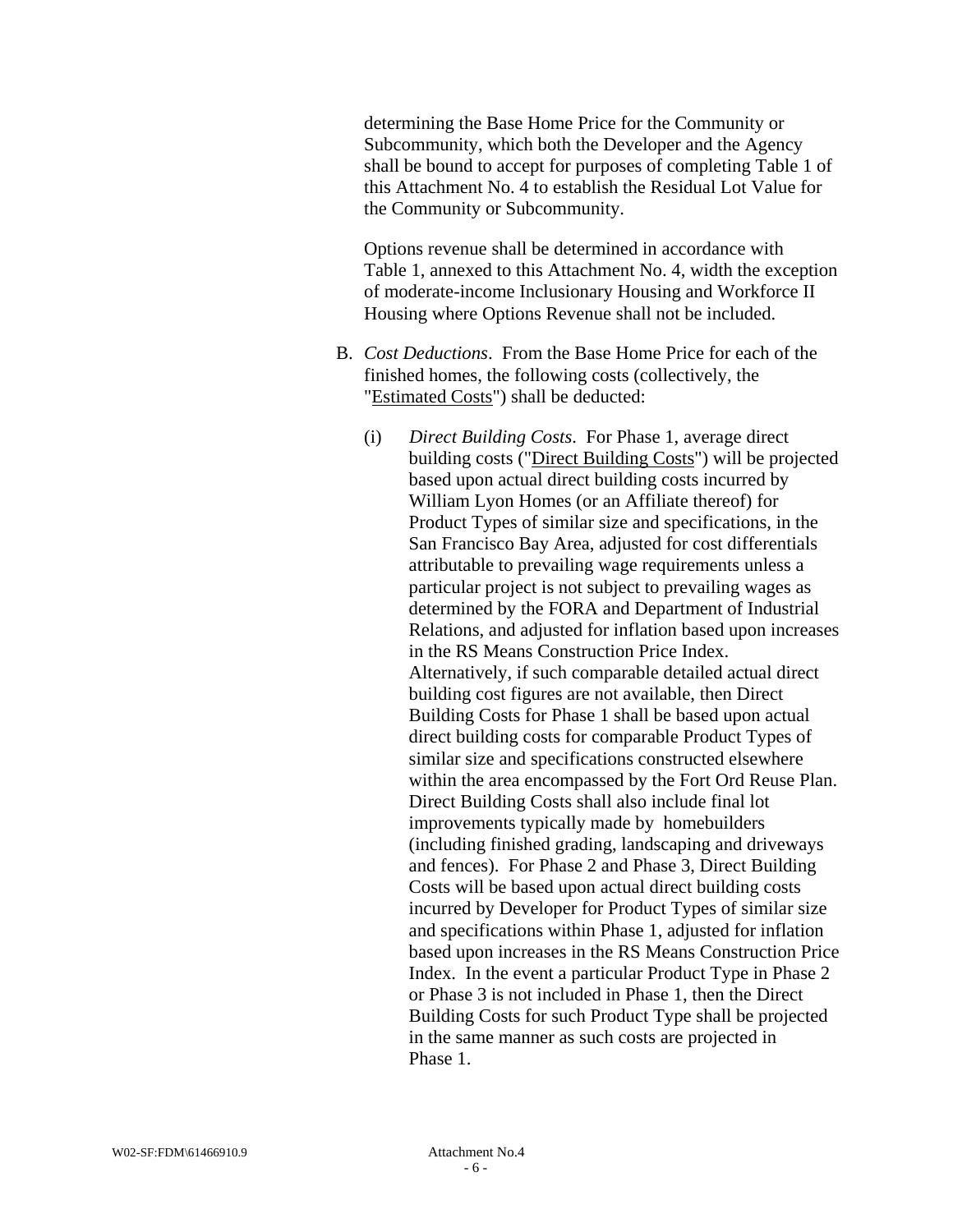- (ii) *Option Costs*. Option Costs shall be determined in accordance with Table 1 annexed to this Attachment No. 4.
- (iii) *Fees and Permits.* Fees and permits will be calculated for an average unit as estimated by the County in accordance with the Development Agreement and including but not limited to MCWD fees and connection charges and MPUSD fees.
- (iv) *FORA Fees.* FORA fees will be calculated based on the FORA fee currently in force or with an adjustment for the maximum increase to be estimated for the date of the first building permit for each segment of Homesites and as adjusted and reapportioned in accordance with Section C of this Attachment No. 4.
- (v) *Other Costs*. Other costs shall be determined according to the methodology shown on Table 1 to this Attachment No. 4.

*Residual Lot Value*. The fair market value of Homesites sold to an Affiliated Homebuilder shall be the Residual Lot Value, determined in accordance with the methodology of Table 1 to this Attachment No. 4; provided, however, that if a Community or Subcommunity to be constructed by an Affiliated Homebuilder includes lots for moderate-income Inclusionary Housing units and/or Workforce II Housing units, the Residual Lot Value for the Community or Subcommunity shall be a weighted blended result of separate calculations as follows: (1) first, for the market rate units in the Community or Subcommunity the Residual Lot Value ("Market Rate Residual Lot Value") shall be calculated under Table 1 of this Attachment No. 4 using the Base Sales Price determined by the Residential Marketing Consultant; (2) second, for the moderate-income Inclusionary Housing units, if any, are required in the Community or Subcommunity, the Residual Lot Value (Moderate-Income Residual Lot Value"), which may be positive or negative amount, shall be calculated under Table 1 of this Attachment No. 4 wherein Base Price for both revenue and costs is defined as the average income-restricted sales price (discounted for continuing income restrictions on resale) at which those units will be sold to eligible households in order to satisfy the requirements of the applicable Inclusionary Housing Agreement with the County for such income-restricted units, but excluding Option Revenues and Option Costs from such calculation; (3) third, for the Workforce II Housing units, if any are required in the Community or Subcommunity, the Residual Lot Value ("Workforce II Residual Lot Value"), which may be positive or negative amount, shall be calculated under Table 1 of this Attachment No. 4 wherein Base Price for both revenue and costs is defined as the average income-restricted sales price (discounted for continuing equity sharing on resale) at which those units will be sold to eligible households in order to satisfy the requirements of the applicable Workforce II Housing Agreement with the County for such income-restricted units, but excluding Option Revenues and Option Costs from such calculation; and (4) the resultant Market Rate Residual Land Value, Moderate-Income Residual Land Value (positive or negative amount), if any, and the Workforce II Residual Land Value (positive or negative amount), if any, shall be averaged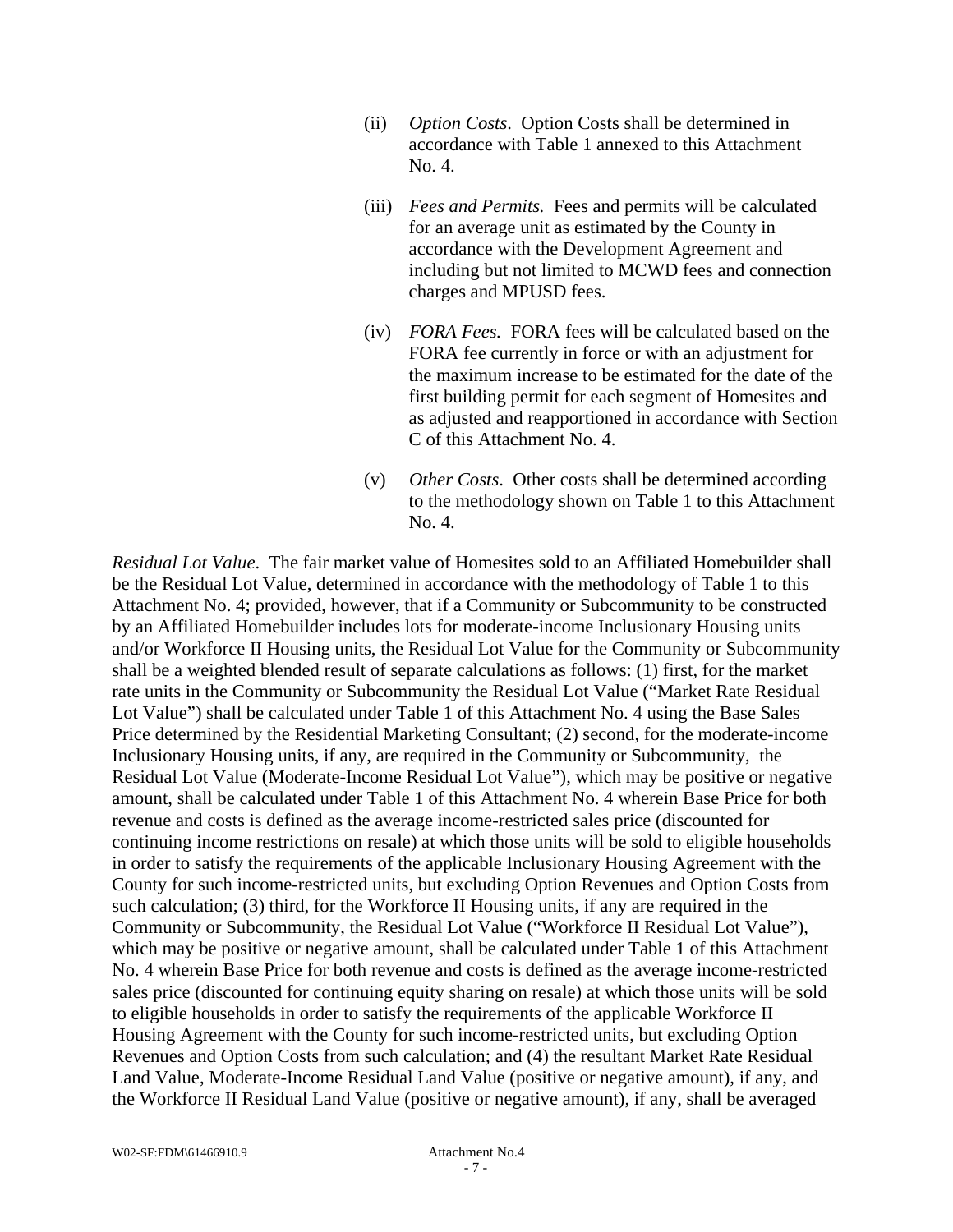together on a weighted basis according to the number of units in each category, and the resultant number shall be the Residual Lot Value for the Community or Subcommunity. By way of example: assume that the Community or Subcommunity includes a total of 50 lots, 30 of which will be for market rate units with a Market Rate Residual Lot Value of \$100,000, 10 of which will be for moderate-income Inclusionary Housing units with a Moderate-Income Residual Lot Value of [-\$5000], and 10 of which will be for Workforce II Housing units with a Workforce II Residual Lot Value of \$50,000. The resultant average Residual Lot Value for the entire Community or Subcommunity shall be the product of the following equation:

Residual Lot Value equals:

## $((30 \times 100,000) + (10 \times [-5000]) + (10 \times 50,000))$ Divided by 50

Equals: 69,000

- (2) Town Center Parcels. Town Center parcels shall be sold at a price that is no less than the residual land value (the "Residual Land Value", which shall be established by the Developer in its sole business judgment and which shall be deemed the fair market value) determined by the residual approach: taking estimated rents/residential sales prices per an approved consultant's market study, estimating capitalized value, using an eleven percent (11%) return on costs for the retail or office portion and a residential profit margin of nine percent (9%) of the residential sale price, and deducting all development costs, provided that: (i) any developer's fee/overhead in construction of the project shall not exceed 5% of direct construction costs, and (ii) any annual management fee for the operation of the project shall not exceed 3.5% of effective gross income.
- g. *Progress Reports; Final Accounting; Timing of Participation Payment.* 
	- (i) As used in this subsection g.:

 "1st Reporting Date" shall mean the last day of a 12-month period commencing on the date that Developer has completed (as evidenced by close of escrow) the second bulk sale of lots in Phase 2 for a particular Community or Subcommunity) to a vertical developer-homebuilder (including, but not limited to, an Affiliated Homebuilder).

 "2nd Reporting Date" shall mean the last day of a 12-month period commencing on the date that Developer has completed (as evidenced by close of escrow) the second bulk sale of lots in Phase 3 for a particular Community or Subcommunity) to a vertical developer-homebuilder (including, but not limited to, an Affiliated Homebuilder).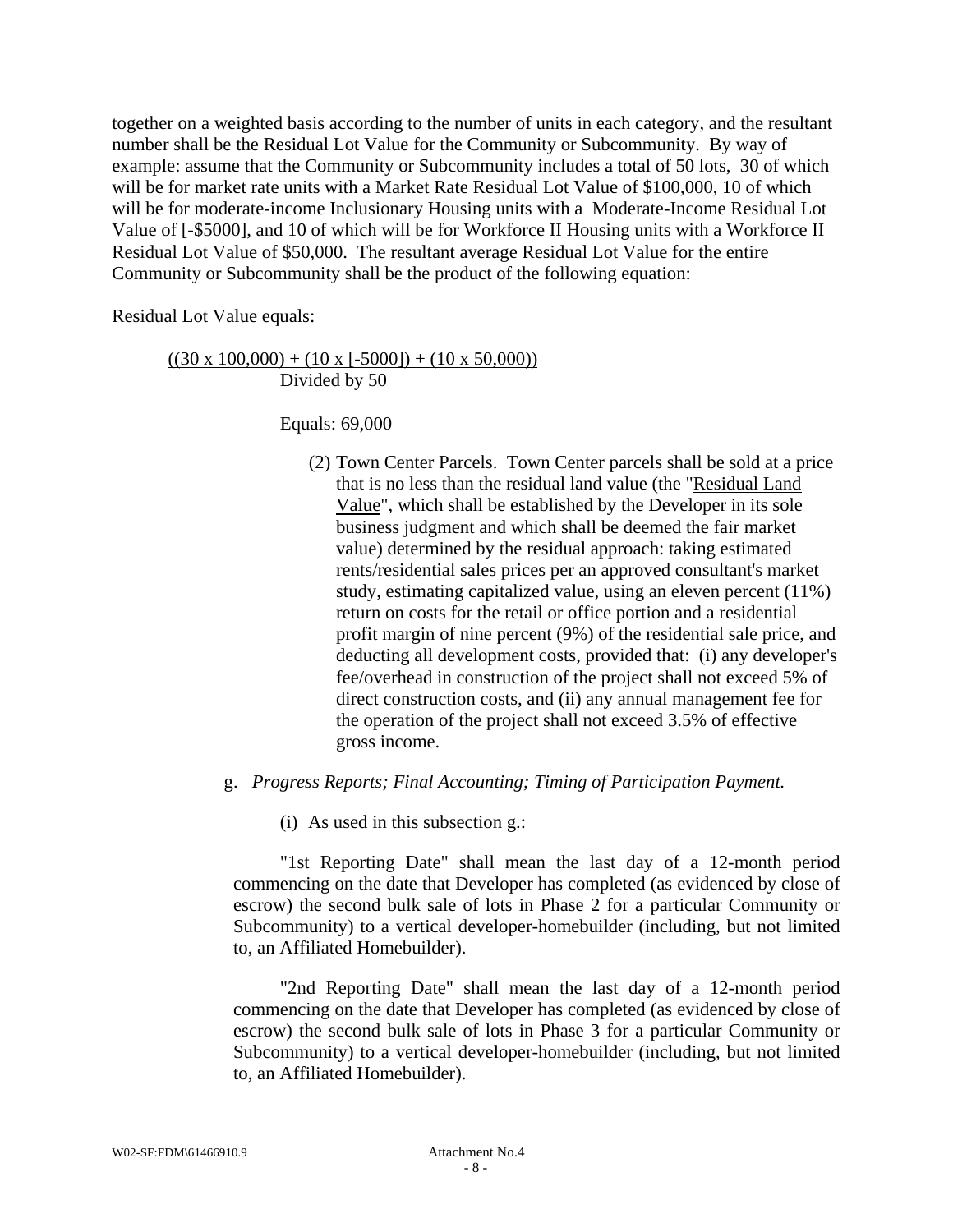"Final Reporting Date" shall mean the last day of an 18-month period commencing on the 2nd Reporting Date, plus extensions of said 18-month period for the periods of any Enforced Delay under Section 604 of this Agreement affecting the Developer and/or market rate residential homebuilders which prevent or delay the sale by Developer of market rate units to homebuilders on customary terms at reasonable prices consistent with fair market value.

 "Payment Date" shall mean a date that is sixty (60) days after a Reporting Date.

(ii) On each of the 1st and 2nd Reporting Dates the Developer shall submit to the Agency a report in the form, template and accounting methodology to be agreed upon by the Agency and Developer prior to close of escrow ("Progress Report") which shall include, on a cumulative cash basis, a summary of Project Costs (as defined in Section A.3.d., above) incurred and Project Revenues (as defined in Section A.3.e., above) received by the Developer, as horizontal developer, for the entire Project as of such Reporting Date.

(iii) If a Progress Report submitted under (ii), above, shows that Project Revenues received by the Developer has exceeded Project Costs incurred by the Developer for the entire Project such that the Developer has exceeded the achievement of its Target IRR, (as defined in Section A.3.b., above), the Developer shall make on or before the Payment Date a Partial Participation Payment (as defined in Section A.3.b., above) to the Agency from available Unleveraged Cash Flow, subject to the Final Accounting (as defined in (iv), below), in the following amount and manner: fifty percent 50% of the amount by which the Developer's Target IRR is estimated to be exceeded in the Progress Report (but, in the case of the 2nd Reporting Date only to the extent not previously paid to the Agency and/or deposited into an escrow account under this subsection (iii) pursuant to the Progress Report submitted on the 1st Reporting Date) shall constitute and shall be paid and deposited by the Developer as a Partial Participation Payment, as follows: (x) fifty percent (50%) of the amount of such Partial Participation Payment shall be paid directly to the Agency, and (y) fifty percent (50%) of the amount of such Partial Participation Payment shall be deposited by the Developer into an interest-bearing escrow account with an independent escrow holder mutually agreed to by the Developer and the Agency, to be held by such escrow holder and, following the Final Accounting (as defined in subsection (iv), below) to either be released to the Agency in whole or in part to the extent the Developer is not entitled to a refund of such amount as a result of the Final Accounting (as defined in subsection (iv), below) or be refunded to the Developer, in whole or in part, to the extent the Developer is entitled to a refund of such amount under the Final Accounting (as defined in subsection (iv), below).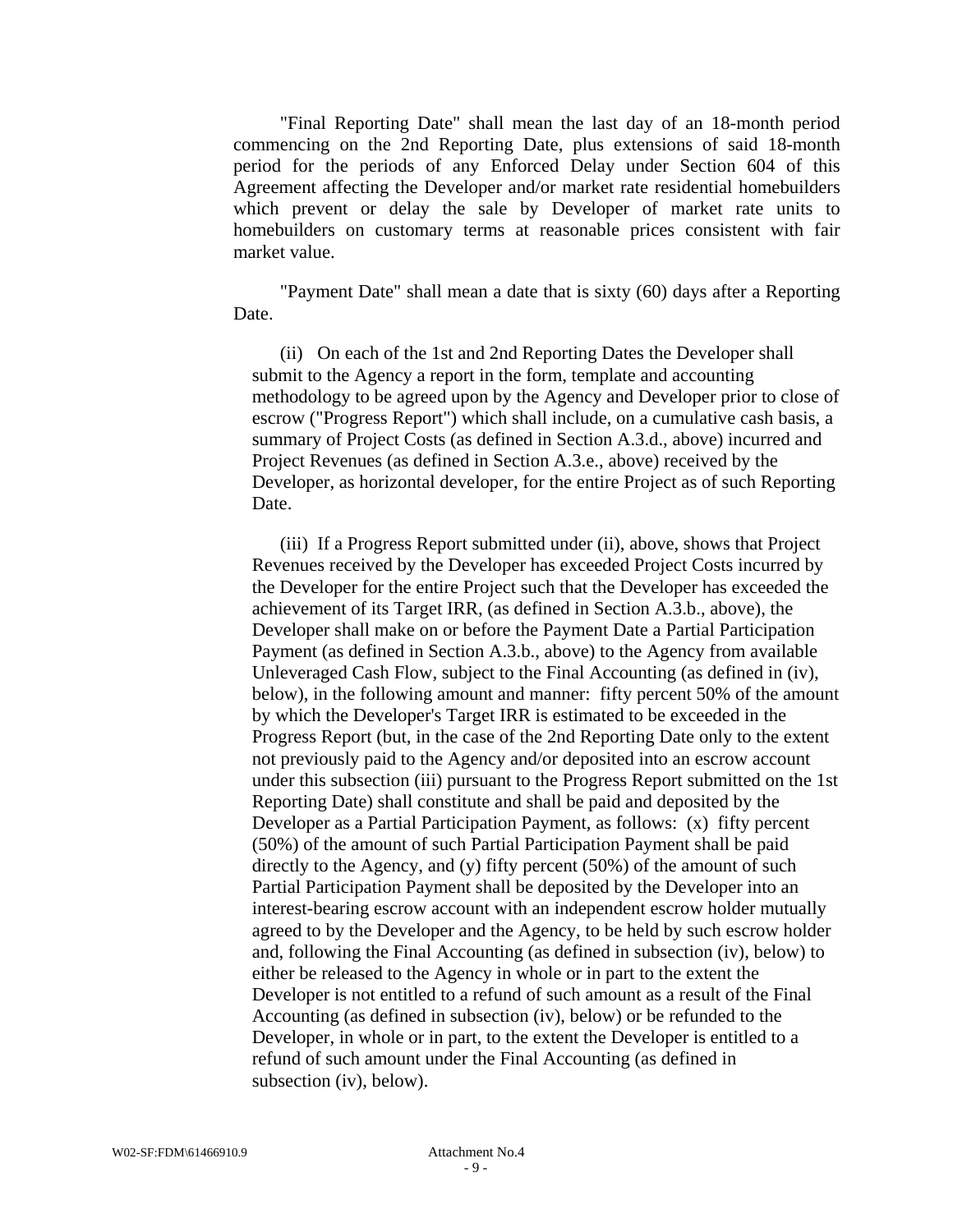(iv) Upon the Final Reporting Date, the Developer shall submit to the Agency a final report ("Final Accounting") in substantially the form of the Developer's Progress Report containing a final accounting and reconciliation of total Project Revenues received by the Developer and total Project Costs incurred by the Developer, as horizontal developer, for the entire Project, and the IRR achieved by the Developer.

 (a) To the extent the Final Accounting shows that the Developer's Target IRR (as defined in Section A.3.b., above) is exceeded for the entire Project, fifty percent (50%) of the Unleveraged Cash Flow available to the Developer in excess of the amount required to achieve the Developer's Target IRR (as defined in Section A. 3. b., above) shall constitute the amount of the Participation Payment due the Agency. By not later than the Payment Date, the Developer shall release to the Agency funds escrowed under subsection (iii), above. To the extent the amount of the Participation Payment still exceeds the sum of the Partial Participation Payments plus the sum of the released escrow funds, the Developer shall make a Final Participation Payment in the amount of such remaining amount to the Agency on or before the Payment Date. To the extent that the sum of the Partial Participation Payments plus the sum of the released escrow funds to the Agency exceeds the amount of the Participation Payment, the Agency shall be entitled to keep such excess amount.

 (b) To the extent that the Final Accounting shows that the Developer's Target IRR (as defined in Section A.3.b., above) is not achieved for the entire Project, the Developer shall be entitled to withdraw from the escrow account on or before the Payment Date all or such amounts as shall be required to increase the Developer's Project Revenues up to an amount not to exceed the Developer's Target IRR (as defined in Section A.3.b., above), and the Agency shall be entitled to release of the amount, if any, in the escrow account not withdrawn by the Developer, even though the Agency may have received Partial Participation Payments and escrowed funds in excess of the amount of the Participation Payment.

h. *Dispute Resolution*. Any dispute between the Agency and Developer arising out of the provisions of this Section A. 3. shall be settled pursuant to the dispute resolution process set forth in Section 513 of this Agreement.

## **B. Public Facilities.**

Developer shall be responsible for providing an amount not to exceed \$3,500,000, indexed to the Engineering News Record Cost Index (as applied from the Effective Date of this Agreement, the "ENR Cost Index"), for the design and construction of public facilities ("Public Facilities") within the Project, including construction management services (if approved by the County) on terms set forth in the Scope of Development (Attachment No. 9 hereto) specifically relating to the fire station, library and Sheriff's substation (the "Mandatory Public Facilities"). Except as provided in Section 8 of Attachment No. 9, Agency shall be responsible for providing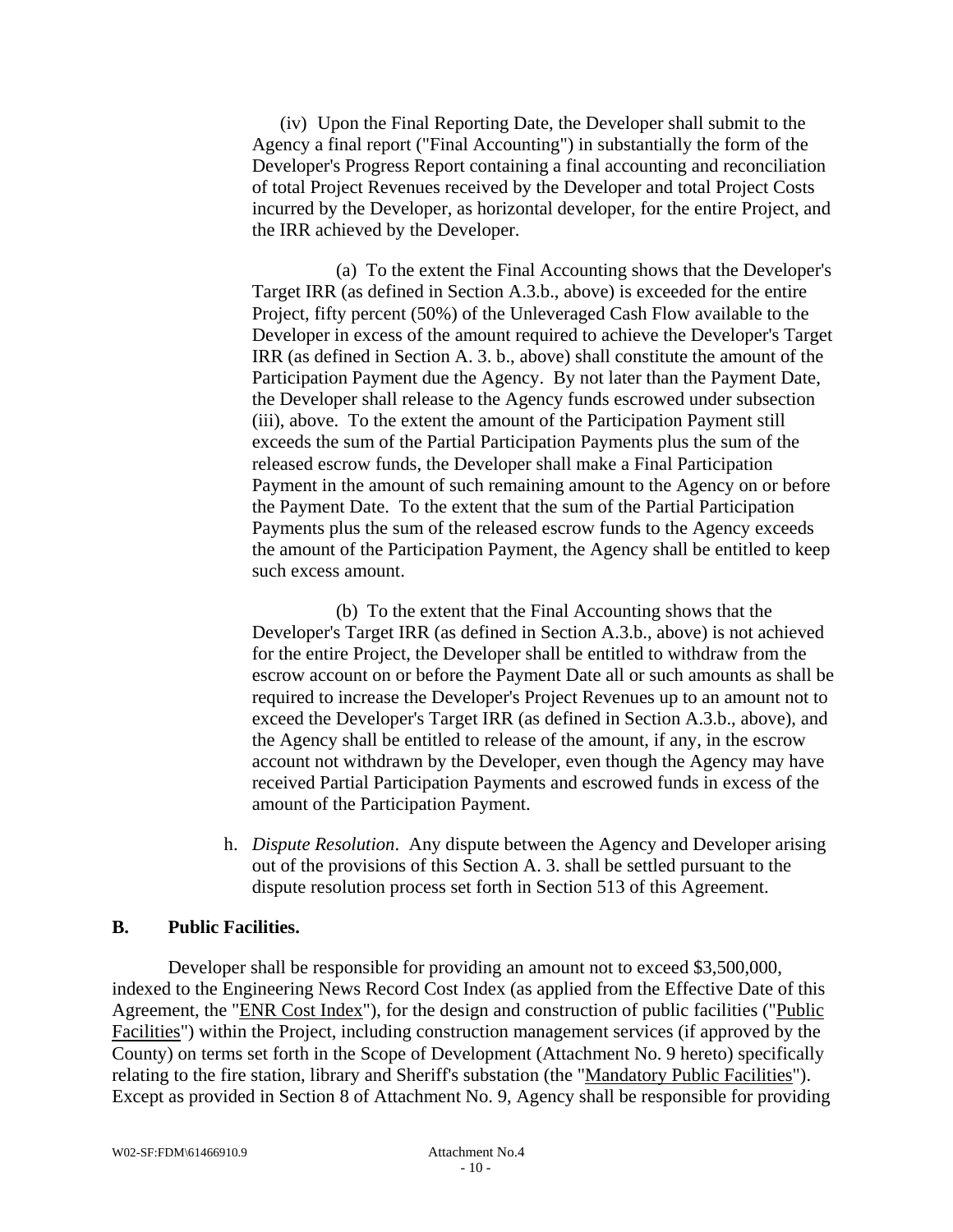an amount not to exceed \$5,500,000 (indexed to the ENR Cost Index) for public facilities in the Project, with priority to funding the Mandatory Public Facilities, as provided in Part H of this Attachment No. 4.

## **C. FORA Fees.**

The Developer and the Agency acknowledge that the FORA fees and/or assessments ("FORA Fees") for the Site must be satisfied, and that the imposition of those fees is reflected by an existing lien on the Site, which lien may be discharged upon payment in full of the FORA Fees. Subject to FORA concurrence, the actual payment of the FORA Fees may be redistributed among units so that larger units pay higher fees than smaller units, provided that such allocation generates the full aggregate amount required by FORA, and Developer may be given credit for infrastructure constructed and/or financed directly by Developer or Agency, where such infrastructure would have otherwise been the responsibility of FORA to finance and construct. The County agrees to diligently pursue the inclusion by FORA in its CIP of those traffic improvements designated as FORA's responsibility in the Combined Development Permit Conditions of Approval.

At the request of the Developer, the Agency and County shall cooperate with the Developer to obtain a comprehensive agreement with FORA covering, to the reasonable satisfaction of the Developer and the Agency: (i) redistribution of the FORA Fees among units on the Site, (ii) credit against FORA Fees for qualifying infrastructure provided by the Developer or Agency, (iii) timing of payment of pro rata FORA Fees upon the issuance of building permits for vertical construction, (iv) present or current removal of the FORA lien on the Site in consideration of the obligations to pay FORA Fees pro rata at the time of and as a condition to issuance of building permits for vertical construction on the Site, and (v) credits from FORA for demolition costs. An executed agreement with FORA shall be a condition to close of escrow unless and to the extent waived by the Developer. A copy of any such agreement upon its completed execution shall be recorded and appended to this Attachment No. 4.

## **D. Offsite Infrastructure.**

The Parties contemplate that off-site traffic improvements required in the implementation of the Specific Plan will be included in the FORA CIP, and that credits against the FORA Fees will be covered in the agreement with FORA referenced in C, above. The Agency and County staffs shall work with Developer and FORA to obtain the inclusion of offsite traffic improvements in the FORA CIP.

## **E. Community Facilities District ("CFD").**

1. Developer and County and Agency staff and consultants shall consider the formation of a CFD, consistent with County CFD policies, to fund a portion of the cost of public infrastructure installation required for development of the Project, equal to but not to exceed Twenty Million Dollars (\$20,000,000) in infrastructure costs, as an important element for the economic feasibility of the development of the Site. It is also recognized that the formation of a CFD for purposes of levying a special tax to partially fund the ongoing operations of a Community Services District ("CSD") is an important component of satisfying the County's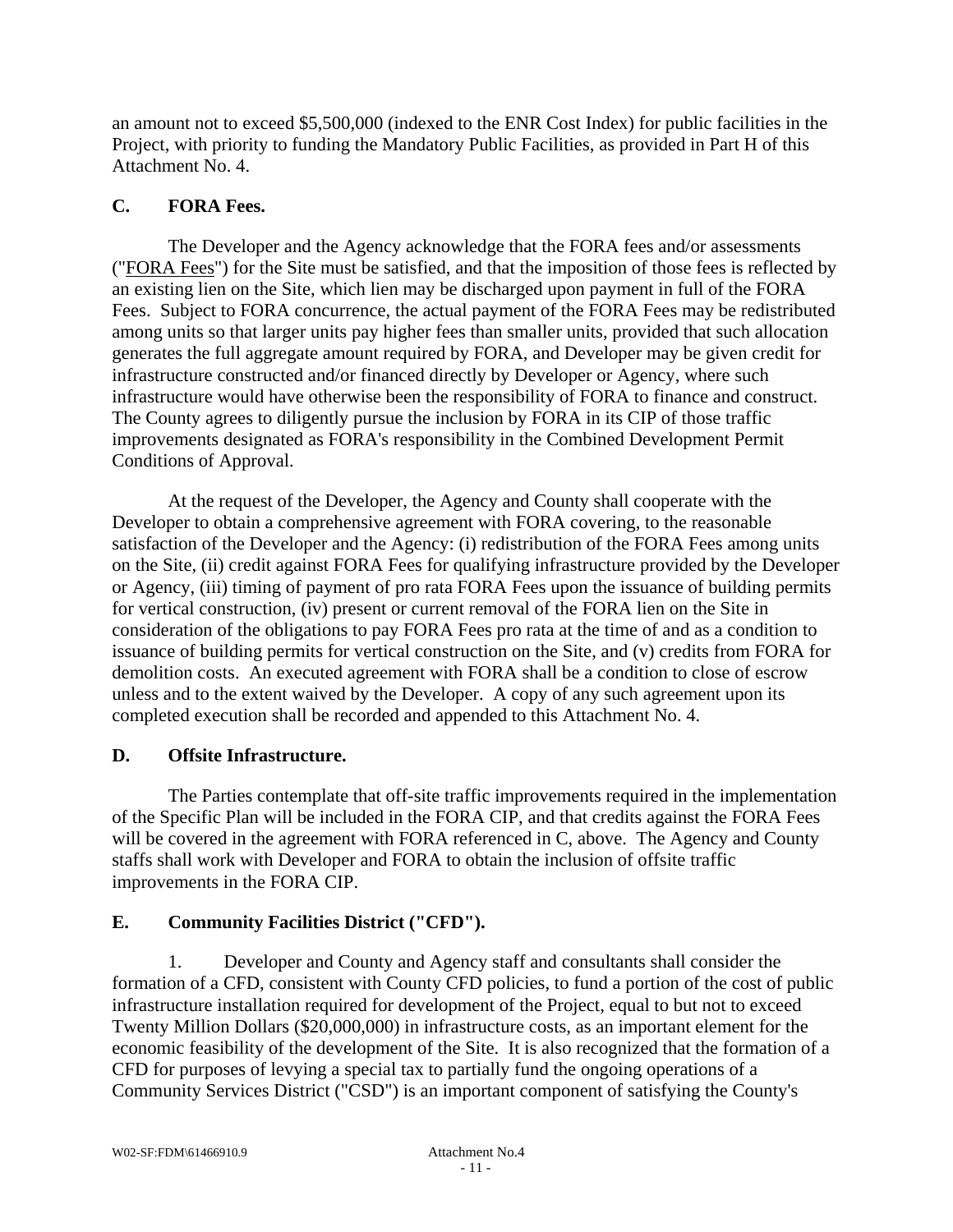requirement for a fiscally neutral project based on a final Fiscal Impact Analysis as referenced in Section K of this Attachment No. 4.

- a. For purposes of a CFD to fund infrastructure, it shall be a condition of closing, except as may be waived by the Developer in its sole and absolute discretion, that all actions required to be taken by the County to initiate the formation of a CFD, including a financing program, applicable to all parcels to be developed on the Site (excluding only the deed-restricted very low and low income affordable residential units and the public facilities) shall have occurred to the satisfaction of the Developer.
- b. For purposes of a CFD to levy a special tax for ongoing services, if a necessary part of the Developer's financial program to provide a fiscally neutral Project, it shall be a condition of closing that the Developer shall have initiated the actions needed to be taken by the Developer in connection with the formation of a CFD, including recognition by the Developer of its obligation to provide any reasonable credit enhancement required for the issuance of CFD Bonds under County policies at such time as CFD Bonds are proposed to be issued.

One CFD to address the purposes in a. and b. above is contemplated. The Developer shall advance the costs for the formation of the CFD subject to reimbursement by the CFD. County and Agency staff shall support the formation of a CFD in a timely manner, so as not to delay the timely issuance of CFD Bonds when required by the Developer.

## **F. Community Services District ("CSD").**

Developer and Agency staff also agree that the formation of a CSD to provide ongoing maintenance of certain elements of infrastructure is important to enhance the physical and fiscal soundness of the Project and to achieving fiscal neutrality for the County (as further discussed in Section K. to this Agreement). Because of the unique circumstances of Fort Ord, the Parties have agreed that special State legislation will be required to facilitate the formation of a CSD. It shall be a condition of closing, that, in the absence of an interim alternative financing mechanism, steps needed to form a CSD shall have been initiated by the County to comply with the Specific Plan Conditions of Approval for the formation of a CSD. The Developer shall advance the reasonable costs for the formation (including LAFCO approval, if needed) of the CSD to comply with the Development Approvals subject to reimbursement by the CSD. County and Agency staff shall diligently pursue the enactment of State legislation and shall support the formation of a CSD in a timely manner.

The total combined property tax burden on any developed parcel, including any overrides and the special assessment burdens of the CFD and the CSD, shall not exceed 2.0% (exclusive of HOA dues and assessments) of the assessed value. The low and very low income affordable units and the public facilities shall not be subject to any liens related to the CFD or costs of the CSD.

Following concurrence by the County Treasurer, the financial advisor to the County and bond counsel, and subject to agreement on matters such as credit enhancement where required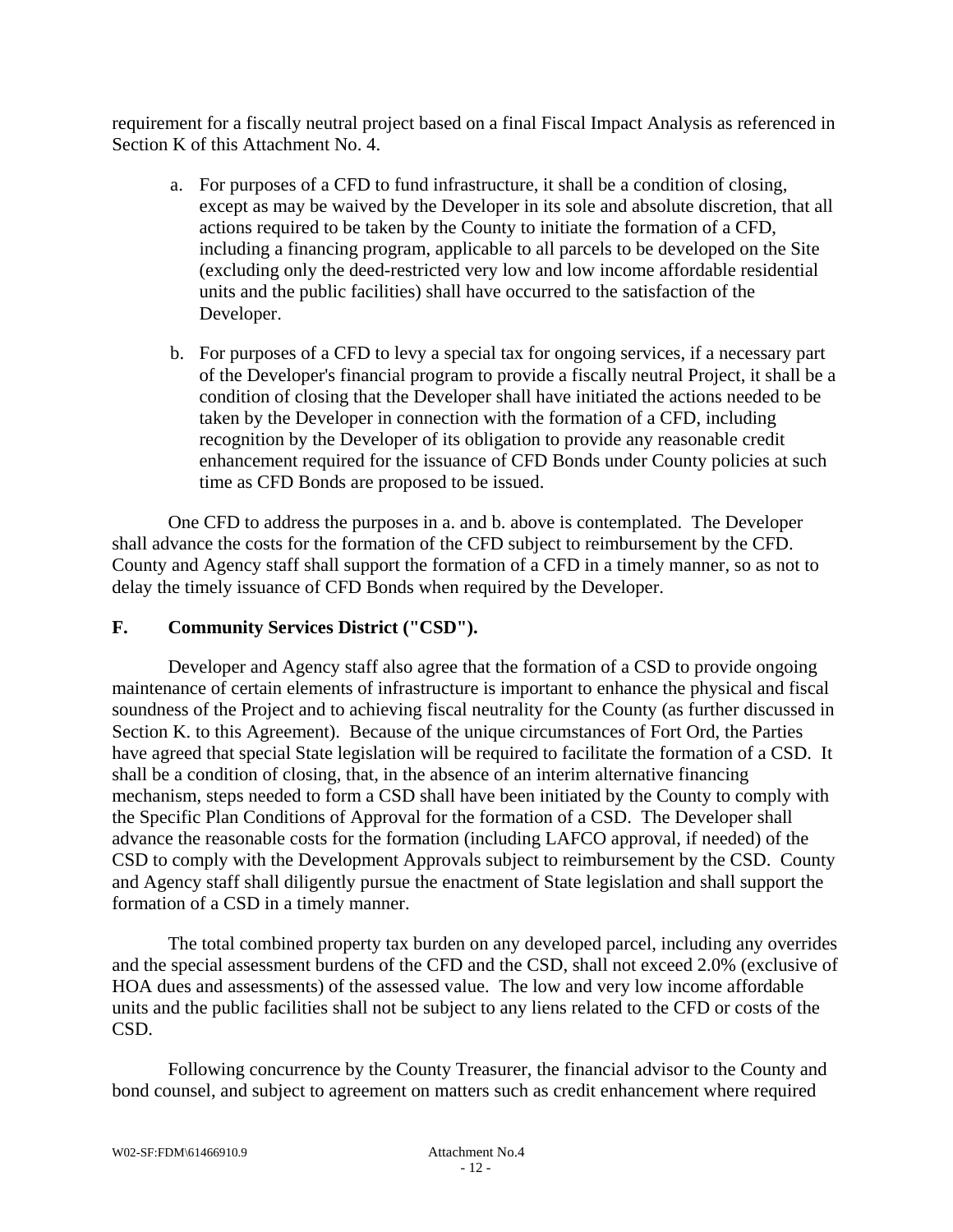for the issuance of CFD Bonds, compliance with the County's policies on CFD formation, and consistency with industry practices of land secured financing in California, Agency, in cooperation with County and its Board of Supervisors, will agree to use its best efforts to establish a CFD and a CSD on the entire Site as contemplated above. The Agency's and the County's obligations hereunder are subject to the Developer's agreement, in the form of a mutually acceptable Reimbursement Agreement, to advance all funds required to plan and process the formation of a CFD and CSD, including but not limited to the fees and costs of the County's and the Agency's financial advisor, subject to reimbursement of such costs from the CFD and CSD, as applicable. Under the CFD, funds for infrastructure costs shall only be disbursed to Developer in tranches that are tied to completion of discreet operable segments of the public improvements. The Developer shall have the option to use or not to use the CFD financing. In the event the Developer elects not to use the CFD financing, the Agency shall have no obligation to repay to the Developer any advances for the CFD formation, except to the extent that such advances have not been expended or otherwise legally committed or obligated to be paid for costs incurred. Formation of a CFD and a CSD may be commenced by the County or Agency and is subject to required public hearings and procedural requirements, and neither the County nor the Agency shall be deemed legally bound to form either a CFD or a CSD, but Agency and County staffs shall recommend to the Board of Supervisors that it take the actions necessary to form the CFD and the CSD in a timely manner so as not to delay the closing.

The Parties agree that the formation of a CSD and/or CFD, as to improvements and services to be financed, shall be accomplished in such manner as to satisfy, together with additional funding sources that may be required, the requirements for the Project to be fiscally neutral as to impacts on the County as referenced in Section K of this Attachment No. 4.

## **G. Historic District and Town Center.**

#### 1. Historic District

As a condition to conveyance, and to ensure that all historic preservation requirements are met, Developer will comply with the Agreement and Covenant for the Transfer of East Garrison Historic District (the "Historic District Agreement"), dated as of August 3, 2004, between the SHPO and FORA and recorded in the Records of the Monterey County Recorder on October 15, 2004 as Document 2004110087, and Mitigation Measure [4.8.1-H] and Combined Development Permit Condition of Approval No. 59. The Developer must also provide infrastructure to all buildings in the Historic District, subject to the CFD and CSD, as applicable to such buildings. Subject to Section H, below, Agency agrees to make available to the Project for the rehabilitation of the Historic District the net tax increment allocable to the Agency as set forth below in this section.

The Developer will be legally obligated to expend directly or make available to the Agency a total amount of \$750,000, (indexed to the ENR Cost Index, as first defined in Section B hereof), to fund the predevelopment expenses of the Historic District on the following timetable: \$150,000 in 2006, \$300,000 in 2007 and \$300,000 in 2008.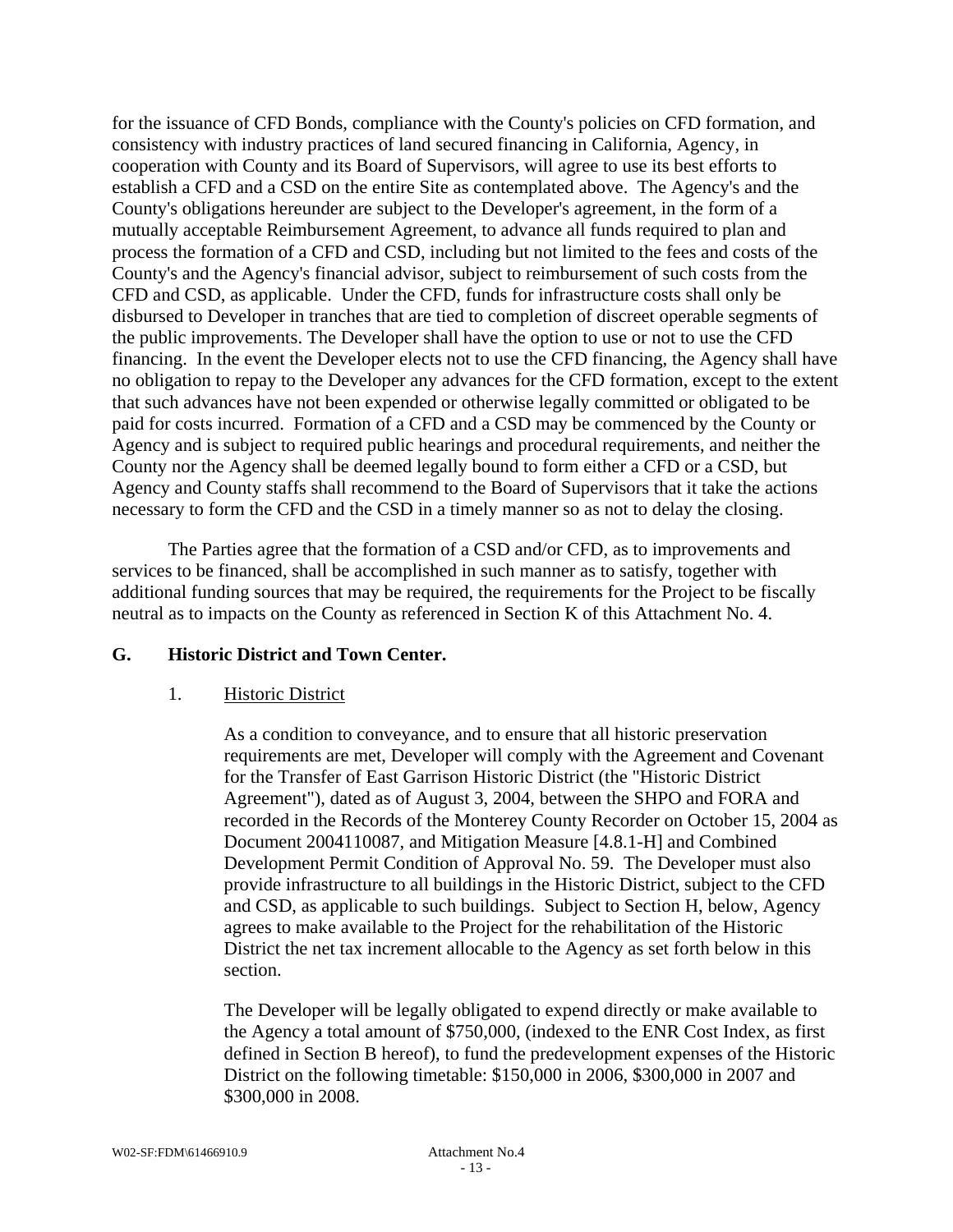For capital costs (exclusive of capital costs for buildings to be devoted to public use and owned after rehabilitation by public entities, which costs shall be deemed part of the costs of the public facilities under Attachment No. 9 hereto) and subject to Section H.c. below of this Attachment No. 4, the Agency will make available up to but not to exceed \$5 million (indexed to the ENR Cost Index, as first defined in Section B hereof) in tax increment funds during the first year that tax increment funds sufficient for major capital improvements to the buildings in the Historic District are available, currently estimated to be FY 2008/09. The Developer shall thereupon provide funds for major capital improvements to buildings in the Historic District up to but not to exceed \$1 million (indexed to the ENR Cost Index, as first defined in Section B hereof, in the same percentage as the Agency's \$5 million), to be provided in an amount equal to Twenty Percent (20%) of the amount made available for such purposes by the Agency. In addition, upon completion of work on and occupancy of fifty percent (50%) of the buildings in the Historic District, the Developer will contribute \$250,000, (indexed to the ENR Cost Index, as first defined in Section B hereof) to the establishment of an endowment for the non-profit corporation described in Section 3 of Attachment No. 9 hereto to cover the operating costs of the Historic District. No other contributions will be required by the Agency or the Developer. Nothing in this paragraph shall be deemed to impose an obligation on the Agency or the Developer to perform any work or make any capital improvements to the buildings to be retained in the Historic District.

The Developer, the Agency and the County agree to enter into an agreement with Artspace to take title to the historic buildings and rehabilitate such buildings. Agency has approved Artspace as the Developer and Operator of the Historic District. Funds for the rehabilitation will be paid to Artspace upon a demonstration, to the satisfaction of the Agency and Developer, that Artspace has the technical, managerial and financial ability to complete the rehabilitation in accordance with the covenants and conditions stated in the Historic District Agreement between FORA and the SHPO.

## 2. Town Center

Pursuant to the Option Agreement, Developer has the obligation to construct approximately 34,000 s.f. of neighborhood serving retail, civic and other non-residential uses ("Town Center Construction Obligation"). Developer and County recognize that the retail portion of the Town Center Construction Obligation may not be economically feasible. Consequently if no residual value is determined to exist pursuant to Section A.3.b.(ii)(2) of this Attachment No 4, no value may be attributable to the town center mixed use parcels and any subsidy which may be required from Developer to finance construction shall be considered a Project Cost, as defined in Section A.3.d. of this Attachment No. 4. Developer will install all the infrastructure necessary to service the Town Center parcels, including the Town Center Park and parking lots. Developer may assign its rights and obligations to develop the Town Center mixed-use commercial and residential parcels (as described in Exhibit 2 to Attachment No. 9) to either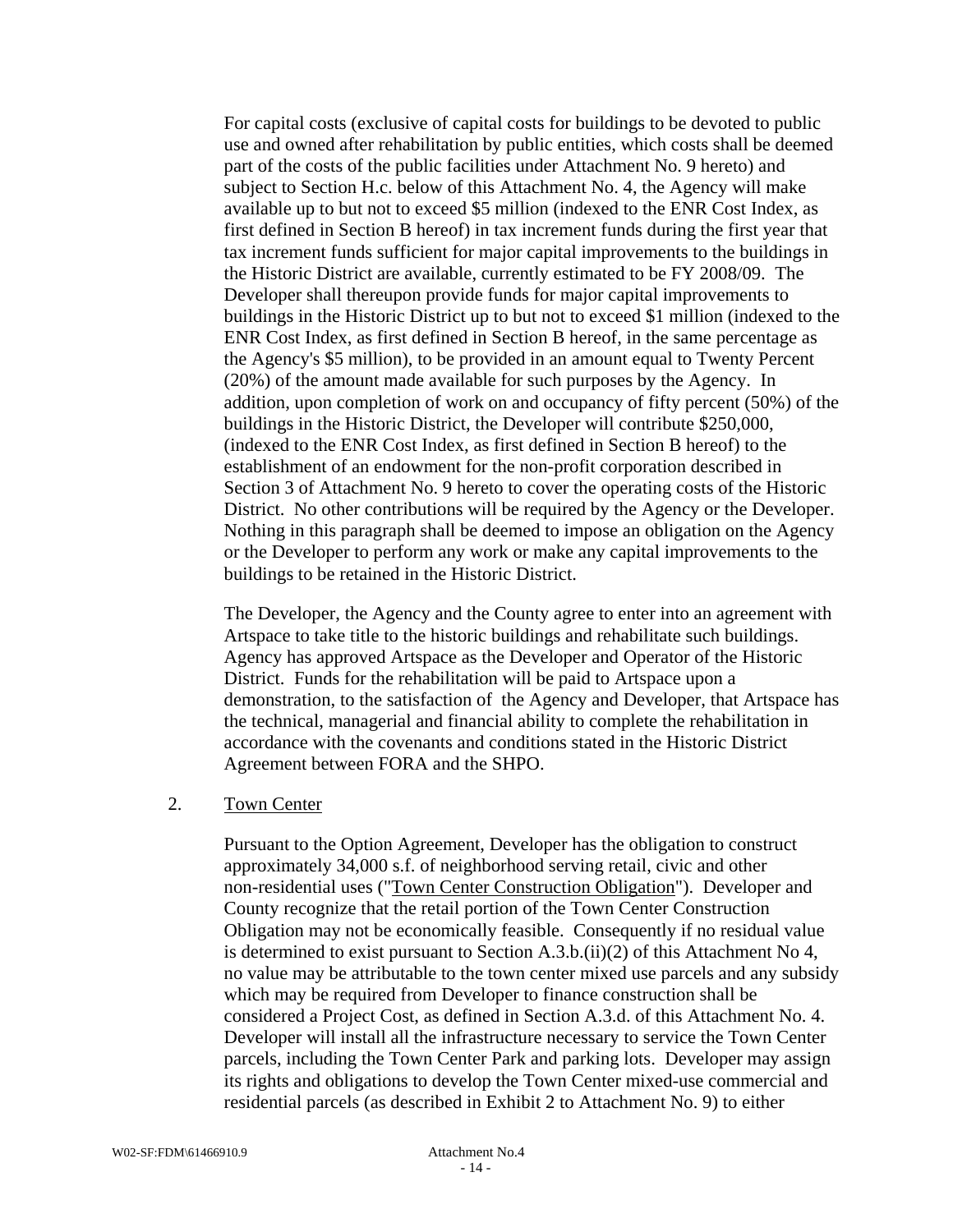Woodman Development Company, LLC ("Woodman") or a special purpose affiliate of either the Developer or Woodman ("Assignee").

An approximately 7,000 square foot Fire Station to be constructed on a site within Phase 1 comprises a portion of the Town Center Construction Obligation but is the subject of its own separate subsidy by Developer, described in Section 8 of Attachment No. 9. At least 20,000 s.f. of the Town Center Construction Obligation must have been completed prior to the issuance of the first Market rate unit permit within Phase 3 of the Project and the remaining 14,000 s.f. of the Town Center Construction Obligation must be completed prior to the issuance of the last certificate of occupancy for the last market rate unit in Phase 3.

Prior to the first market rate unit building permit being issued in Phase 3, Developer or Assignee shall post a completion bond with respect to any portion of the Town Center Construction Obligation which is not completed or under construction at that time.

Developer shall thereafter be allowed to continue to obtain all remaining building permits and certificates of occupancy for the market rate units of the Project without restriction. Timing of construction of the Town Center Construction Obligation shall be subject to Enforced Delays under Section 604 of this Agreement.

### **H. Tax Increment; Agency Assistance.**

The Agency agrees to pledge and devote to the Project its share of the net tax increment produced by the Project and allocable under State law to the Agency in the following priority order:

- a. First, to the Agency's actual annual costs of administering the Project Area, estimated at the lesser of total increment or \$300,000 escalated at 3% per year of non-housing funds based on net increment after statutory pass-throughs.
- b. Second, subject to priority a. above, and to availability, up to \$48,469 (indexed to the ENR Cost Index as first defined in Section B hereof) per very low income and low income unit as requested by the Developer, up to but not to exceed in the aggregate \$9.5 million (indexed to the ENR Cost Index as first defined in Section B hereof) solely for the purpose of subsidizing the costs related to vertical construction (hard costs only, not including, by way of example, site preparation costs, infrastructure costs, permits, fees and exactions) of the units in the Project to be made available and restricted to occupancy by persons and families of very low and low income, all subject to the terms of the Inclusionary Housing Agreements to be entered into between the Developer and the County pursuant to the Specific Plan Conditions of Approval and the agreements with one or more Rental Affordable Housing Developers (referenced in Section 4 of Attachment No. 9). The source of such tax increment funding shall be the Agency tax increment generated by the Project. Developer has represented to Agency, and Agency acknowledges, that Developer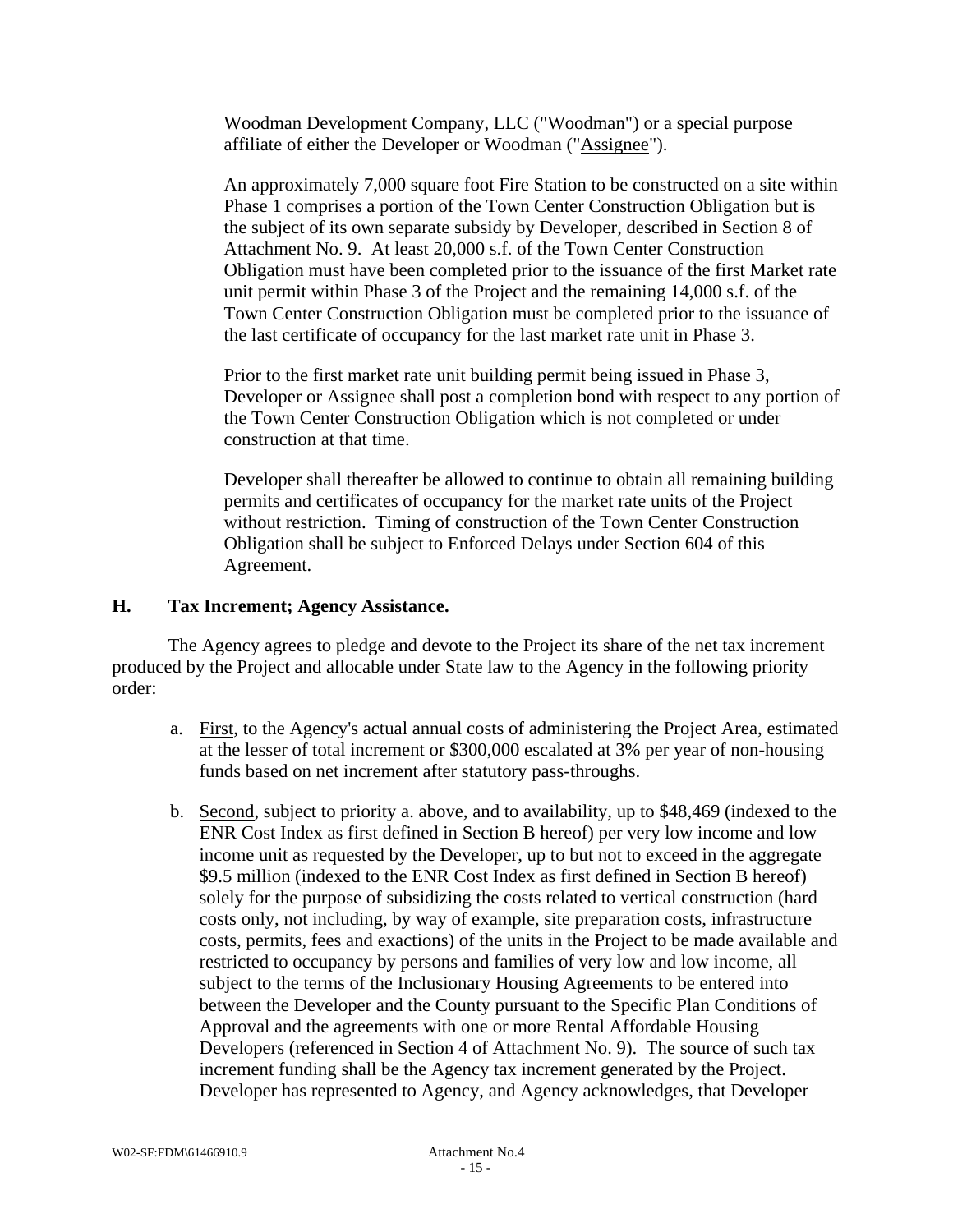will budget and expend, in addition to the amount of the Agency's subsidy for the very low and low income units referenced in the preceding sentence, up to a total of \$630,000 of its own funds (indexed to the ENR Cost Index as first defined in Section B hereof) for such very low and low income units; provided, however, that Developer acknowledges and agrees that notwithstanding the amounts required to be contributed by the Agency and the Developer for very low and low income units under this subsection b., the Developer shall be responsible in any event for causing such very low and low income units to be constructed in accordance with the terms of the Inclusionary Housing Agreements, and that no additional amount of subsidy for such units shall be required from the Agency or requested by the Developer or any Rental Affordable Housing Developer.

Tax increment funds will be made available as provided in the immediately preceding paragraph for the very low and the low income units. No such funds shall be made available for the moderate income units. If tax increment is not available when needed for construction of the very low or low income units, the Developer will advance those funds up to but not to exceed \$5.5 million (the "Shortfall Loan") of the \$9.5 million (as indexed to the ENR Cost Index as first defined in Section B hereof) that the Agency is obligated to contribute for the very low and low income units, which Shortfall Loan shall be evidenced by a promissory note from the Agency to the Developer substantially in the form attached to this Agreement as Attachment No. 10 and shall be repaid by the Agency out of tax increment Bond proceeds or pay-as-you-go tax increment proceeds with accrued per annum interest at the higher of 7% or prime plus 1% on the unpaid balance, compounded annually until repaid. The Agency shall apply its pay-as-you go tax increment and/or the proceeds of tax allocation Bonds to effectuate the repayment of the Promissory Note as soon as it is feasible to do so, in the good faith determination of the Agency. The Shortfall Loan shall not be considered "Project Reserve" or "Project Cost" under Section A.3.d. hereof for purposes of calculating the Developer's Target IRR under Section A.3.b. hereof.

- c. Third, subject to priority a. and b. above, and further subject to timing of availability, to fund, to the extent required, completion of the Mandatory Public Facilities referred to in Section B of this Attachment No. 4 above.
- d. Fourth, subject to priority a., b. and c. above, and further subject to timing of availability, to fund a portion of the capital cost of rehabilitating the Historic District, in an amount not to exceed \$5.0 million (indexed to the ENR Cost Index) as set forth in Section G., above.
- e. Fifth, subject to priority under a., b., c. and d. above, and further subject to timing of availability, to fund the costs of design and construction of other public facilities as specified in Section B., above, not to exceed a total cost of \$5.5 million (indexed to the ENR Cost Index).
- f. Sixth, subject to priority under a., b., c., d. and e. above, and further subject to timing of availability, at the discretion of the Agency, for projects and programs to be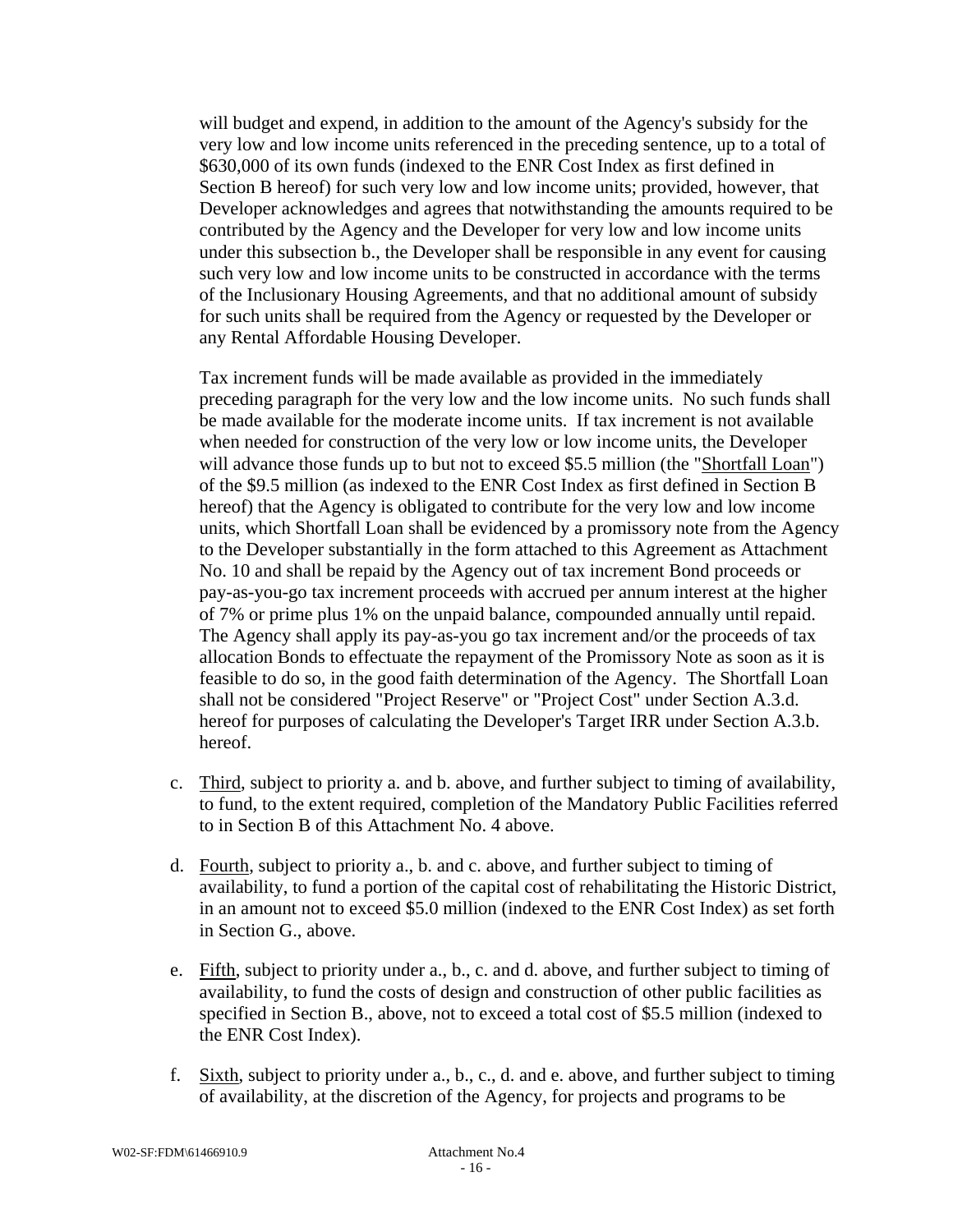carried out in the County's Redevelopment Project Area (with public facilities needs of the Project, if any remain, to be given first consideration by the Agency, in its discretion, after consultation with the Developer) to which tax increment may be applied.

## **I. Tax Increment Pledge.**

The financial obligations of the Agency in Sections 205 and 310, and in Section H, above, are secured by the Agency's pledge of tax increment set forth in Section 703 of this Agreement. In the event State Legislation enacted after the date of this Agreement would have the effect of diverting tax increment funds of the Agency to other State purposes with a material impact on the Agency's ability to fund its obligations under this Agreement and as set forth in this Attachment No. 4, the parties hereto: (1) shall cooperate to explore all feasible means to enforce and/or validate the Agency's pledge under Section H above and, (2) in addition, shall meet and confer in good faith to attempt to mutually restructure the timing and amount of the Agency tax increment funding for the Project and the requirements and financial obligations for the Project in a way that would allow the Project to proceed in an economically feasible manner as planned consistent with maintaining the Developer's Target IRR of 22.5%. Nothing in the preceding sentence shall obligate the Agency to materially alter the terms of the transaction to accommodate the reduction or diversion of tax increment or obligate the Developer to proceed with the transaction if the Project cannot proceed in an economically feasible manner as a result of the reduction or diversion, and the failure to reach mutual agreement thereunder shall constitute a failure of the Agency to satisfy a condition precedent and to tender conveyance of the Site under Section 510 of this Agreement, for which the Developer's sole remedy shall be, subject to the provisions of Section 513, termination of this Agreement.

## **J. [Intentionally Deleted].**

## **K. Fiscal Neutrality.**

The Project shall provide fiscal neutrality with respect to the County and the Salinas Rural Fire District. A CSD shall be formed as provided in Section F., above and/or the Developer shall provide an appropriate alternative financing mechanism (such as a property owners association) to achieve this requirement, together with other appropriate funding mechanisms to the extent necessary to establish fiscal neutrality, meaning that annual tax revenues to the County and the Salinas Fire District from the Project for each year starting with the receipt of the first Certificate of Occupancy for the Project shall equal or exceed costs to the County and the Salinas Fire District in providing urban services to the Project.

In order to achieve fiscal neutrality, a preliminary fiscal impact analysis by the Agency assumes that the Project will be responsible for funding all net operational and maintenance costs related to public works, parks, fire protection, public safety and the library and other services provided by the County's general fund.

A final fiscal impact analysis, consistent with the methodology used in the preliminary impact analysis prepared for the Agency in May, 2004, will be conducted following the approval of this Agreement and prior to closing, which will be used to finalize a Fiscal Neutrality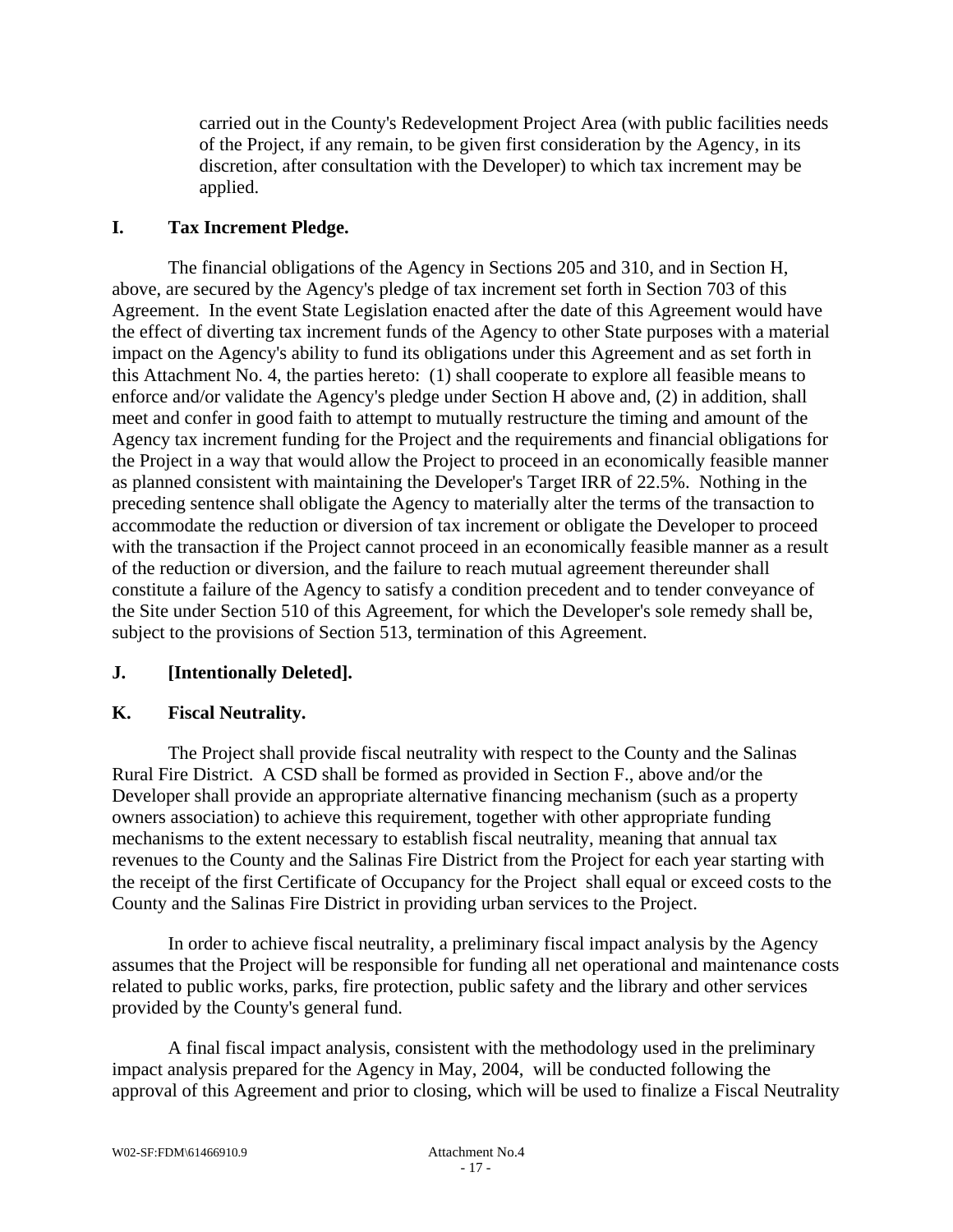Funding Plan, which, when approved by the Developer, Agency and County, shall be added to this Agreement as Exhibit 1 to this Attachment No. 4 and shall be the basis for financing obligations of the CSD and, if necessary, other appropriate funding mechanisms.

## **L. School Site.**

If the Monterey Peninsula School District (the "School District") identifies a site for a new school on County Lands outside the site to serve the Project, the County intends, on request from the School District and conditioned upon completion of appropriate environmental review and applicable County process, to provide the identified site to the School District for the purpose of constructing the new school.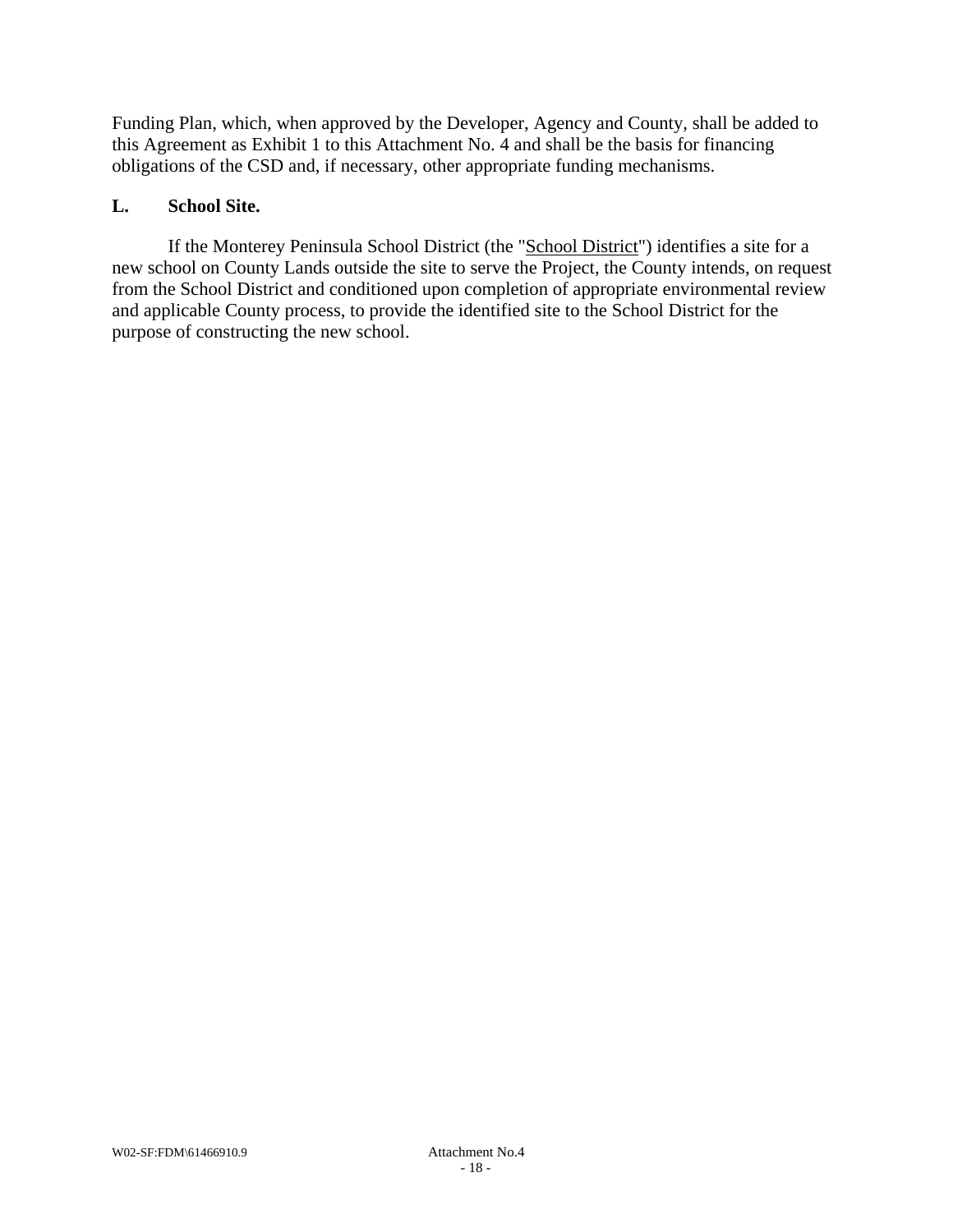# EXHIBIT 1 TO ATTACHMENT NO. 4

## FISCAL IMPACT STUDY

[First referenced, Section K, Attachment No. 4]

[TO BE ATTACHED WHEN PREPARED AND APPROVED IN FINAL FORM.]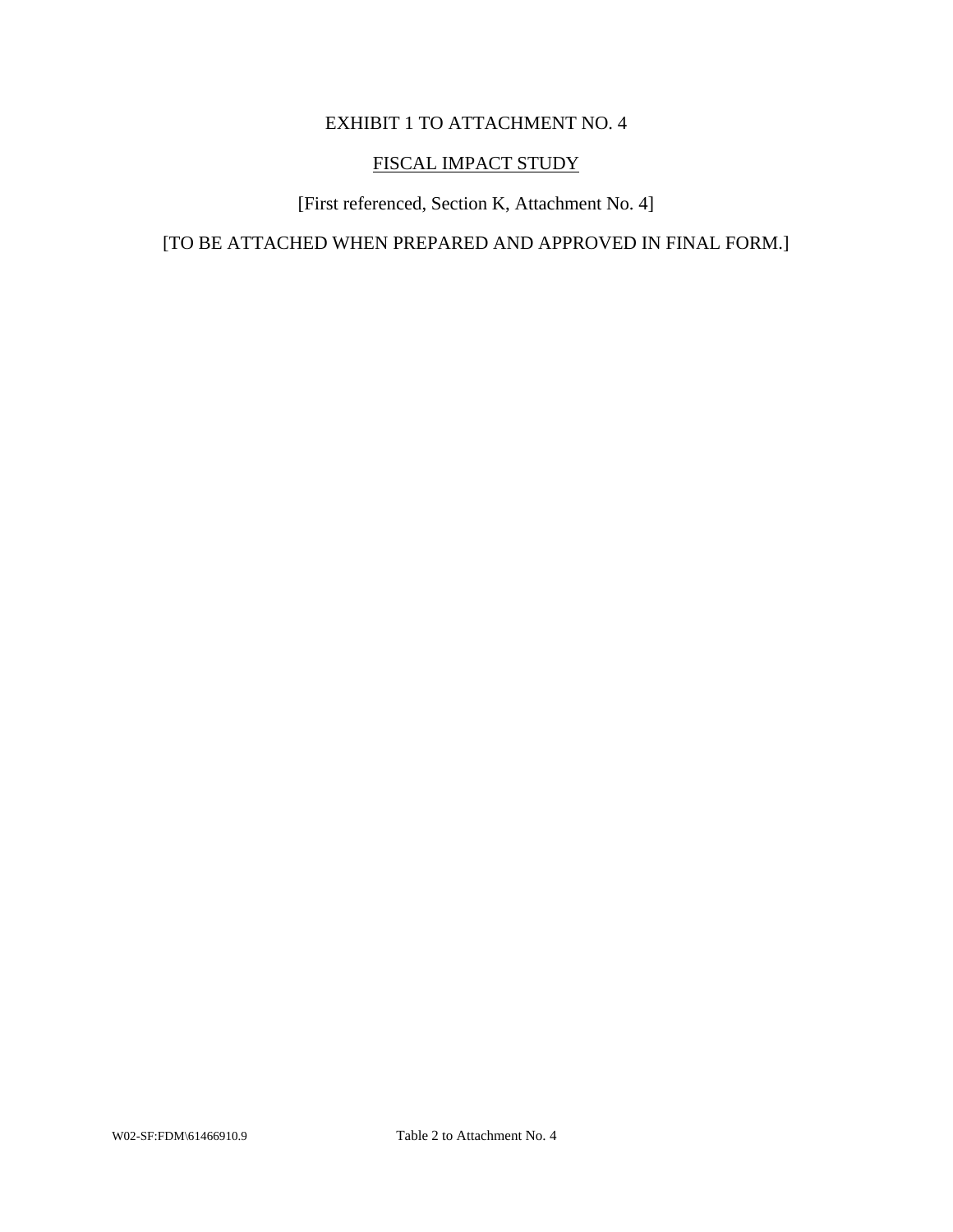## Table 1 to Attachment No. 4 Determination of Residential Lot Value to Affiliated Homebuilders for each product type East Garrison

| Product type:<br>Phase:<br>Number of units:<br>Date: |                                                                                            |        |                               | all types<br>all phases |               |
|------------------------------------------------------|--------------------------------------------------------------------------------------------|--------|-------------------------------|-------------------------|---------------|
| Revenue:                                             | <b>Base Home Price</b><br><b>Options Revenue</b><br><b>Estimated Sales Revenue</b>         |        | 6% of Base Home Price         | \$0<br>\$0<br>\$0       | (1), (2)      |
| <b>Estimated Costs:</b>                              |                                                                                            |        |                               |                         |               |
|                                                      | <b>Direct Building</b><br>Costs<br><b>Option Costs</b>                                     | 84%    | of Options Revenue            | \$0                     | (3)           |
|                                                      | <b>Fees and Permits</b>                                                                    |        |                               | \$0<br>\$0              | $(4)$ . $(5)$ |
| a.                                                   | Sales & Marketing<br>Warranty                                                              | 23.10% | <b>Base Price/Lot premium</b> | \$0                     |               |
| b.                                                   | Taxes<br>Financing<br><b>Builder Margin</b><br>Indirect<br>Construction<br>A&E/Consultants | 7.00%  | <b>Base Price/Lot Premium</b> |                         |               |
|                                                      | Overhead<br>Insurance                                                                      |        |                               | \$0                     |               |
|                                                      | <b>Estimated Costs</b>                                                                     |        |                               | \$0                     |               |
|                                                      | <b>Residual Lot</b><br>Value                                                               |        |                               | \$0                     | (6)           |

(1) Includes Lot premiums and adjustments for CFD and CSD. Based on 3rd party marketing report.

(2) Base Home Price equals average Base Home Price of all units in that Phase.

(3) Direct Building Costs calculated per Attachment No. 4 (3f ii B i) and excludes model upgrades.

(4) Fees Calculated by County in accordance with DA including MCWD and MPUSD.

(5) FORA fees currently applicable as reallocated and apportioned by EGP and approved by County and FORA.

(6) Average price paid by Affiliated Homebuilder per lot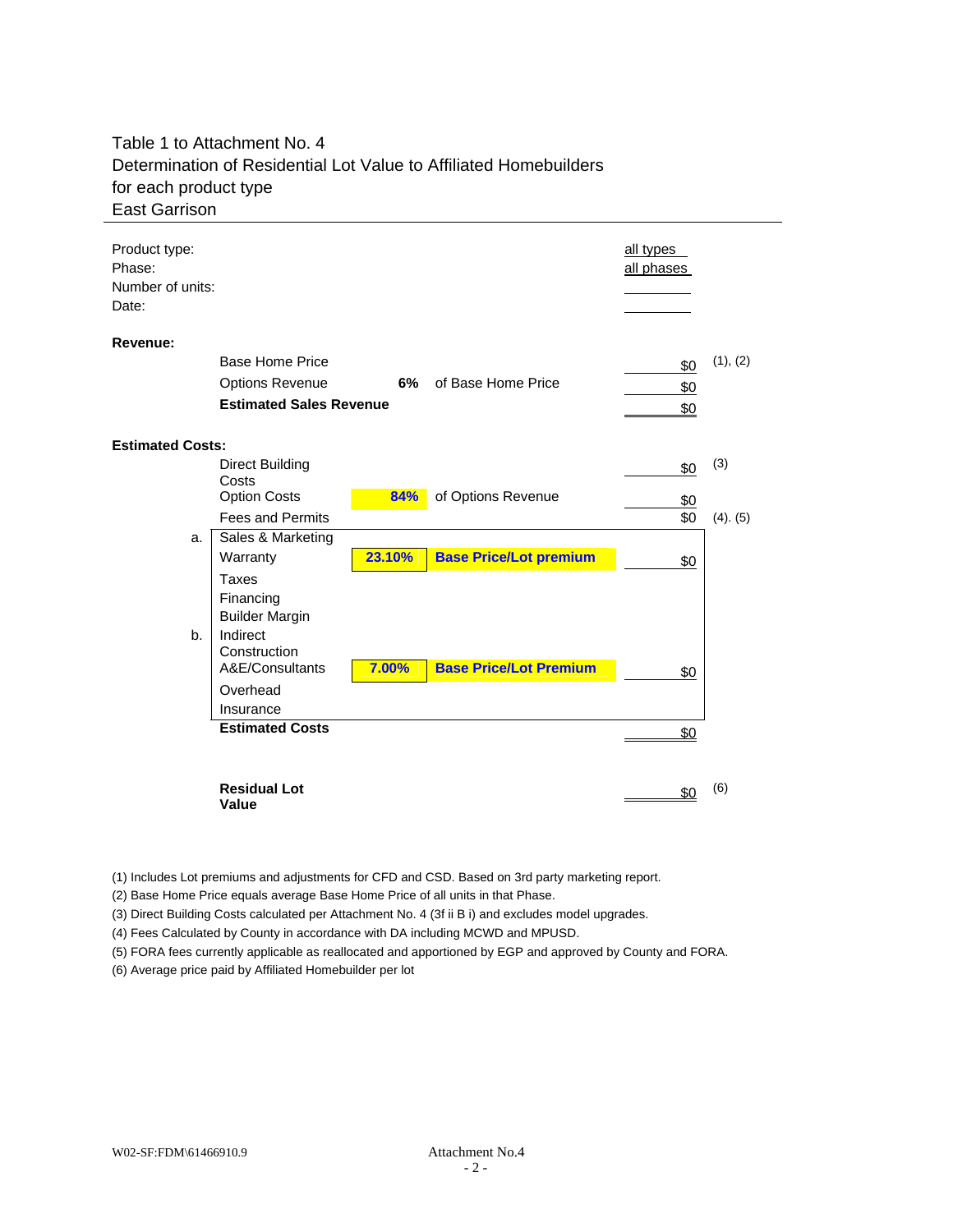# TABLE 2 TO ATTACHMENT NO. 4

[First referenced, Section A.3.b.(ii)]

# TEMPLATE FOR IRR CALCULATION

[FOLLOWING PAGE]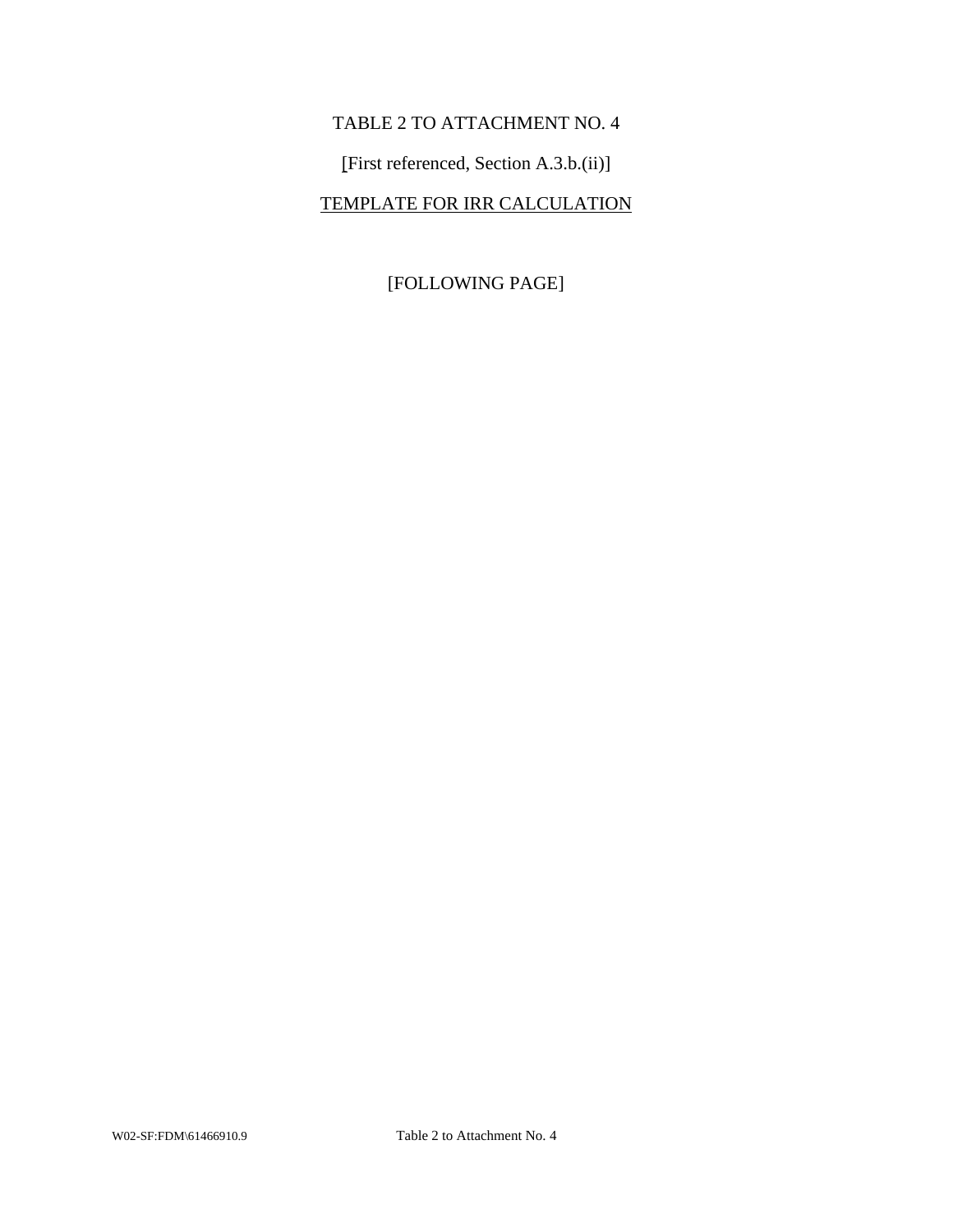#### **DDA Proforma Template**

 Total Total Total Total Total Total Total Total Total Total Grand 2003 2004 2005 2006 2007 2008 2009 2010 2011 2012 Total CASH FLOW REPORT: Total Units -------- -------- --------- -------- -------- -------- -------- -------- -------- -------- -------- Units Closed Cumulative Units Gross Sales Revenue Receipts: Cash @ Closings (per DDA) CFD Net Proceeds Less: Closing Costs -------- -------- --------- -------- -------- -------- -------- -------- -------- -------- -------- Net Receipts Disbursements: Land Acquisition Property Tax Payments **Entitlements** Final Map/Consultants Onsite Infrastructure Offsite Infrastructure PG & E Reimbursements MCWD Reimbursements (Sewer) MCWD Reimbursements (Water) Performance Bonds Arts District Subsidy Environmental Insurance Cleanup Costs Operational Costs FORA Fee Infrastructure Credit FORA Demolition (Land sale) Credit Sales and Marketing Town Center Subsidy (if any) Construction Insurance Affordable Housing Subsidy County Facilities (Fire/Lib/Police) Documented Other Misc Costs Air Quality EIR Mitigations CFD Debt Service DRE/HOA Assesments G & A (Post Closing) Expense -------- -------- --------- -------- -------- -------- -------- -------- -------- -------- -------- Net Disbursements -------- -------- --------- -------- -------- -------- -------- -------- -------- -------- --------

Net Cash Flow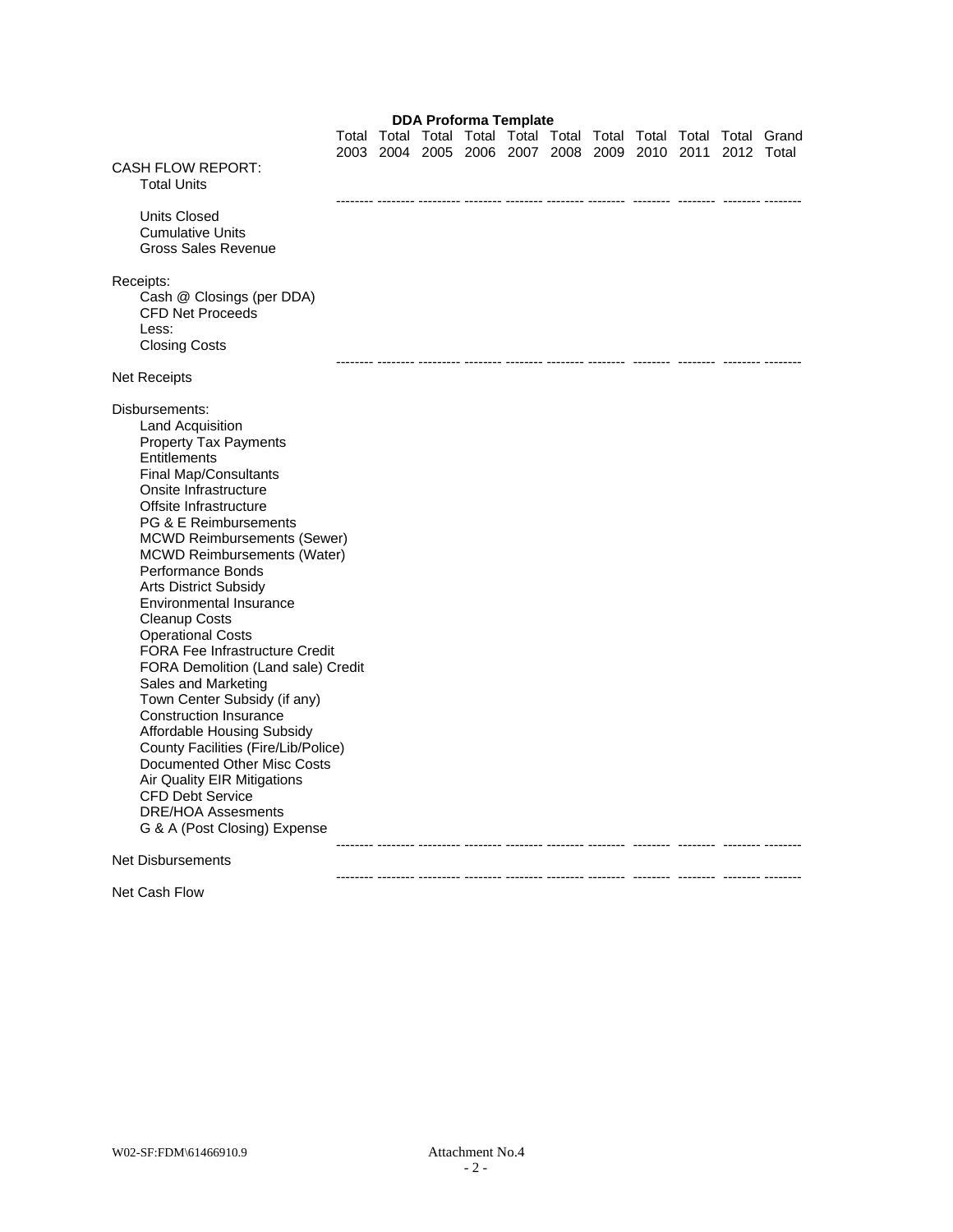## ATTACHMENT NO. 5 [First referenced, Section 202 (1)]

# **SCHEDULE OF PERFORMANCE Updated: Sept. 19, 2005**

**Dates assume Board of Supervisor and Agency final approvals on 10/4/05 and expiration of all subsequent CEQA challenge periods without commencement of litigation (but not statutory challenge periods to development approvals or DDA), and are subject to the Enforced Delay provisions of Section 604.** 

### **LAND TRANSFER AND PAYMENT SCHEDULE**

| <b>ESTIMATE</b> |                                                         |
|-----------------|---------------------------------------------------------|
| D DATE          |                                                         |
| 11/7/2005       | Expiration of CEQA challenge period (30 days)           |
| 11/7/2005       | Upon execution of the agreement                         |
| 2/6/2006        | Approx. 90 days after execution of agreement            |
| 1/6/2006        | Approx. 60 days after execution of agreement            |
| 3/6/2006        | Within 60 days from issuance of title report            |
| 3/31/2006       | Two (2) business days prior to close of escrow          |
| 4/4/2006        | Within 60 days upon satisfying pre-closing req'ments    |
| 12/1/2007       | Prior to land transfer to vertical builders             |
| 2/1/2010        | 12 months after 2nd bulk sale to builders for Phase II  |
| 2/1/2011        | 12 months after 2nd bulk sale to builders for Phase III |
| 8/1/2012        | 18 months after 2nd reporting date for Phase III        |
|                 |                                                         |

## **PHASE I - IMPROVEMENT SCHEDULE**

|                                               | <b>EXPECTED DATES</b> |                | <b>OUTSIDE DATE</b>       |
|-----------------------------------------------|-----------------------|----------------|---------------------------|
| <b>Plan Processing</b>                        | <b>Start</b>          | Finish         | <b>Start &amp; Finish</b> |
| Grading Plans - design                        | $Jan-05$              | $Oct-05$       | add 3 months              |
| Tree & Demo Grading Permit - submit/approval  | Aug- $05$             | $Mar-06$       | add 3 months              |
| Final Map / Imp. Plans - design               | $Dec-05$              | $Jul-06$       | add 3 months              |
| Final Map / Imp. Plan - submittal / approvals | Aug- $06$             | $Jan-07$       | add 3 months              |
| Utility Plans - design / approvals            | $Jun-05$              | $Jan-07$       | add 3 months              |
| <b>HORIZONTAL IMPROVEMENTS</b>                |                       |                |                           |
| Developer submits equity and financing        | $Jan-06$              | $Jan-06$       | add 3 months              |
| Agency approves/disapproves financing         | within 30 days        | within 30 days | within 30 days            |
| Tree Removal                                  | Apr- $06$             | $Jul-06$       | add 3 months              |
| Demolition                                    | $May-06$              | Aug-06         | add 3 months              |
| <b>Fire Protection Line</b>                   | $Jun-06$              | Aug- $06$      | add 3 months              |
| <b>Grading Operation</b>                      | $Sep-06$              | $May-07$       | add 6 months              |
| Erosion control - installation                | $Nov-06$              | $Jan-07$       | add 6 months              |
| Storm drain/force main - installation         | Jan-07                | $Jun-07$       | add 6 months              |
| Sewer – installation                          | Feb-07                | Aug- $07$      | add 6 months              |
| Water – installation                          | Mar-07                | Sep-07         | add 6 months              |
| Joint Trench - install                        | Apr- $07$             | $Oct-07$       | add 6 months              |
| Curb & Gutter                                 | $Sep-07$              | $Dec-07$       | add 6 months              |
| <b>Pavement Operation</b>                     | Jan-08                | $Jan-08$       | add 6 months              |
| Park Improvements, Common Areas               | Mar-09                | $Mar-10$       | add 6 months              |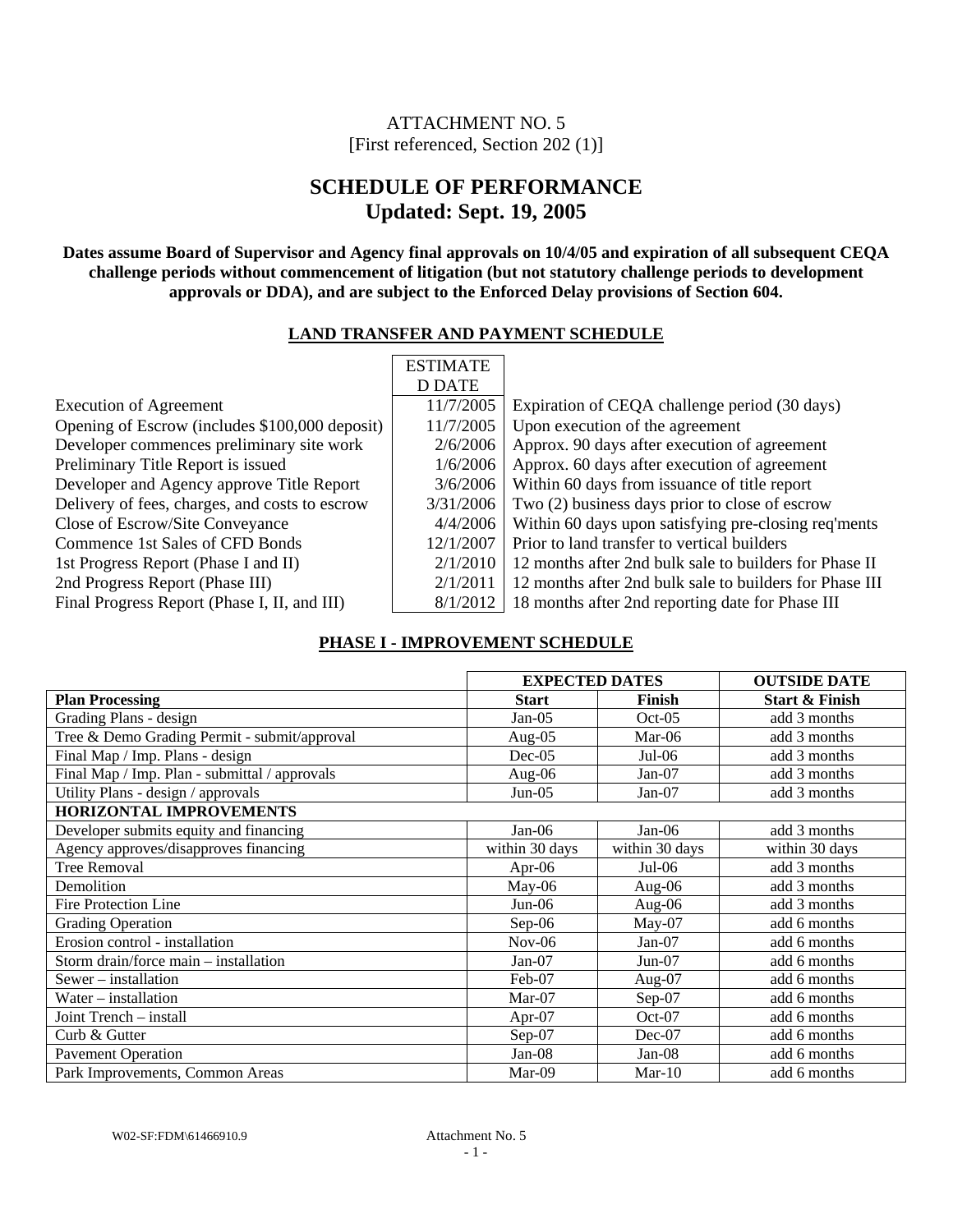| <b>VERTICAL IMPROVEMENTS</b>                       |                |                |                |
|----------------------------------------------------|----------------|----------------|----------------|
| Submit Residential Documents to Agency             | $Sep-07$       | $Oct-07$       | add 6 months   |
| <b>Agency approves Residential Documents</b>       | within 30 days | within 30 days | within 30 days |
| Agency approves Assign. & Assump. for verticals    | $Jan-08$       | $Jan-08$       | add 6 months   |
| Land Transfer for vertical development (models)    | $Jan-08$       | Jan-09         | add 6 months   |
| Models                                             | $Jan-08$       | $Jul-08$       | add 6 months   |
| Sales Program (per Section C of Attach. No. 3)     | Aug- $08$      | Aug- $11$      | add 6 months   |
| House Construction                                 | Aug- $08$      | Aug- $11$      | add 6 months   |
| Income-Restricted Units (subject to Attach. No. 3) | Aug- $08$      | $Feb-11$       | add 6 months   |
| <b>OFFSITE IMPROVEMENTS</b>                        |                |                |                |
| - Res. Rd(Main gate to Inter-Gar.)                 | $Jun-07$       | $Dec-08$       | add 6 months   |
| - Inter-Garrison Connector                         | $Jun-07$       | $Dec-08$       | add 6 months   |
| - Inter-Garrison TC/MCWD tank                      | $Jun-07$       | $Dec-08$       | add 6 months   |
| - West Camp / Detent. Basin                        | $Jun-07$       | $Dec-08$       | add 6 months   |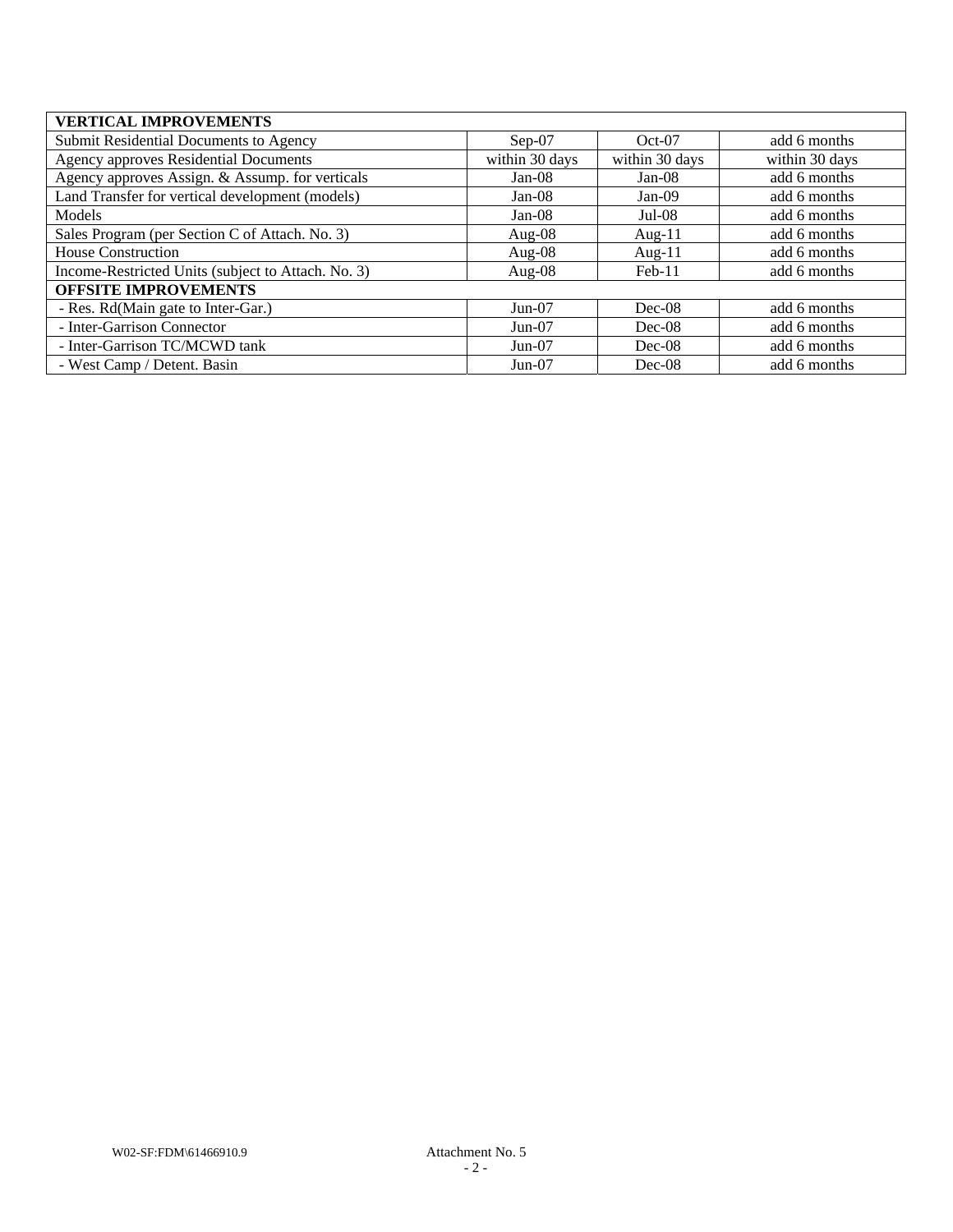# **SCHEDULE OF PERFORMANCE Updated: Sept. 19, 2005**

## **PHASE II - IMPROVEMENT SCHEDULE**

|                                                 | <b>EXPECTED DATES</b> |                | <b>OUTSIDE DATE</b>       |
|-------------------------------------------------|-----------------------|----------------|---------------------------|
| <b>PLAN PROCESSING</b>                          | <b>Start</b>          | Finish         | <b>Start &amp; Finish</b> |
| Grading Plans - design                          | Jan-05                | $Oct-05$       | add 3 months              |
| Tree & Demo Grading Permit - submit/approval    | Aug-05                | Mar-06         | add 3 months              |
| Final Map / Imp. Plans - design                 | Apr-07                | Sep-07         | add 3 months              |
| Final Map / Imp. Plan - submittal / approvals   | Oct-07                | Mar-08         | add 3 months              |
| Utility Plans - design / approvals              | $Jan-07$              | $Nov-07$       | add 3 months              |
| <b>HORIZONTAL IMPROVEMENTS</b>                  |                       |                |                           |
| Developer submits evidence of financing         | Oct-07                | Oct-07         | add 3 months              |
| Agency approves/disapproves financing           | within 30 days        | within 30 days | within 30 days            |
| <b>Tree Removal</b>                             | Apr-06                | $Jul-06$       | add 3 months              |
| Demolition                                      | May-06                | Aug-06         | add 3 months              |
| <b>Fire Protection Line</b>                     | n/a                   | n/a            | add 3 months              |
| <b>Grading Operation</b>                        | Sep-06                | May-07         | add 6 months              |
| Erosion control - installation                  | $Nov-06$              | Jan-07         | add 6 months              |
| Storm drain/force main - installation           | Jan-08                | $Jun-08$       | add 6 months              |
| Sewer - installation                            | Feb-08                | Aug-08         | add 6 months              |
| Water - installation                            | Mar-08                | Sep-08         | add 6 months              |
| Joint Trench - install                          | Apr-08                | Oct-08         | add 6 months              |
| Curb & Gutter                                   | Sep-08                | Dec-08         | add 6 months              |
| <b>Pavement Operation</b>                       | Jan- $0\overline{9}$  | $Jan-09$       | add 6 months              |
| Park Improvements, Common Areas                 | $Mar-10$              | $Mar-11$       | add 6 months              |
| <b>VERTICAL IMPROVEMENTS</b>                    |                       |                |                           |
| Submit Residential Documents to Agency          | Sep-08                | Oct-08         | add 6 months              |
| <b>Agency approves Residential Documents</b>    | within 30 days        | within 30 days | within 30 days            |
| Agency approves Assign. & Assump. for verticals | Jan-09                | $Jan-09$       | add 6 months              |
| Land Transfer for vertical development (models) | Jan-09                | $Jan-10$       | add 6 months              |
| Models                                          | $Jan-09$              | Jul-09         | add 6 months              |
| Sales Program (per Section C of Attach. No. 3)  | Aug-09                | Aug- $12$      | add 6 months              |
| <b>House Construction</b>                       | Aug-09                | Aug-12         | add 6 months              |
| Income-Restricted Units (subject to attach. #3) | Aug-09                | Feb-12         | add 6 months              |
| <b>OFFSITE IMPROVEMENTS</b>                     |                       |                |                           |
| - Watkins Gate - Sloat/Barloy to Res. Rd.       | $Jun-08$              | $Dec-09$       | add 6 months              |
| - Sewer Lift Stations                           | $Jun-08$              | Dec-09         | add 6 months              |
| - Fire Station                                  | $Jun-08$              | Dec-09         | add 6 months              |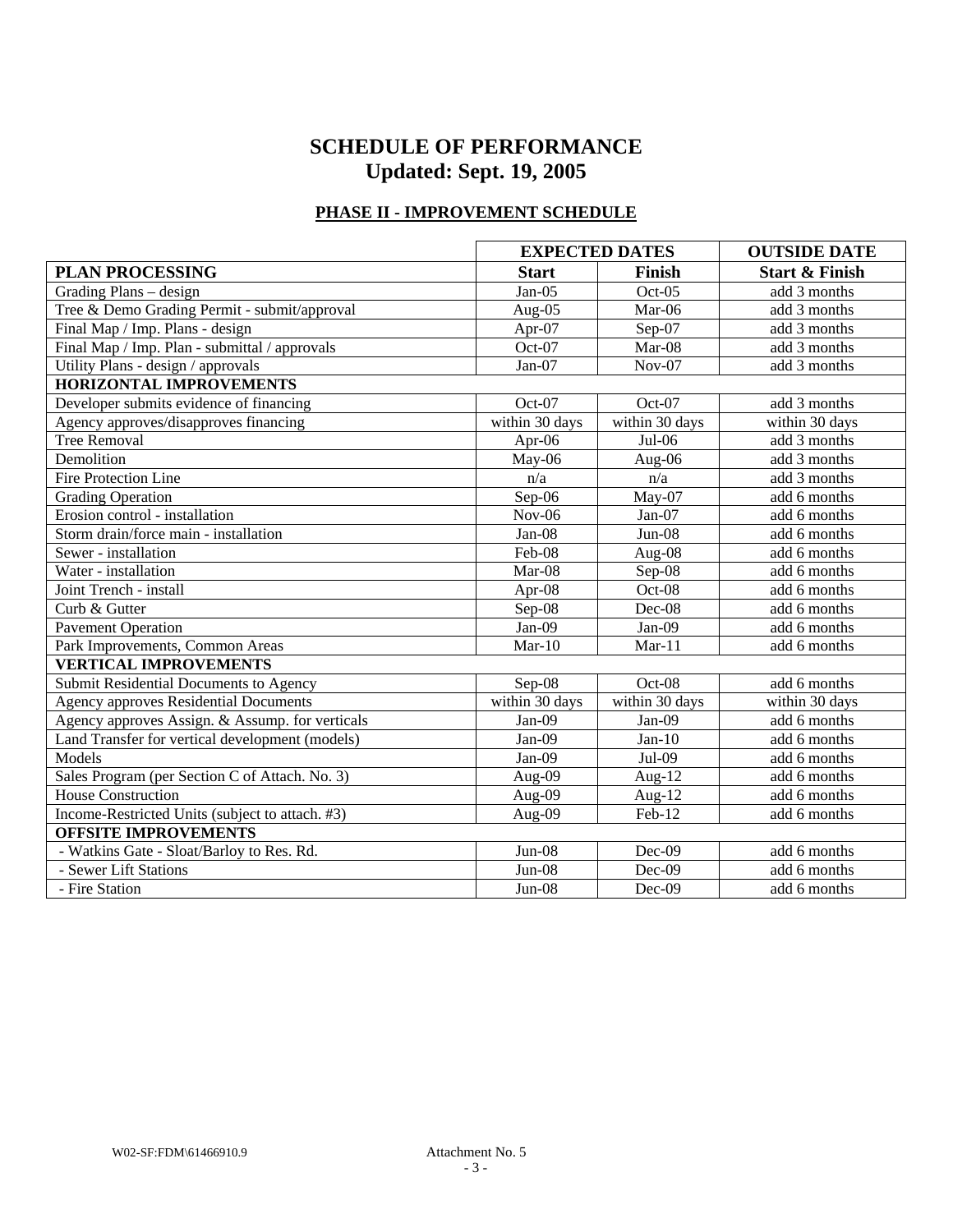# **SCHEDULE OF PERFORMANCE Updated: Sept. 19, 2005**

## **PHASE III - IMPROVEMENT SCHEDULE**

|                                                    |                | <b>EXPECTED DATES</b> |                           |  |
|----------------------------------------------------|----------------|-----------------------|---------------------------|--|
| <b>PLAN PROCESSING</b>                             | <b>Start</b>   | Finish                | <b>Start &amp; Finish</b> |  |
| Grading Plans - design                             | $Jun-07$       | $Nov-07$              | add 3 months              |  |
| Tree & Demo Grading Permit - submit/approval       | $Nov-07$       | $Mar-08$              | add 3 months              |  |
| Final Map / Imp. Plans - design                    | Dec-07         | $Jul-08$              | add 3 months              |  |
| Final Map / Imp. Plan - submittal / approvals      | Aug-08         | Jan-09                | add 3 months              |  |
| Utility Plans - design / approvals                 | $Jun-07$       | Jan-09                | add 3 months              |  |
| <b>HORIZONTAL IMPROVEMENTS</b>                     |                |                       |                           |  |
| Developer submits evidence of financing            | Oct-08         | Oct-08                | add 3 months              |  |
| Agency approves/disapproves financing              | within 30 days | within 30 days        | within 30 days            |  |
| <b>Tree Removal</b>                                | Apr-08         | $Jul-08$              | add 3 months              |  |
| Demolition                                         | May-08         | Aug-08                | add 3 months              |  |
| Fire Protection Line                               | n/a            | n/a                   | add 3 months              |  |
| <b>Grading Operation</b>                           | Sep-08         | $\overline{$ May-09   | add 6 months              |  |
| Erosion control - installation                     | $Nov-08$       | Jan-09                | add 6 months              |  |
| Storm drain/force main - installation              | Jan-09         | $Jun-09$              | add 6 months              |  |
| Sewer - installation                               | Feb-09         | Aug-09                | add 6 months              |  |
| Water - installation                               | Mar-09         | Sep-09                | add 6 months              |  |
| Joint Trench - install                             | Apr-09         | Oct-09                | add 6 months              |  |
| Curb & Gutter                                      | Sep-09         | $Dec-09$              | add 6 months              |  |
| <b>Pavement Operation</b>                          | $Jan-10$       | Jan- $10$             | add 6 months              |  |
| Park Improvements, Common Areas                    | $Mar-11$       | $Mar-12$              | add 6 months              |  |
| <b>VERTICAL IMPROVEMENTS</b>                       |                |                       |                           |  |
| Submit Residential Documents to Agency             | Sep-09         | Oct-09                | add 6 months              |  |
| <b>Agency approves Residential Documents</b>       | within 30 days | within 30 days        | within 30 days            |  |
| Agency approves Assign. & Assump. for verticals    | $Jan-10$       | $Jan-10$              | add 6 months              |  |
| Land Transfer for vertical development (models)    | $Jan-10$       | $Jan-11$              | add 6 months              |  |
| Models                                             | $Jan-10$       | $Jul-10$              | add 6 months              |  |
| Sales Program (per Section C of Attach. No. 3)     | Aug- $10$      | Aug- $13$             | add 6 months              |  |
| House Construction                                 | Aug- $10$      | Aug- $13$             | add 6 months              |  |
| Income-Restricted Units (subject to attach. #3)    | Aug- $10$      | Feb-13                | add 6 months              |  |
| <b>OFFSITE IMPROVEMENTS</b>                        |                |                       |                           |  |
| - Historic District                                |                |                       |                           |  |
| Developer execute Agreement with non-profit entity | Apr-06         | Apr-06                | add 6 months              |  |
| Developer complies with SHPO covenant              | Apr-06         | Apr-06                | add 6 months              |  |
| Developer provides infrastructure to buildings     | Jan-09         | $Jan-10$              | add 6 months              |  |
| - Town Center                                      |                |                       |                           |  |
| Developer completes infrastructure                 | $Jun-07$       | $Jun-08$              | add 6 months              |  |
| Developer completes 20,000 sf of TC obligation     | Aug-08         | Aug- $10$             | add 6 months              |  |
| Developer posts completion bond                    | Aug- $10$      | Aug- $10$             | add 6 months              |  |
| Developer completes 34,000 sf of facilities        | Jul-09         | Aug- $13$             | add 6 months              |  |
| - Watkins Gate - West Camp to Sloat/Barloy         | $Jun-09$       | $Dec-10$              | add 6 months              |  |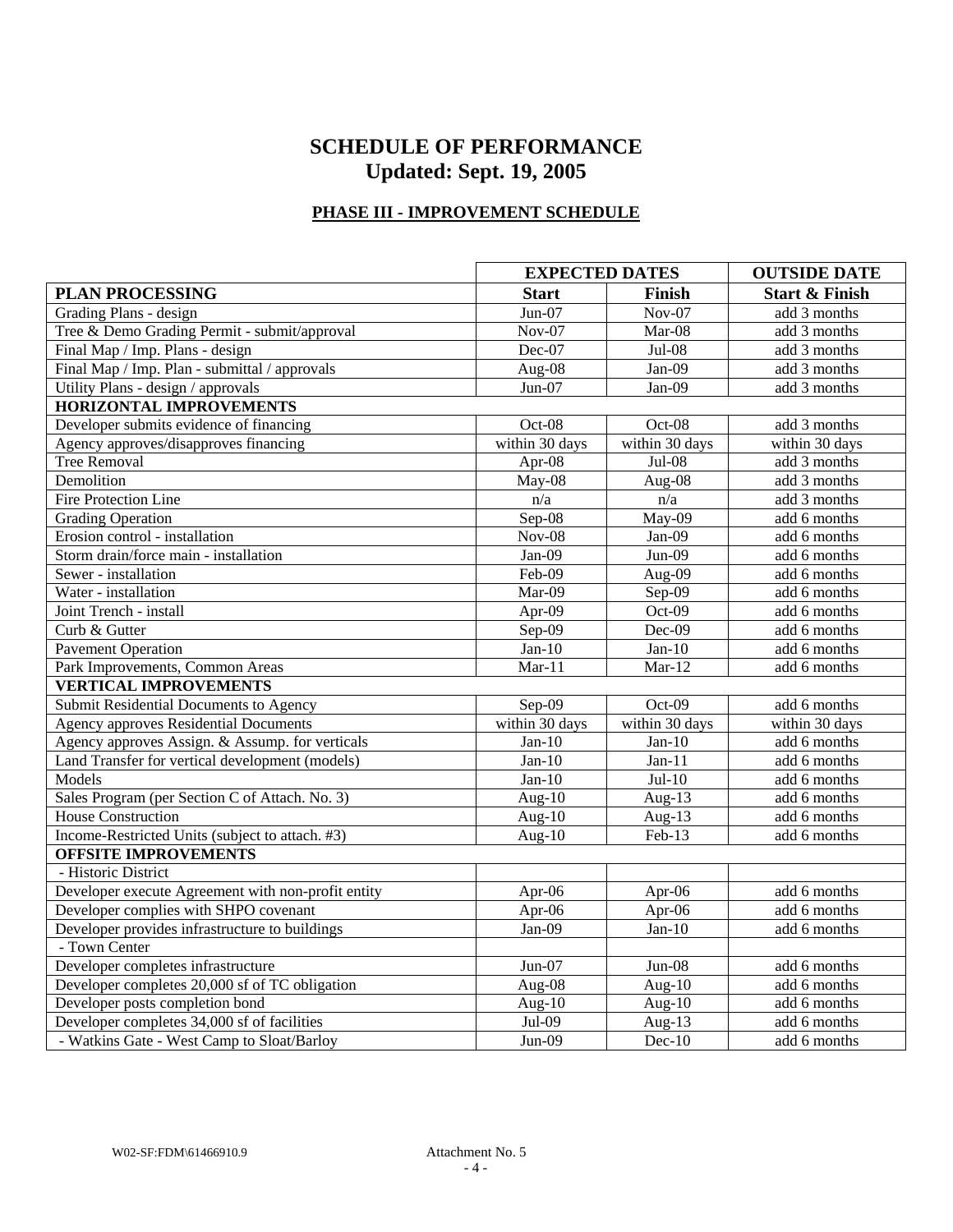# ATTACHMENT NO. 6

## [INTENTIONALLY OMITTED]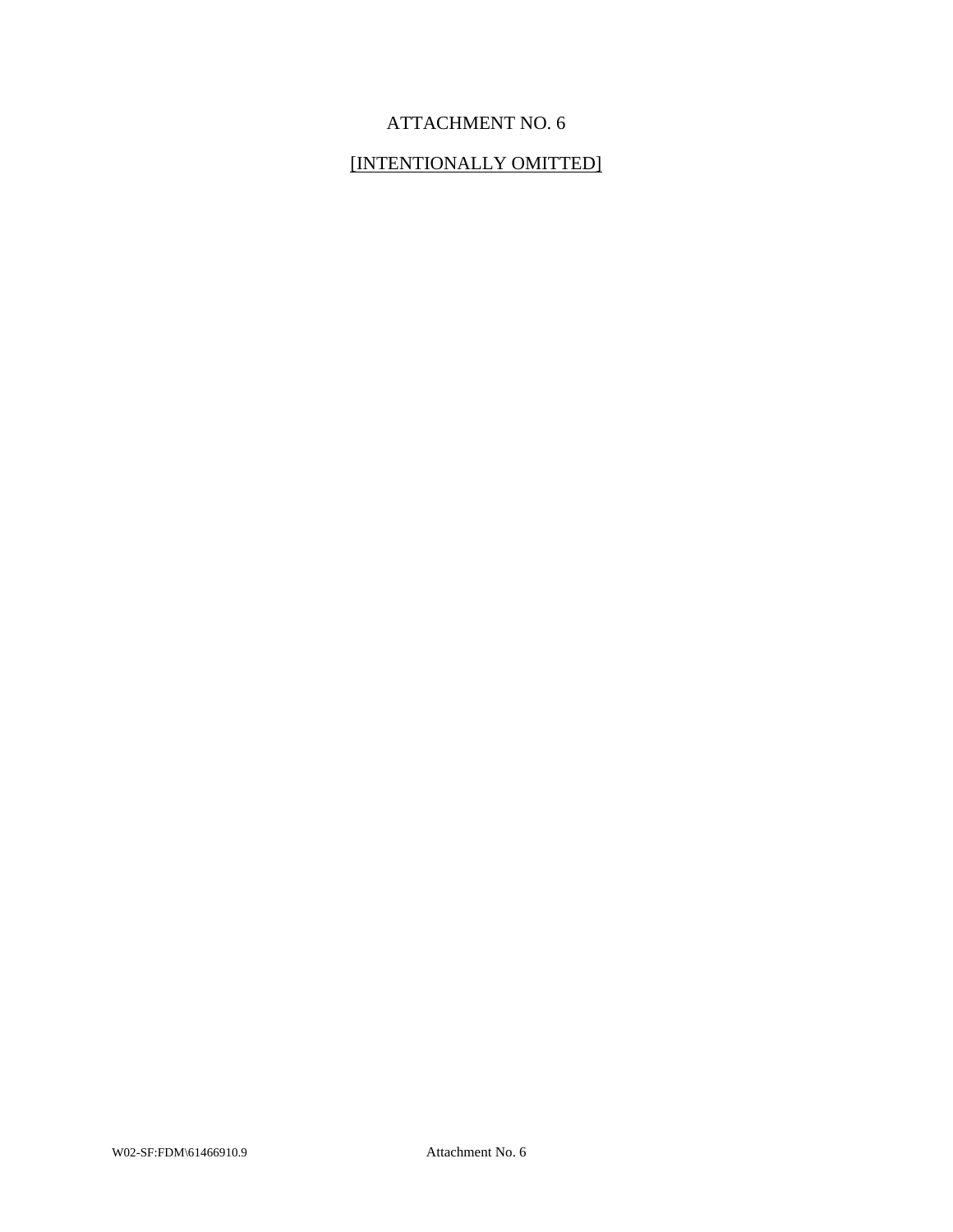### ATTACHMENT NO. 7

### FORM OF QUITCLAIM DEED

#### *[SUBJECT TO CONFORMING AND CLARIFYING CHANGES PRIOR TO EXECUTION]*

RECORDING REQUESTED BY AND WHEN RECORDED MAIL TO:

Office of Community Development County Administrative Offices Redevelopment Grantor of the County of Monterey 168 West Alisal Street Salinas, CA 93901

Attention: Executive Director

No fee for recording pursuant to Government Code Section 27383

### **QUITCLAIM DEED**

THE REDEVELOPMENT AGENCY OF THE COUNTY OF MONTEREY, a public body, corporate and politic, herein called "Grantor", acting to carry out a redevelopment plan under the Community Redevelopment Law of California, hereby remises, releases and quitclaims to EAST GARRISON PARTNERS I, LLC, a California limited liability company, herein called "Grantee" all of Grantor's right, interest title and claim to, the real property situated in the County of Monterey, State of California, more particularly described in Exhibit A attached hereto (the "Property").

SUBJECT, however, to easements of record, the Redevelopment Plan for the former Fort Ord Redevelopment Project No. \_\_\_ adopted by Ordinance No. \_\_\_\_\_\_\_ of the Board of Supervisors of the County of Monterey on \_\_\_\_\_\_\_\_, hereinafter called the "Plan," which is incorporated and made a part of this Quitclaim Deed with the same force and effect as though set forth in full herein, and the Disposition and Development Agreement by and between Grantor and Grantee, dated as of \_\_\_\_\_\_\_\_\_\_\_\_\_\_\_\_\_\_\_\_\_, [as may be amended], a copy of which is on file with the Secretary of the Grantor, hereinafter referred to as the "DDA," which Agreement is incorporated and made a part of this Quitclaim Deed with the same force and effect as though set forth in full herein, and the certain conditions, covenants and restrictions as follows:

#### Section 1. Mandatory Language in All Subsequent Deeds and Leases.

The Grantee covenants and agrees, for itself and its successors and assigns, that there shall be no discrimination against or segregation of any person or group of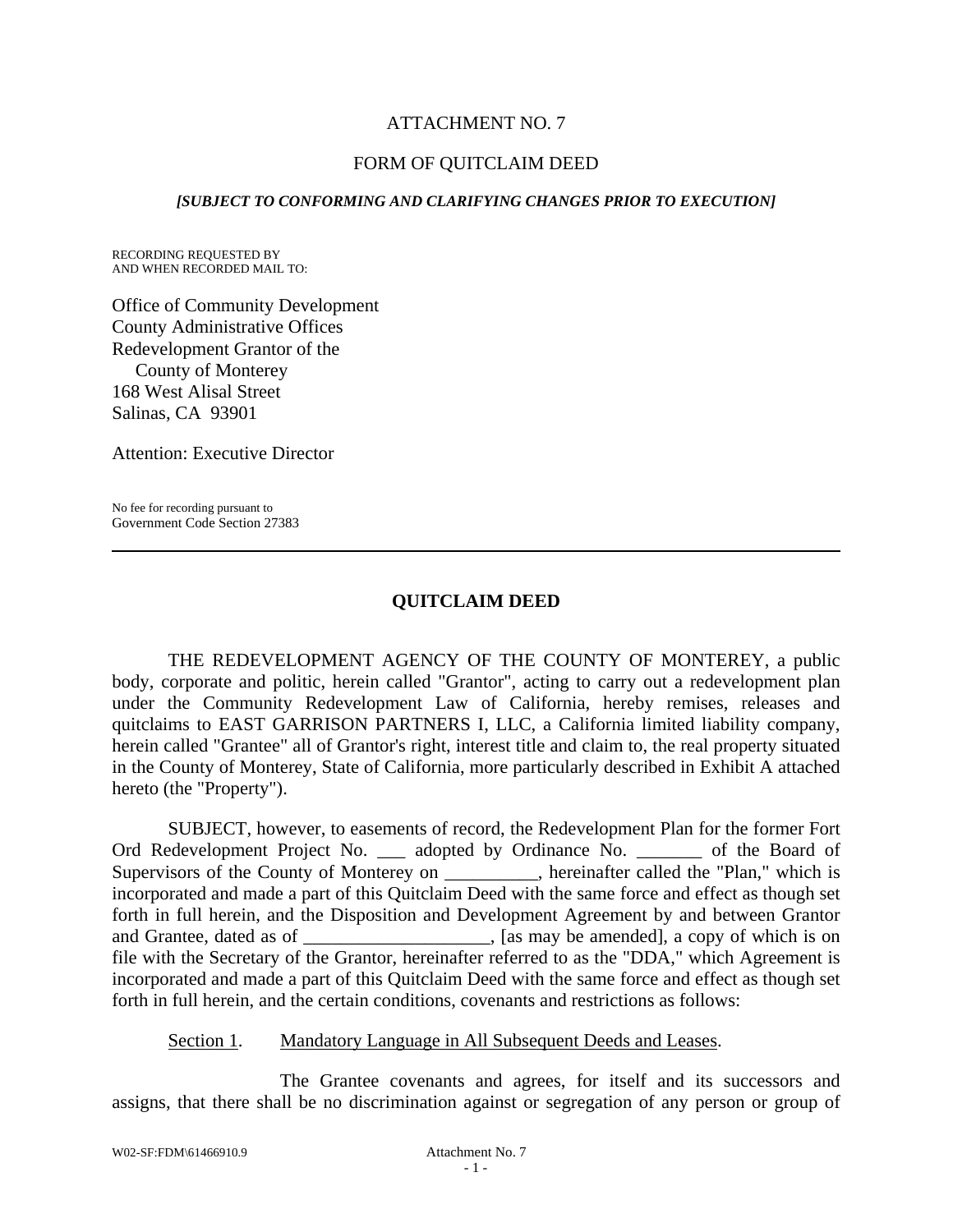persons on account of race, color, creed, religion, sex, sexual orientation, marital status, national origin, ancestry or disability in the sale, lease, sublease, transfer, use, occupancy, tenure or enjoyment of the Property, nor shall the Grantee itself or any person claiming under or through it establish or permit any such practice or practices of discrimination or segregation with reference to the selection, location, number, use or occupancy of tenants, lessees, subtenants, sublessees or vendees in the Property and the Improvements thereon.

All deeds, leases or contracts made relative to the Property and the Improvements thereon or any part thereof, shall contain or be subject to substantially the following non-discrimination clauses:

- (a) In deeds: "The grantee herein covenants by and for itself, its heirs, executors, administrators, and assigns, and all persons claiming under or through them, that there shall be no discrimination against or segregation of, any person or group of persons on account of race, color, creed, religion, sex, sexual orientation, marital status, national origin, ancestry or disability in the sale, lease, sublease, transfer, use, occupancy, tenure or enjoyment of the land herein conveyed, nor shall the grantee or any person claiming under or through the grantee establish or permit any such practice or practices of discrimination or segregation with reference to the selection, location, number, use or occupancy of tenants, lessees, subtenants, sublessees or vendees in the land herein conveyed. The foregoing covenants shall run with the land."
- (b) In leases: "The lessee herein covenants by and for itself, its heirs, executors, administrators and assigns, and all persons claiming under or through the lessee, and this lease is made and accepted upon and subject to the following conditions:

 "That there shall be no discrimination against or segregation of, any person or group of persons on account of race, color, creed, religion, sex, sexual orientation, marital status, national origin, ancestry, or disability in the leasing, subleasing, transferring, use, occupancy, tenure or enjoyment of the land herein leased, nor shall the lessee, or any person claiming under or through the lessee, establish or permit any such practice or practices of discrimination or segregation with reference to the selection, location, number, use or occupancy of tenants, lessees, subtenants or vendees in the land herein leased."

(c) In contracts: "There shall be no discrimination against or segregation of, any person or group of persons on account of race, color, creed, religion, sex, sexual orientation, marital status, national origin, ancestry or disability in the sale, lease, sublease, transfer, use, occupancy, tenure or enjoyment of the land, nor shall the transferee, or any person claiming under or through the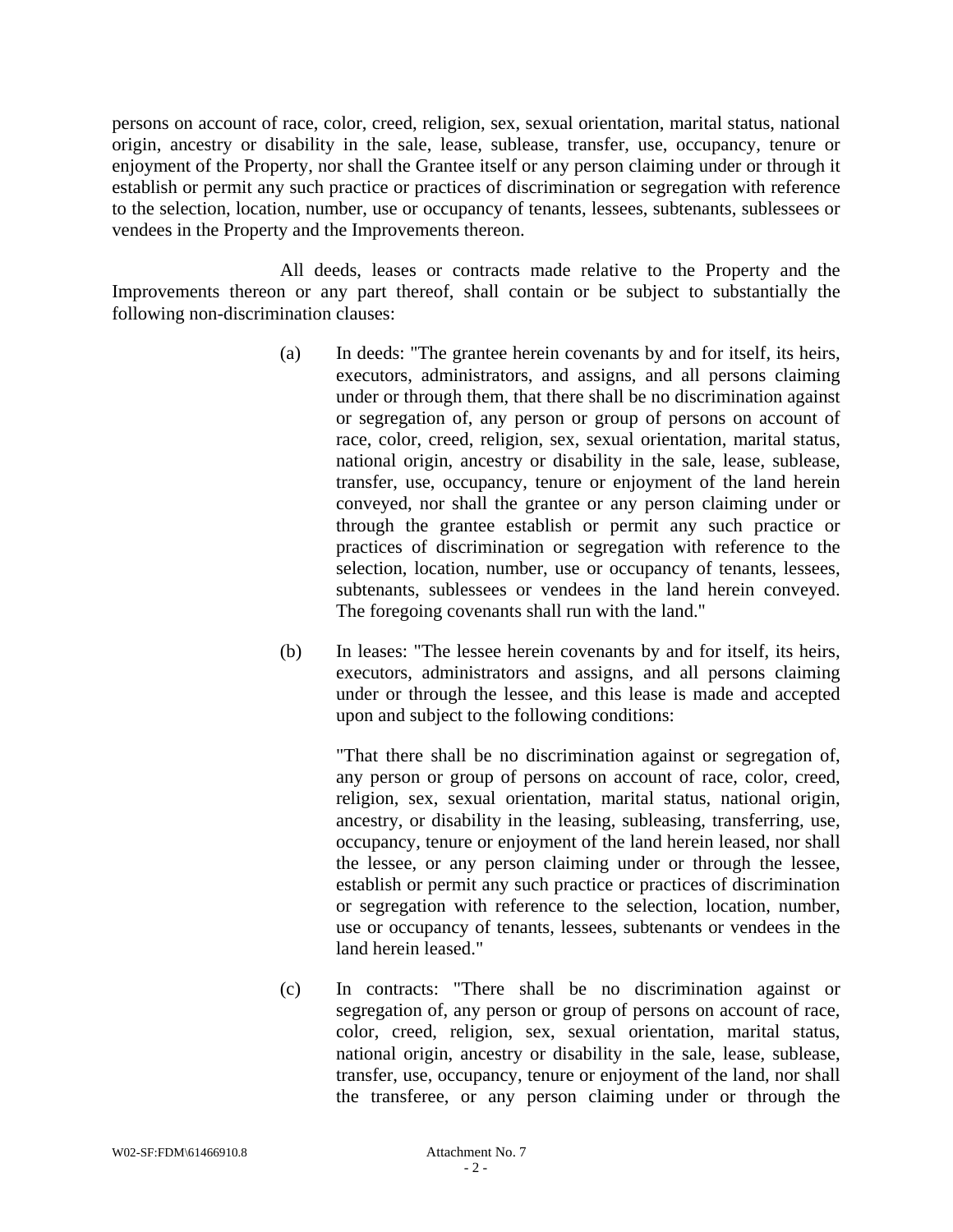transferee, establish or permit any such practice or practices of discrimination or segregation with reference to the selection, location, number, use or occupancy of tenants, lessees, subtenants or vendees in the land."

#### Section 2. Grantor Right of Reverter.

Subject to the terms of Sections 512 and 513 and Enforced Delays under 604 of the DDA, the Grantor shall have the right to re-enter and take possession of the conveyed Site or any Phase or portion thereof from Grantee with all improvements thereon (the "Revested Parcel"), and revest in the Grantor the estate previously conveyed to the Grantee ("right of reverter") if after conveyance to Grantee of title to the Site or such phase or portion thereof and prior to the issuance of the Certificate of Completion therefor, the Grantee shall, as to the Revested Parcel:

- a. Fail to commence construction of approved improvements on the Site or such phase or portion thereof within the time set forth in the Schedule of Performance (Attachment 5 to the DDA) (unless such failure results from an Enforced Delay under Section 604 of the DDA or was caused by the Grantor or County); for purposes of this provision, the Grantee shall be deemed to "commence construction" when and only when the Grantee has commenced rough grading on the Site or such phase or portion thereof pursuant to a permit issued by the County for the construction of the improvements provided for herein;
- b. Once construction has been commenced in accordance with subparagraph 1 above, fail to diligently prosecute construction of the improvements through completion within the applicable time set forth in the Schedule of Performance, where such failure has not been cured within ninety (90) days after written notice thereof from the Grantor (unless such failure results from an Enforced Delay under Section 604 of the DDA or was caused by the Grantor or County);
- c. Abandon or substantially suspend construction of the improvements for a period of ninety (90) days after written notice of such abandonment or suspension from the Grantor or, if such failure cannot be reasonably cured within such ninety (90) day period, failure to reasonably act to cure such failure in a timely manner (unless such abandonment or failure was caused by the Grantor or County or resulted from an Enforced Delay under Section 604 of the DDA);
- d. Without the prior written consent of Grantor, directly or indirectly, voluntarily or involuntarily sell, assign, transfer, dispose of or further encumber or agree to sell, assign, transfer, dispose of or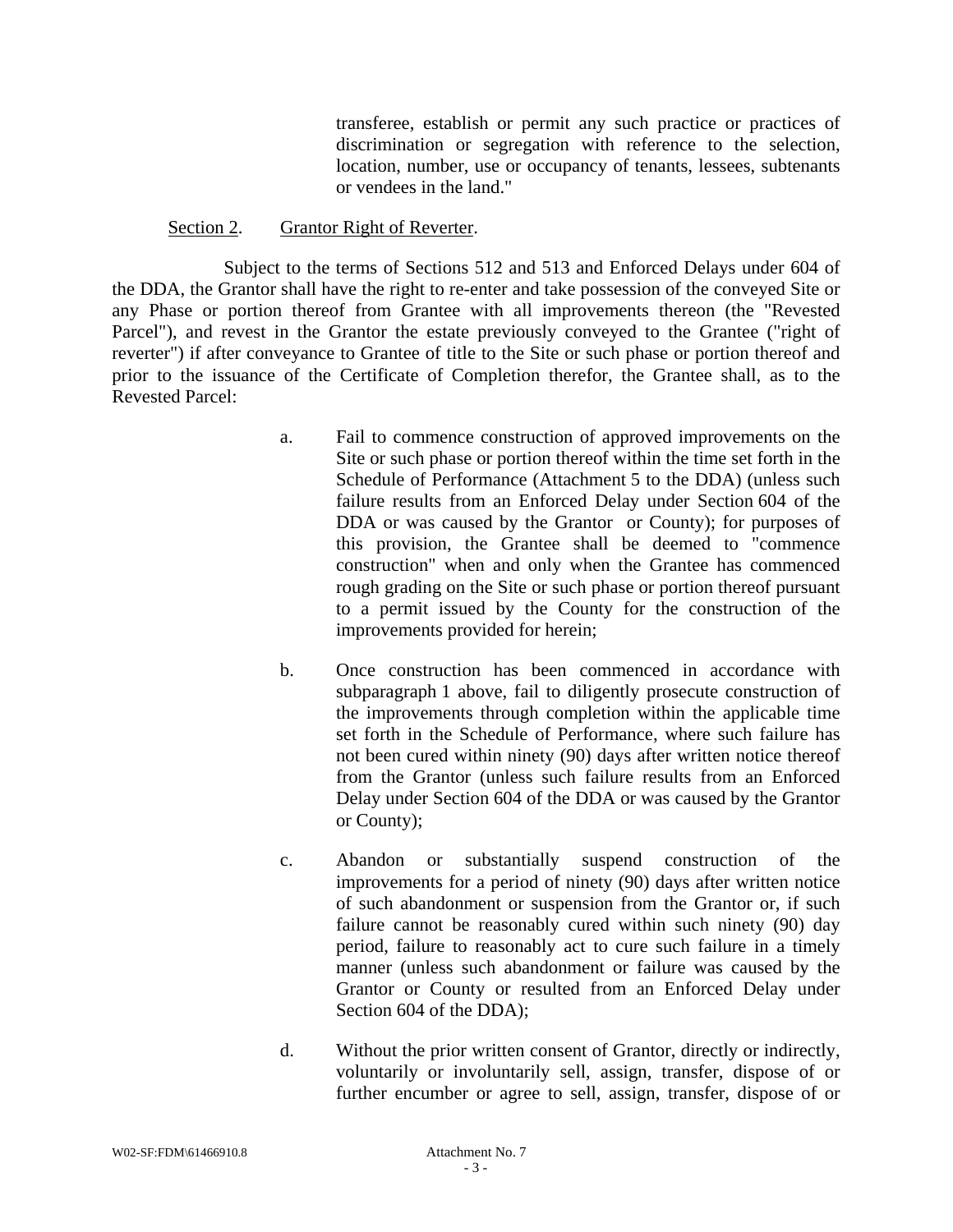further encumber or suffer to exist any other lien against all or any portion of or any interest in the Site or any Phase or portion thereof, except for any sale, transfer, disposition, assignment or encumbrance that is expressly permitted by the terms of the DDA; and

- e. If any event under (a) through (d) above is caused by or is attributable to a successor, assignee or transferee of the Grantee under an Assignment and Assumption Agreement, and the Grantee shall fail, within ninety (90) days of written notice from the Grantor either: (a) to commence to enforce the Grantee's remedies under the Assignment and Assumption Agreement to cause such successor, assignee or transferee to cure the failure, or (b) to commence to act to repurchase the Site or Phase or portion thereof and vest title in the Grantee who shall have, upon such repurchase and revesting, a reasonable period of time to either (x) cure such failure or (y) resell the Site or Phase or portion thereof repurchased by the Grantee to another assignee or transferee pursuant to an Assignment and Assumption Agreement approved by the Grantor; and
- f. Provided, however, that prior to the Grantor's exercising its right of reverter under Section 512 of the DDA, the Agency Governing Board and the County Board of Supervisors shall hold a joint public hearing (with reasonable notice to and an opportunity to be heard by the Grantee) on the decision to exercise its right of reverter under Section 512, and consideration of the reasons therefor and alternatives to such action by the Grantor, including, without limitation, opportunities available to continue or mutually renegotiate terms of the DDA with Grantee's members and lenders.

Such right of reverter shall be subordinate and subject to and be limited by and shall not defeat, render invalid or limit:

1. Any mortgage, deed of trust or other security instrument permitted by the DDA; or

2. Any rights or interests provided in the DDA for the protection of the holder of such mortgages, deeds of trust or other security instruments;

3. Any rights or interests of bondholders or other parties under financing mechanisms adopted or approved by the County as part of the Development Approvals (as such term is defined in the DDA).

4. Upon revesting in the Grantor of title to the Revested Parcel as provided in Section 512 of the DDA, the Grantor shall, pursuant to its responsibilities under state law, use its best efforts to resell the Revested Parcel as soon as possible, in a commercially reasonable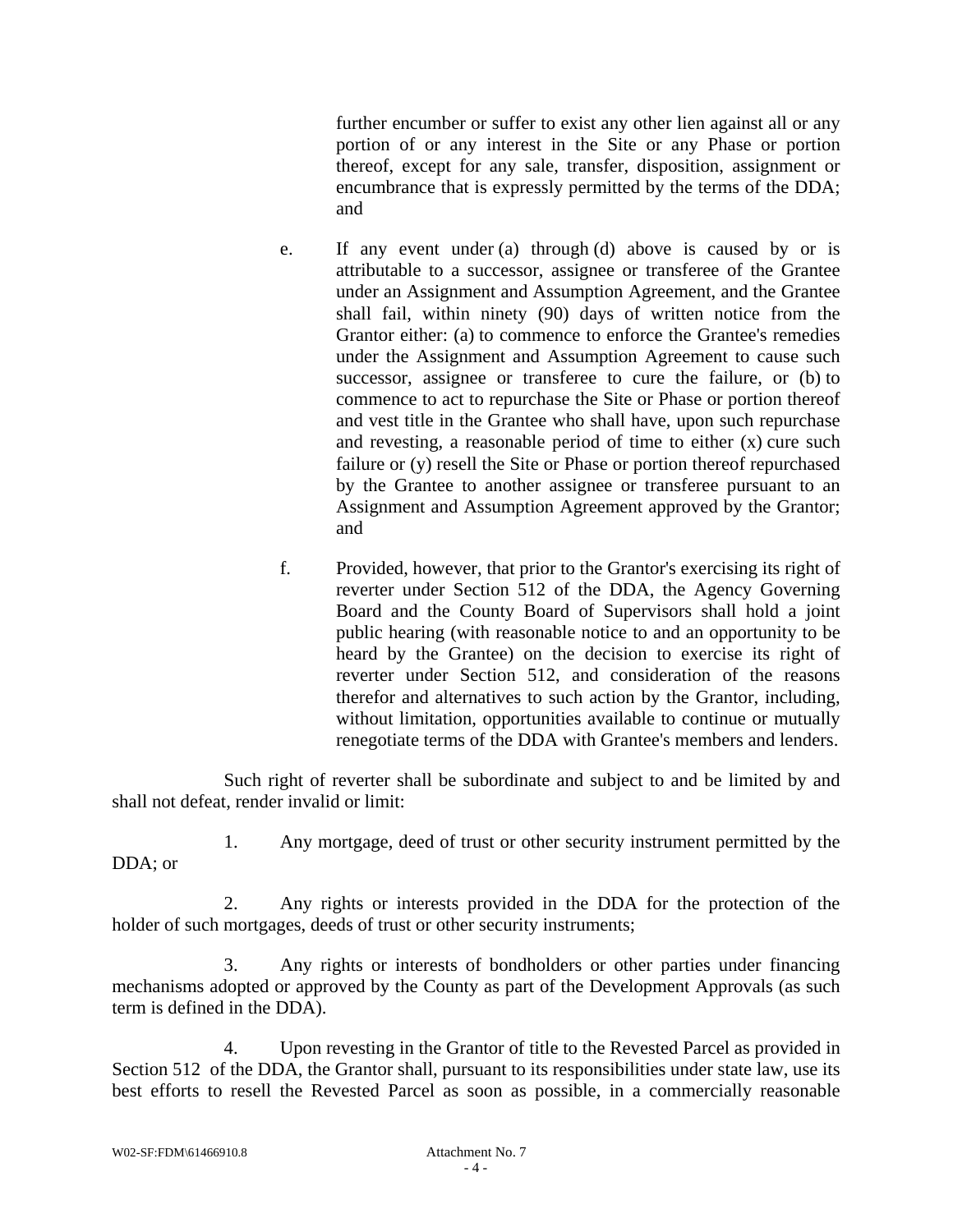manner and for not less than its fair reuse value and consistent with the objectives of such law and of the Redevelopment Plan, to a qualified and responsible party or parties (as determined by the Grantor) who will assume the obligation of making or completing such improvements as are acceptable to the Grantor in accordance with the uses specified for the Revested Parcel in the Redevelopment Plan and in a manner satisfactory to the Grantor. Upon such resale of the Revested Parcel the proceeds thereof shall be applied as follows:

(a) First, to reimburse the Grantor on its own behalf or on behalf of the County for all costs and expenses reasonably incurred by the Grantor, including but not limited to salaries of personnel and legal fees directly incurred in connection with the recapture, management, and resale of the Revested Parcel (but less any income derived by the Grantor from any part of the Revested Parcel); all taxes and installments of assessments incurred and payable prior to resale, and water and sewer charges with respect to the Revested Parcel incurred and payable prior to sale; any payments made or required to be made to discharge any encumbrances or liens, except any FORA liens, existing on the Revested Parcel at the time of revesting of title in the Grantor or to discharge or prevent from attaching or being made any subsequent encumbrances or liens due to obligations, defaults, or acts of the Grantee, its successors or transferees; expenditures made or obligations incurred which are necessary or required to preserve the value or protect the Revested Parcel or any part thereof; and any amounts otherwise owing the Grantor by the Grantee and its successors or transferees.

(b) Second, to reimburse the Grantee, its successors or transferees, up to the amount equal to the sum of the following:

- a. The Purchase Price or portion thereof for the Revested Parcel paid by the Grantee; plus
- b. The amounts of any Participation Payments for the Revested Parcel paid to the Grantor pursuant to Section A.3. of Attachment No. 4 to the DDA; plus
- c. Pre-development and development costs paid or incurred by the Grantee for the Revested Parcel; plus
- d. All other costs pertaining to the acquisition or development of the Revested Parcel, including but not limited to premiums and self-insured retentions for insurance (including the FORA PLL and any Grantee excess or supplemental environmental insurance coverage), and loans made by the Grantee to the Grantor and not repaid;
- e. Payments made by the Grantee pursuant to financing mechanisms adopted or approved by the County as part of the Development Approvals, and the costs actually incurred by the Grantee for on-site labor and materials for the construction of the improvements existing or in process on the Revested Parcel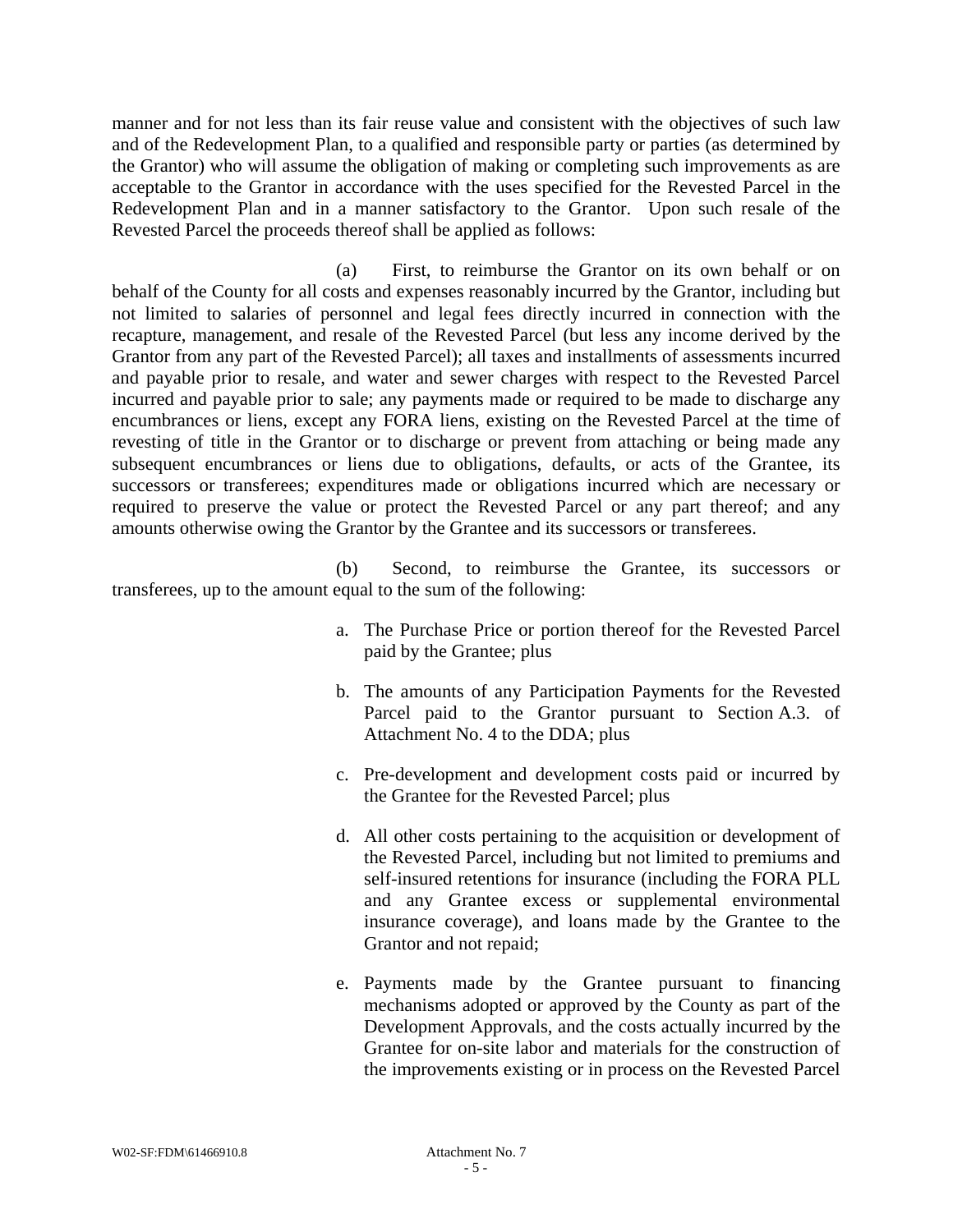or applicable portion thereof at the time of the repurchase, reentry and repossession, exclusive of amounts financed.

Included with the above amounts shall be the fair market value of the improvements the Grantee has placed on the Revested Parcel, less any gains or income withdrawn or made by the Grantee from the Revested Parcel or the improvements thereon. Notwithstanding the foregoing, the amount calculated pursuant to this subsection (c) shall not exceed the fair market value of the Revested Parcel together with the improvements thereon as of the date of the default or failure which gave rise to the Grantor's exercise of the right of reverter.

(d) Any balance remaining after such reimbursements shall be retained by the Grantor as its property.

### Section 3. Use and Maintenance.

The Grantee covenants and agrees for itself, its successors, its assigns, its transferees and every successor in interest that during construction and thereafter, the Grantee and its successors, transferees and assignees shall devote the Site and Phases thereof to the uses specified in the Redevelopment Plan, the Development Approvals and the DDA for the periods of time specified therein; provided that in the event of any conflict between the foregoing, the Development Approvals shall govern and control.

In the event that there arises at any time prior to the expiration of the above covenants a condition in contravention of those standards, then the Grantor shall give written notice to the Grantee of the deficiency, and the Grantee shall commence to cure, correct or remedy such condition and shall complete such cure, correction or remedy with reasonable diligence.

#### Section 4. Prohibition Against Transfer of Property and Assignment of Agreement.

Subject to the provision of Section 314 of the DDA, after conveyance of title and prior to the issuance by the Grantor of a Certificate of Completion for the Site or any portion thereof pursuant to Section 320 of the DDA, the Grantee shall not, except as expressly permitted by Section 107 of the DDA, sell, transfer, convey, assign or lease the whole or any part of the Site not covered by a Certification of Completion or the existing buildings or improvements thereon without the prior written approval of the Grantor which shall not be unreasonably withheld, conditioned or delayed. This prohibition shall not apply subsequent to the issuance of the Certificate of Completion for the Site or any portion thereof for which a Certificate of Completion has been issued. This prohibition shall not be deemed to prevent the granting of easements or permits to facilitate the development of the Site, or prohibit or restrict the sale or leasing of any part or parts of a building or structure conditioned upon completion of said improvements as evidenced by a Certificate of Completion, or to restrict any construction financing therefor.

In the absence of specific written agreement by the Grantor, no such transfer or assignment or approval by the Grantor shall be deemed to relieve the Grantee or any other party from any obligations under the DDA until completion of development as evidenced by the issuance of a Certificate of Completion for the Site or a portion thereof unless the Grantor has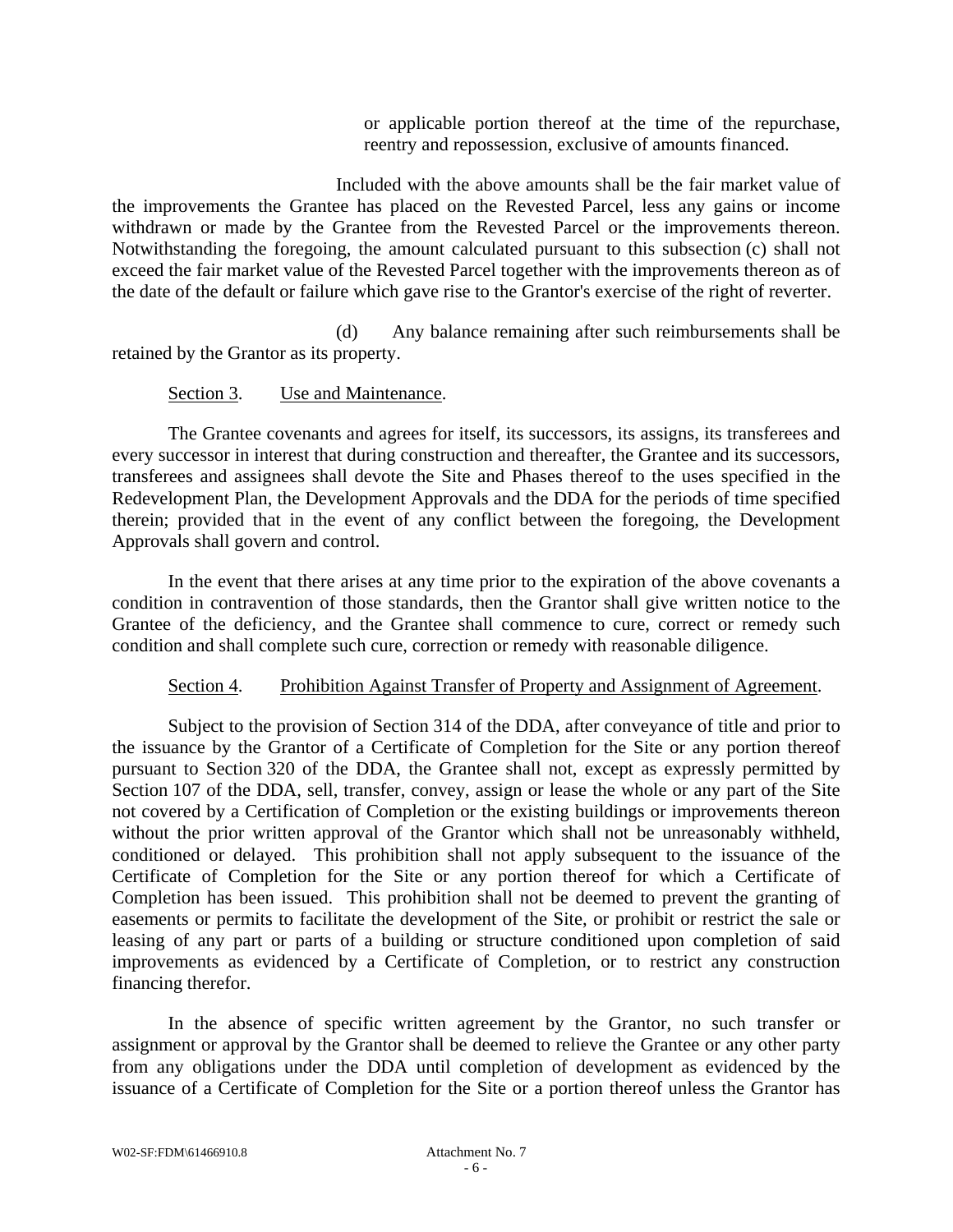approved an Assignment and Assumption Agreement with respect to such transaction pursuant to Section 107 of the DDA.

### Section 5. Enforcement.

Except as otherwise provided in the DDA (including, without limitation, Sections 312, 314 and 320), the covenants contained in this Quitclaim Deed shall remain in effect until the termination date of the Redevelopment Plan as such Redevelopment Plan may be amended pursuant to the provisions of Section 701 of the DDA. Under Section 1100.2 of the Redevelopment Plan, the Redevelopment Plan terminates 30 years from the date the County Auditor certifies to the Director of Finance, pursuant to Health and Safety Code Section 53492.9, as the date of the final day of the first fiscal year in which One Hundred Thousand Dollars (\$100,000) or more of tax increment funds from the Redevelopment Project Area are or have been paid to the Grantor. **[INSERT THIS DATE IF DETERMINED AT TIME OF EXECUTION OF DEED.]** When the date of termination of the Redevelopment Plan is established, the Grantor shall issue a recordable instrument setting forth such date for purpose of this section and the Redevelopment Plan, and such date shall be inserted in all deeds and other instruments referring to such date. The covenants against discrimination shall remain in effect in perpetuity. Further, environmental covenants or indemnifications by the Army and/or FORA for their grantees, transferees and successors and assigns shall also remain in place in perpetuity. The covenants established in this Quitclaim deed shall, without regard to technical classification and designation, be binding for the benefit and in favor of the Grantor, its successors and assigns, the Grantee and any successor in interest to the Site or any part thereof.

The Grantor and the Grantee are each deemed the beneficiary of the terms and provisions of this Quitclaim Deed and of the covenants running with the land for and in its own rights and for the purposes of protecting the interests of the community and other parties, public or private, in whose favor and for whose benefit the covenants running with the land have been provided. The covenants shall run in favor of the Grantor and the Grantee without regard to whether the Grantor or the Grantee has been, remains or is an owner of any land or interest therein in the Site, any parcel or subparcel, or in the Redevelopment Project Area. The Grantee and the Grantor shall have the right, if the covenants are breached, to exercise all rights and remedies and to maintain any actions or suits at law or in equity or other proper proceedings to enforce the curing of such breaches to which it may be entitled

Section 6. Army/FORA Grant Deed Provisions. **[TO BE INSERTED BASED ON THE FINAL ARMY/FORA GRANT DEED PROVISIONS, AND, AS APPLICABLE the Memorandum of Agreement entered into by the U.S. Fish & Wildlife Service, Army, FORA, County and Developer,] and recorded .**

## Section 7. Capitalized Terms.

Capitalized terms used in this Quitclaim Deed, if not otherwise defined, shall have the meaning given to such terms in the DDA.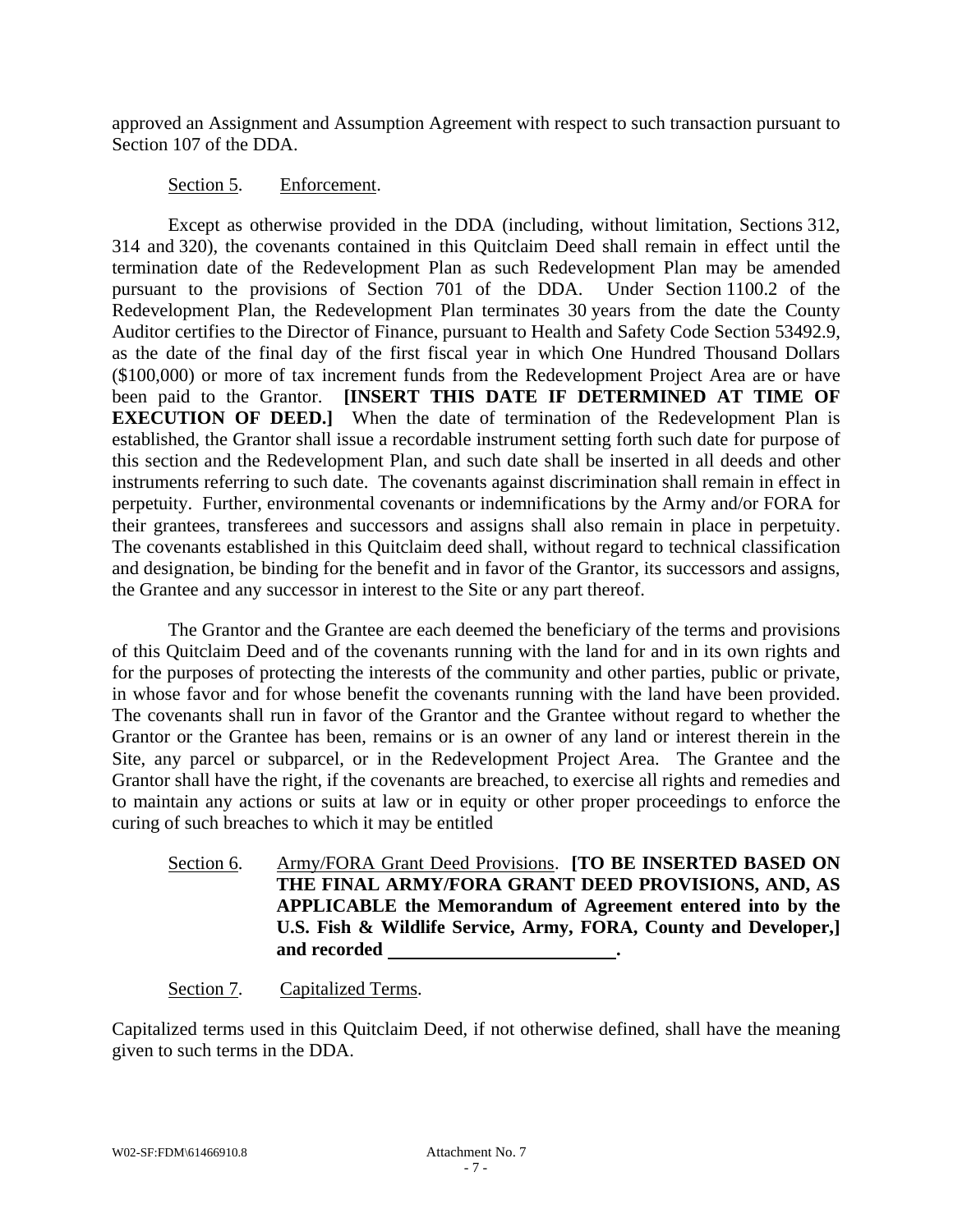## ATTACHMENT NO. 8-A

## FORM OF QUITCLAIM DEED (TERMINATION)

[First referenced, Section 202 (19)]

## RECORDING REQUESTED BY AND WHEN RECORDED MAIL TO:

#### Space above this line for Recorder's use

#### MAIL TAX STATEMENTS TO:

| The Redevelopment Agency  | DOCUMENTARY TRANSFER TAX \$0              |
|---------------------------|-------------------------------------------|
| of the County of Monterey | Computed on the consideration or value of |
|                           | property conveyed;                        |
|                           |                                           |
|                           |                                           |
| Attn:                     | Signature of Declarant or                 |
|                           | Agent determining tax                     |

## QUITCLAIM DEED (TERMINATION OF DISPOSITION AND DEVELOPMENT AGREEMENT)

FOR A VALUABLE CONSIDERATION, receipt of which is hereby acknowledged, EAST GARRISON PARTNERS I, LLC, a California limited liability company, does hereby REMISE, RELEASE AND QUITCLAIM to THE REDEVELOPMENT AGENCY OF THE COUNTY OF MONTEREY the real property in the County of Monterey, State of California described on Exhibit A attached hereto.

The delivery of this Quitclaim Deed shall evidence that as to the Property herein described, the rights of East Garrison Partners I, LLC, under that certain Disposition and Development Agreement dated as of , 2005, by and between the Redevelopment Agency of the County of Monterey and East Garrison Partners I, LLC, have been terminated pursuant to the provisions of Section 511 of said Disposition and Development Agreement.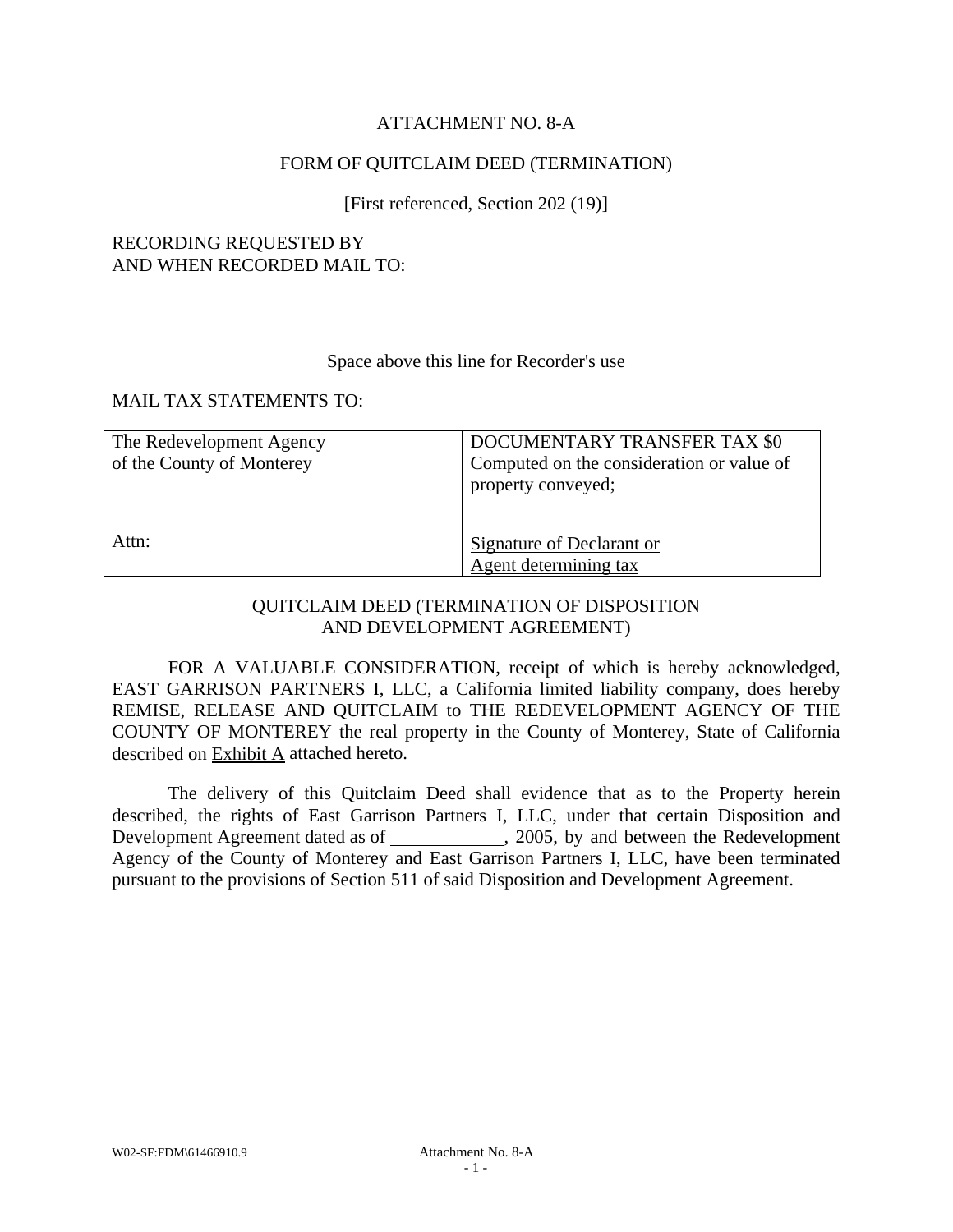Dated

a California limited liability company

By:\_\_\_\_\_\_\_\_\_\_\_\_\_\_\_\_\_\_\_\_\_\_\_\_\_

its managing member

By:\_\_\_\_\_\_\_\_\_\_\_\_\_\_\_\_\_\_\_\_\_\_\_\_\_

| Its: |  |  |  |  |
|------|--|--|--|--|
|      |  |  |  |  |

# MAIL TAX STATEMENTS AS DIRECTED ABOVE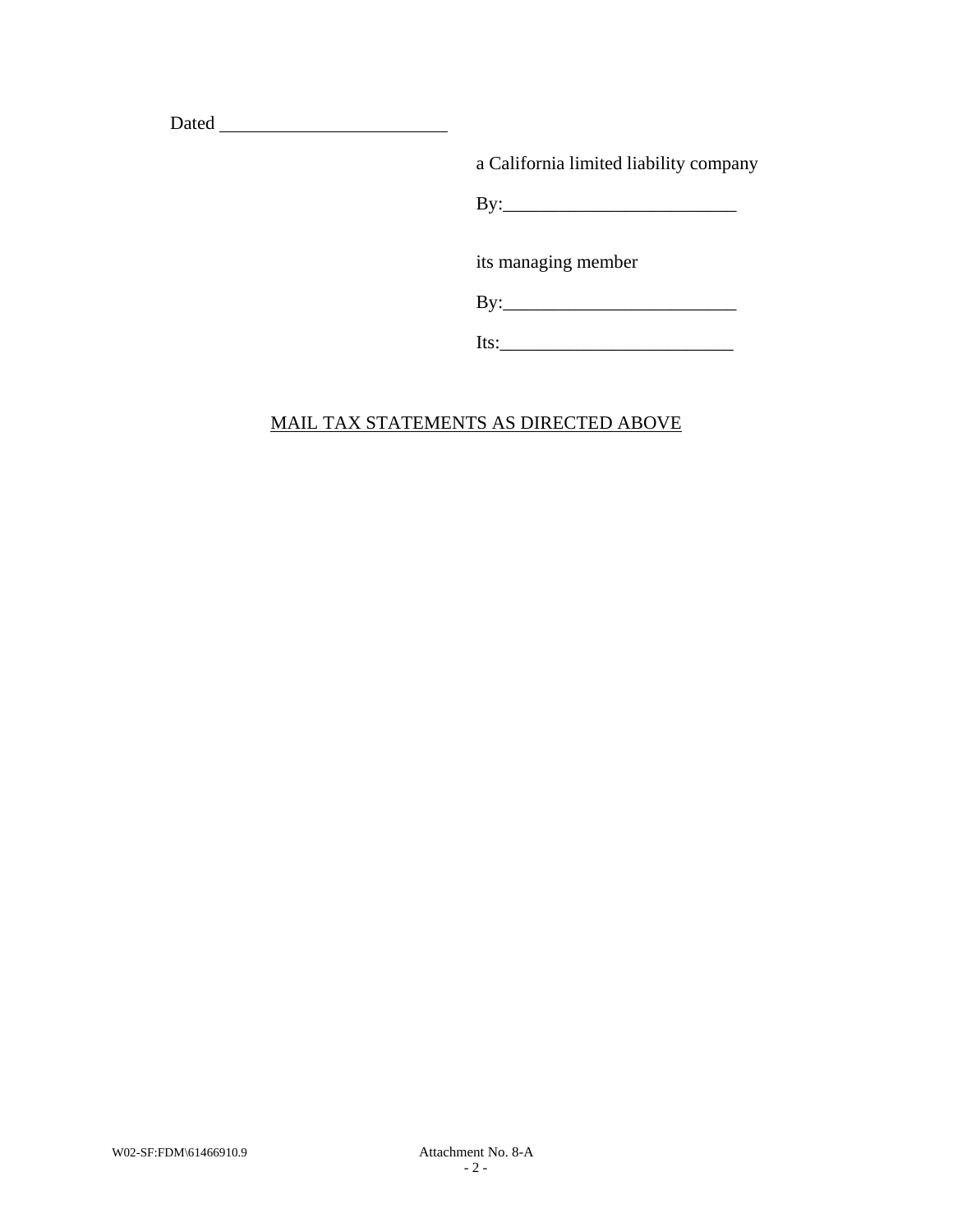# EXHIBIT A

## DESCRIPTION OF PROPERTY

## [TO BE INSERTED AT THE TIME OF DELIVERY OF DEED

## PER SECTION 511.]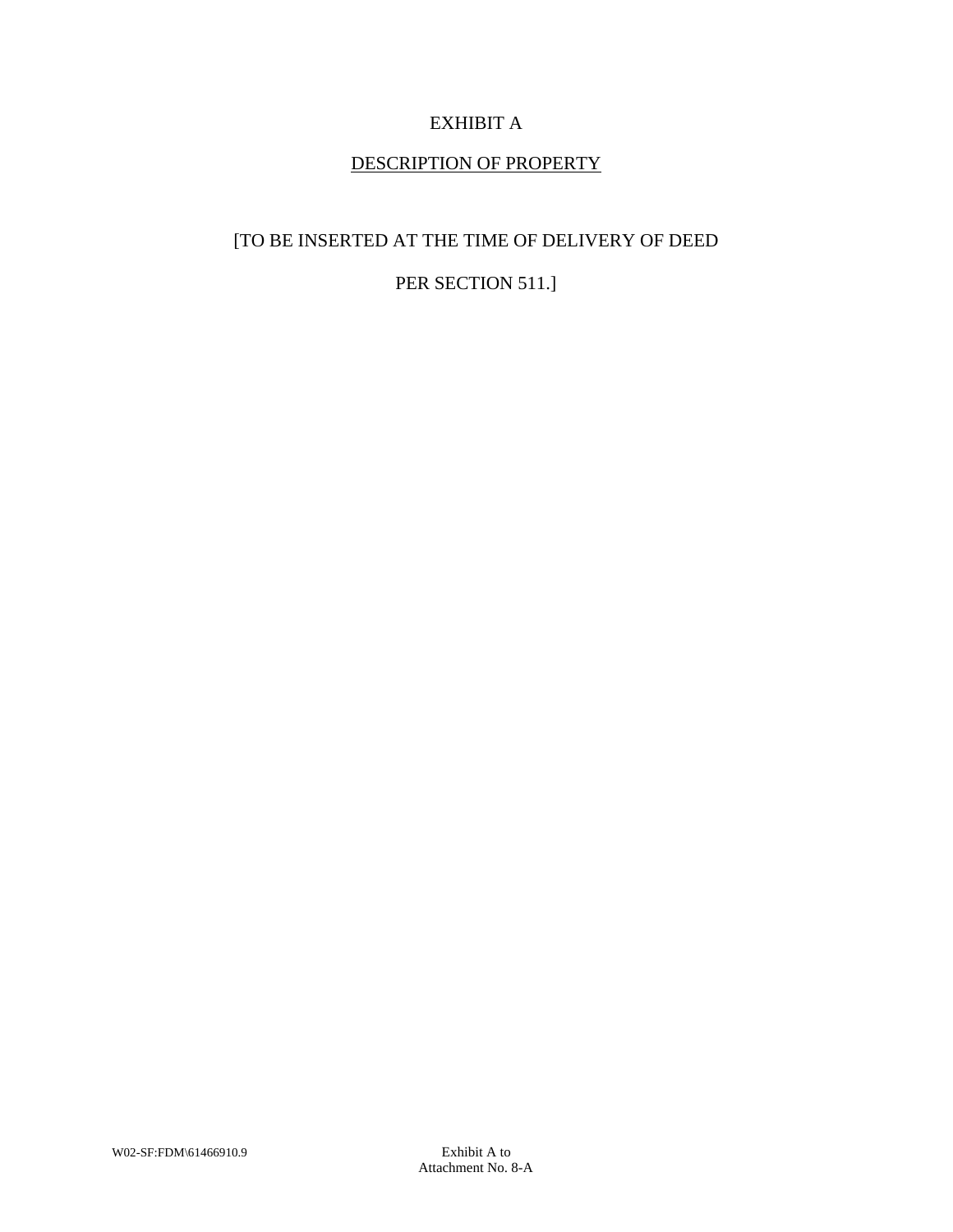## ATTACHMENT NO. 8-B

### FORM OF QUITCLAIM DEED (RIGHT OF REVERTER)

### [First referenced, Section 202 (19a)]

### RECORDING REQUESTED BY AND WHEN RECORDED MAIL TO:

#### Space above this line for Recorder's use

#### MAIL TAX STATEMENTS TO:

| The Redevelopment Agency  | DOCUMENTARY TRANSFER TAX \$0              |
|---------------------------|-------------------------------------------|
| of the County of Monterey | Computed on the consideration or value of |
|                           | property conveyed;                        |
|                           |                                           |
|                           |                                           |
| Attn:                     | <b>Signature of Declarant or</b>          |
|                           | Agent determining tax                     |

## QUITCLAIM DEED (RIGHT OF REVERTER UNDER DISPOSITION AND DEVELOPMENT AGREEMENT)

FOR A VALUABLE CONSIDERATION, receipt of which is hereby acknowledged, EAST GARRISON PARTNERS I, LLC, a California limited liability company, does hereby REMISE, RELEASE AND QUITCLAIM to THE REDEVELOPMENT AGENCY OF THE COUNTY OF MONTEREY the real property in the County of Monterey, State of California described on Exhibit A attached hereto.

The delivery of this Quitclaim Deed shall evidence that as to the real property herein described, one or more of the events set forth in (a) through (d) of Section 512 of that certain Disposition and Development Agreement ("DDA") dated as of , 2005, by and between the Redevelopment Agency of the County of Monterey ("Agency") and East Garrison Partners I, LLC ("Developer"), has occurred, creating in the Redevelopment Agency of the County of Monterey a right to re-enter and take possession of the real property herein described, subject to the terms and provisions set forth below.

The delivery of this Quitclaim Deed further evidences that pursuant to Section 512 of the DDA and after the exhaustion of remedies available to the Agency and Developer under Section 513 of the DDA, the Governing Board of the Agency and the Monterey County Board of Supervisors has held a joint public hearing (with reasonable notice to and an opportunity to be heard having been given to Developer) and approved the exercise by the Agency of its right of reverter under Section 512 of the DDA, after having considered the reasons therefor and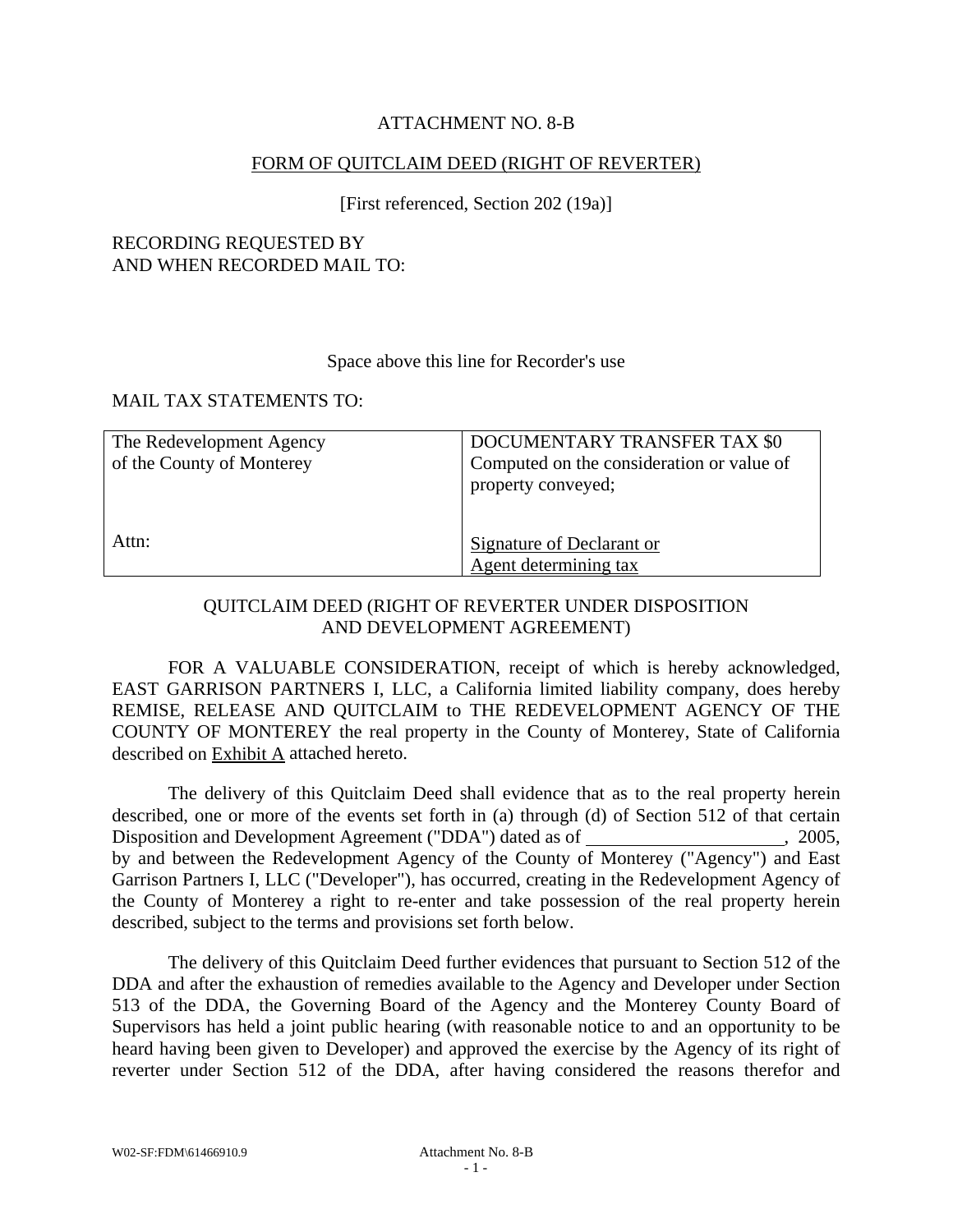alternatives to such action by the Agency, including, without limitation, opportunities available to continue or mutually renegotiate terms of the DDA with Developer's members and lenders.

## Limitations on Right of Reverter

The rights granted by the Quitclaim Deed are expressly subordinate and subject to and are limited by and shall not defeat, render invalid or limit:

DDA; or

1. Any mortgage, deed of trust or other security instrument permitted by the

2. Any rights or interests provided in the DDA for the protection of the holder of such mortgages, deeds of trust or other security instruments;

3. Any rights or interests of bondholders or other parties under financing mechanisms adopted or approved by the County as part of the Development Approvals, as such term is defined in the DDA.

4. Upon revesting in the Agency of title to the Revested Parcel as provided in Section 512 of the Agreement, the Agency shall, pursuant to its responsibilities under state law, use its best efforts to resell the Revested Parcel as soon as possible, in a commercially reasonable manner and for not less than its fair reuse value and consistent with the objectives of such law and of the Redevelopment Plan for Fort Ord Redevelopment Project, within which this real property is included, to a qualified and responsible party or parties (as determined by the Agency) who will assume the obligation of making or completing such improvements as are acceptable to the Agency in accordance with the uses specified for the Revested Parcel in the Redevelopment Plan and in a manner satisfactory to the Agency. Upon such resale of the Revested Parcel the proceeds thereof shall be applied as follows:

(a) First, to reimburse the Agency on its own behalf or on behalf of the City for all costs and expenses reasonably incurred by the Agency, including but not limited to salaries of personnel and legal fees directly incurred in connection with the recapture, management, and resale of the Revested Parcel (but less any income derived by the Agency from any part of the Revested Parcel); all taxes and installments of assessments incurred and payable prior to resale, and water and sewer charges with respect to the Revested Parcel incurred and payable prior to sale; any payments made or required to be made to discharge any encumbrances or liens, except any FORA liens, existing on the Revested Parcel at the time of revesting of title in the Agency or to discharge or prevent from attaching or being made any subsequent encumbrances or liens due to obligations, defaults, or acts of the Developer, its successors or transferees; expenditures made or obligations incurred which are necessary or required to preserve the value or protect the Revested Parcel or any part thereof; and any amounts otherwise owing the Agency by the Developer and its successors or transferees.

(b) Second, to reimburse the Developer, its successors or transferees, up to the amount equal to the sum of the following:

> (1) The Purchase Price or portion thereof for the Revested Parcel paid by the Developer; plus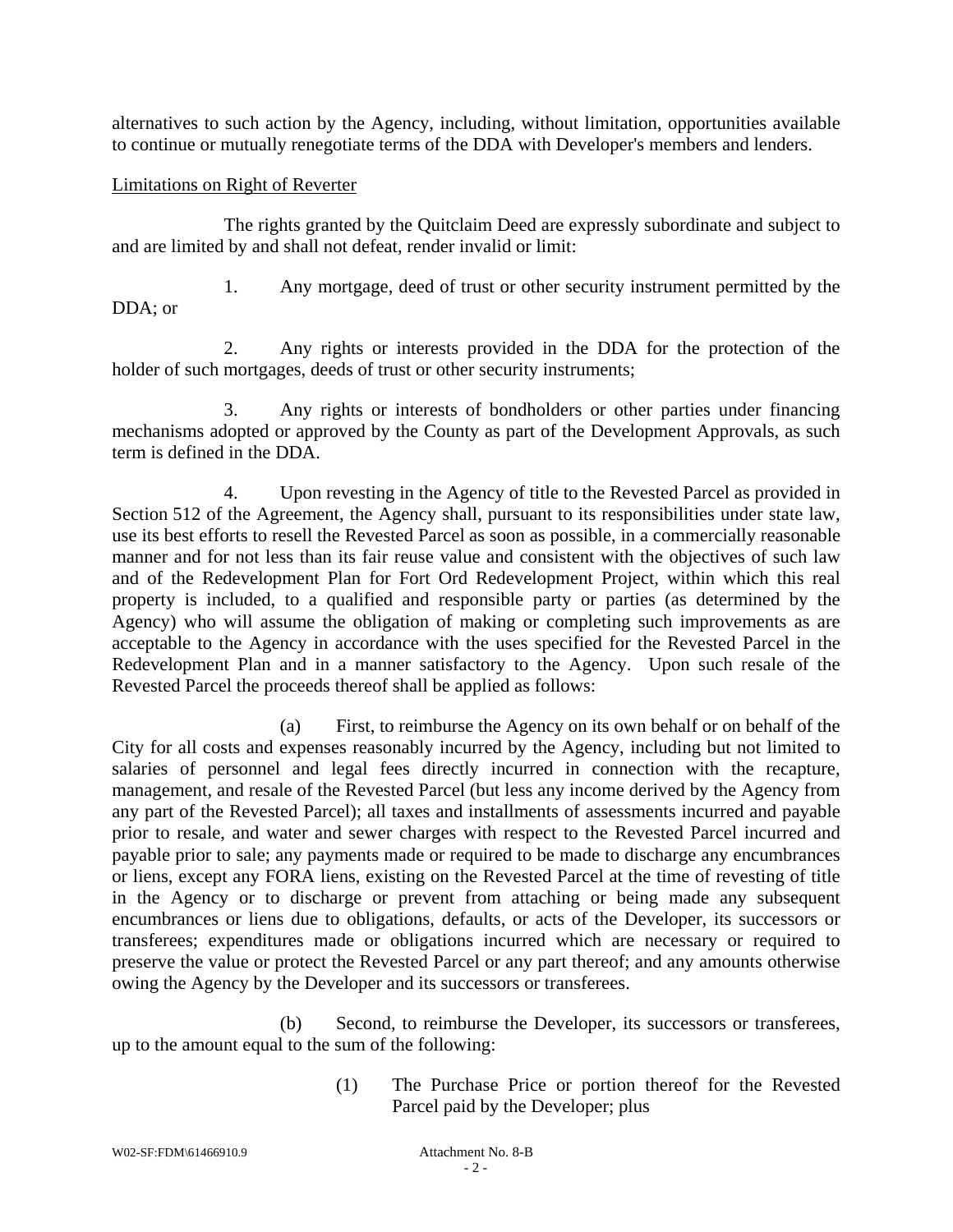- (2) The amounts of any Participation Payments for the Revested Parcel paid to the Agency pursuant to Section A.3. of Attachment No. 4 to the DDA; plus
- (3) Pre-development and development costs paid or incurred by the Developer for the Revested Parcel; plus
- (4) All other costs pertaining to the acquisition or development of the Revested Parcel, including but not limited to premiums and self-insured retentions for insurance (including the FORA PLL and any Developer excess or supplemental environmental insurance coverage), and loans made by the Developer to the Agency and not repaid;
- (5) Payments made by the Developer pursuant to financing mechanisms adopted or approved by the County as part of the Development Approvals (as defined in the DDA), and the costs actually incurred by the Developer for on-site labor and materials for the construction of the improvements existing or in process on the Revested Parcel or applicable portion thereof at the time of the repurchase, reentry and repossession, exclusive of amounts financed.

Included with the above amounts shall be the fair market value of the improvements the Developer has placed on the Revested Parcel, less any gains or income withdrawn or made by the Developer from the Revested Parcel or the improvements thereon. Notwithstanding the foregoing, the amount calculated pursuant to this subsection (c) shall not exceed the fair market value of the Revested Parcel together with the improvements thereon as of the date of the default or failure which gave rise to the Agency's exercise of the right of reverter.

(c) Any balance remaining after such reimbursements shall be retained by the Agency as its property.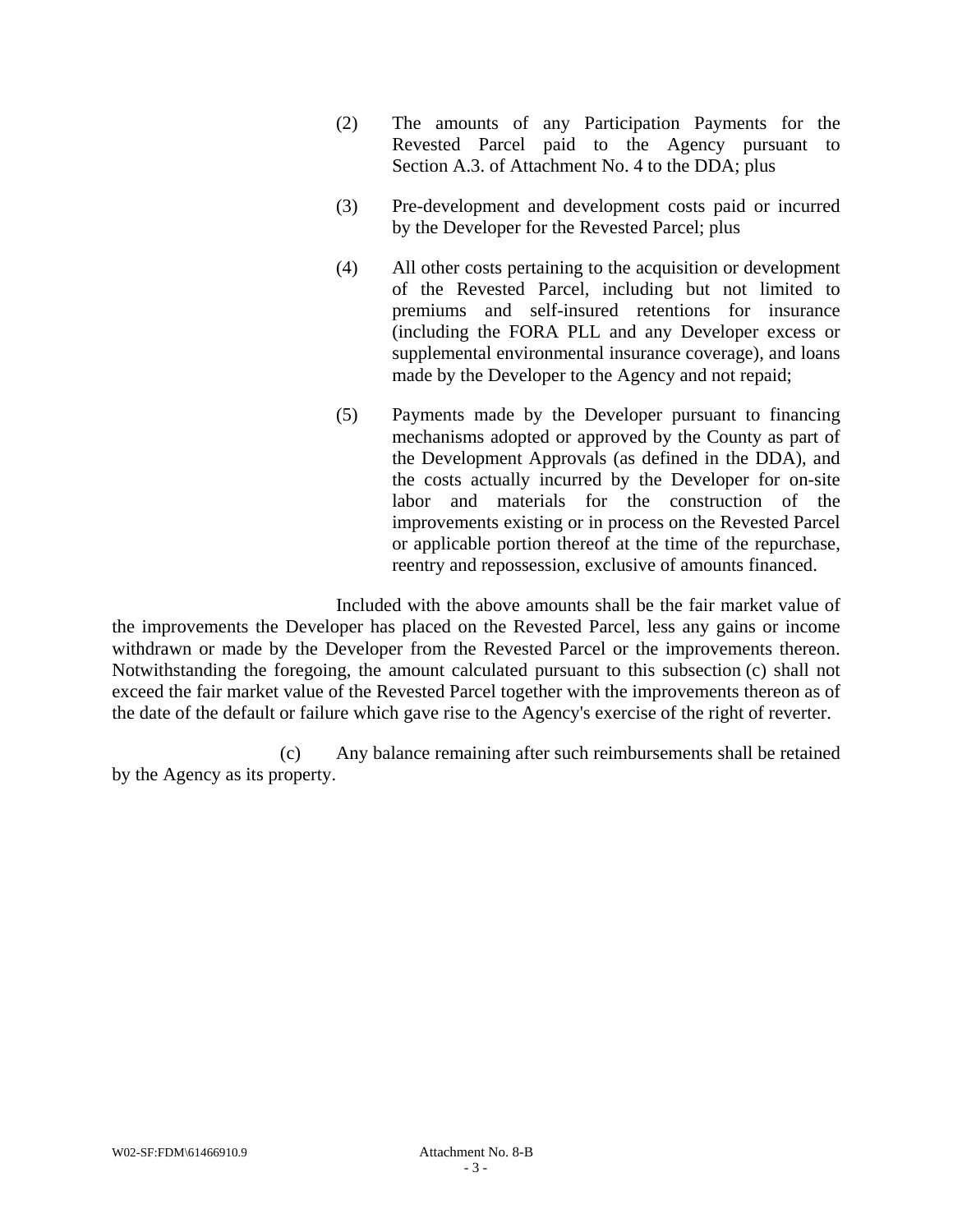Dated

By: \_\_\_\_\_\_\_\_\_\_\_\_\_\_\_\_\_\_\_\_\_\_\_\_\_\_\_\_\_\_\_\_\_\_\_

Title: \_\_\_\_\_\_\_\_\_\_\_\_\_\_\_\_\_\_\_\_\_\_\_\_\_\_\_\_\_\_

# MAIL TAX STATEMENTS AS DIRECTED ABOVE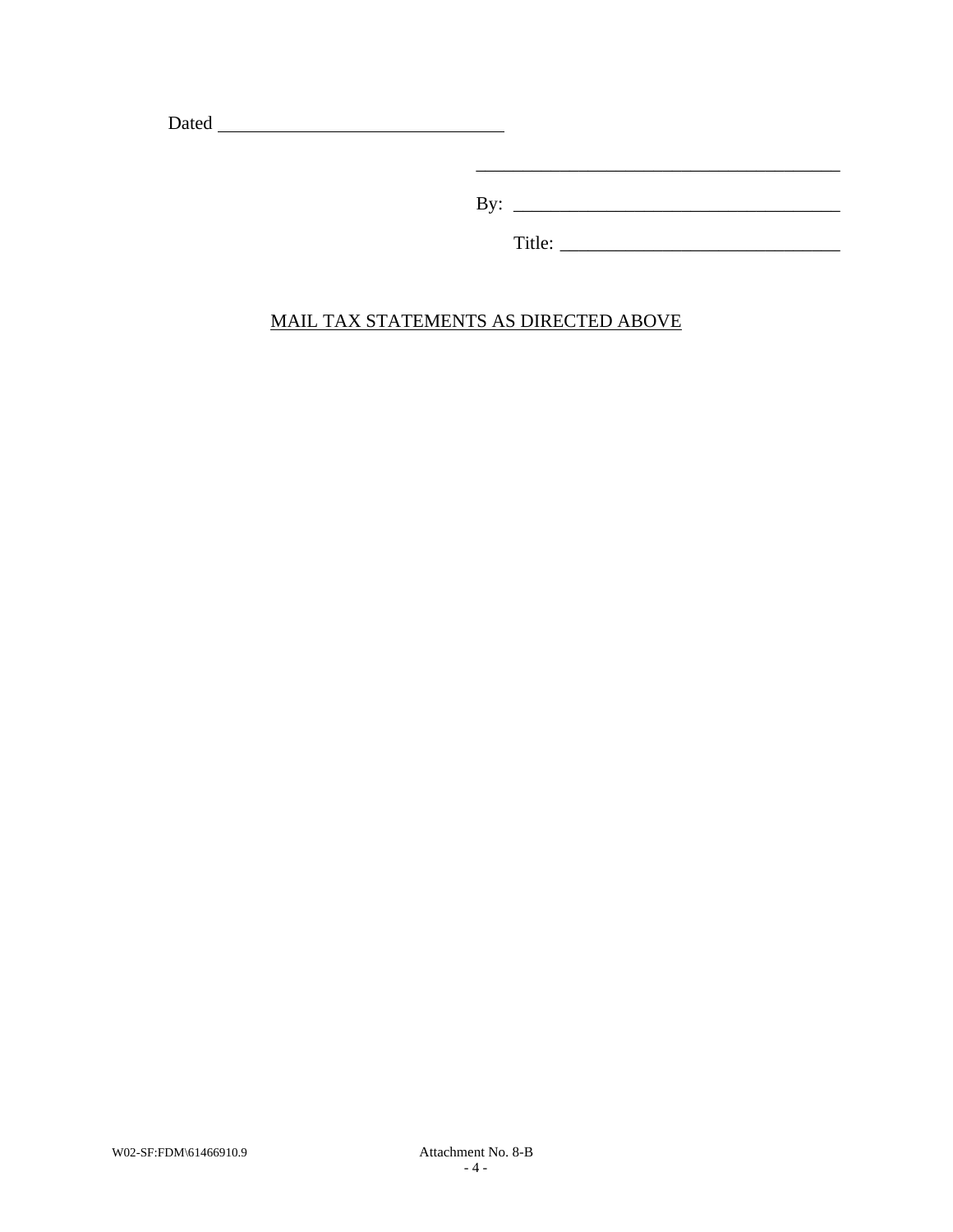## ATTACHMENT NO. 9

## SCOPE OF DEVELOPMENT

[First referenced, Section 202(22)(h) and (i)]

## **[DRAFTING NOTE: TO BE CONFORMED TO SPECIFIC PLAN AND OTHER PLANNING APPROVALS]**

Subject in all instances to the other Development Approvals (including but not limited to the Specific Plan, Master Tentative Map and Development Agreement), which shall govern and control in the event of a conflict, the Agency and Developer agree on the following scope of development to generally serve as a guide to the planning and development of the Site.

**1. Development Concept**: The Site will be developed as a new community with residential, commercial, public, cultural and open space land uses, as set forth in the Development Approvals, including the Pattern Book, which shall be administered by the County. The community will consist of a number of residential neighborhoods surrounding a mixed use Town Center. The Development Approvals allow for the development of up to one thousand four hundred (1,400) residential units, plus up to seventy (70) second units, each on the same lot as a residential unit, including 280 income restricted affordable (very low, low and moderate income) housing units, 140 "Workforce II" housing units, and market rate housing, a mixed use Town Center with commercial and office and residential uses, public facilities and institutional uses, an Arts District including 65 live/work units and artist studio space as part of a historic district, and open space, parks and recreational areas, as more specifically set forth in the Development Approvals. Residential product types shall not exceed the maximum square footage for each product type set forth in Exhibit No. 1 to this Attachment No. 9.

**2. Development Approach**: Developer shall serve as the land development entity and, except as otherwise provided in this Agreement, shall build out all infrastructure including parks and public parking areas and shall obtain all entitlements (including approval of a Pattern Book to be prepared by Developer) required under the Development Approvals for the Project. The Parties acknowledge that Developer may sell portions of the Project to third party merchant homebuilders who shall build and market the housing pursuant to Assignment and Assumption Agreements referred to in Section 107 of this Agreement. It is contemplated that portions of the Project shall be sold to and at least one-half of the market rate units in the Project will be built by Affiliated Homebuilders. All of the market rate units shall be developed and sized in a manner consistent with promoting affordability by design, consistent with the Pattern Book. Mechanisms and procedures are included in Section A.3. of Attachment No. 4 to assure that conveyances of development pads to Affiliated Homebuilders and to third party builders shall take place at fair market value in an arms length transaction.

**3. Historic District**; **Arts District/Studio Space:** The Historic District is subject to the Historic District Agreement (defined in Section 6 of Attachment No. 4).

The Agency and the Developer agree that as conditions to closing, (1) the Developer shall comply with the conditions of the Historic District Agreement; (2) a non-profit corporation will be identified by the Developer, which may be ARTSPACE or an affiliate thereof, which will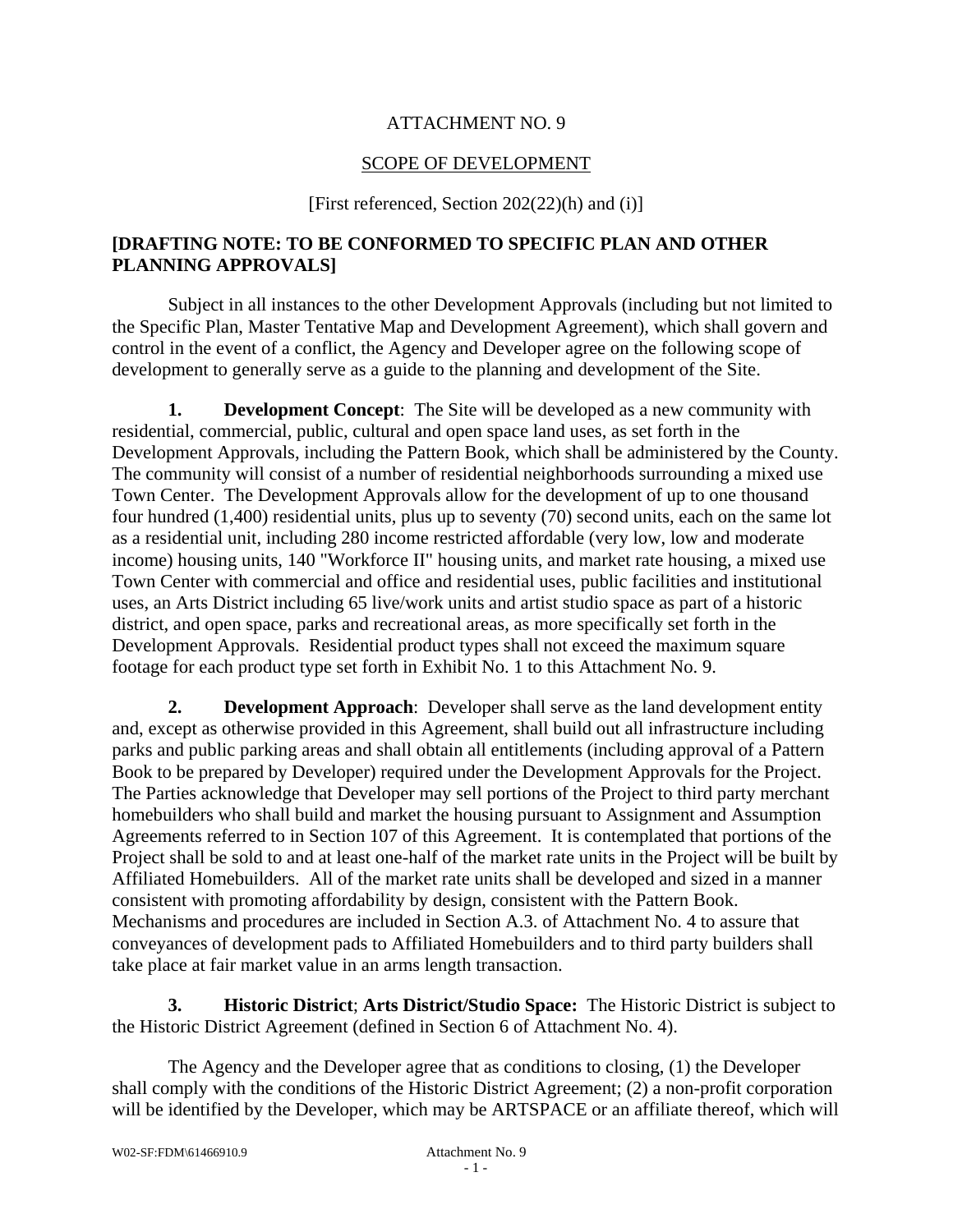qualify as an Internal Revenue Code Section  $501(c)(3)$  organization; and (3) the Agency, the Developer and the non-profit corporation will enter into a contract providing for the maintenance and rehabilitation of buildings in the Historic District to be conveyed to the non-profit corporation. The Developer will commit the financial contributions described in Section G of Attachment No. 4 to the non-profit corporation, which shall deposit them in an account subject to Agency and Developer signature authority. In the event that tax increment funds are not available at the time the non-profit corporation wishes to initiate rehabilitation of the buildings in the Historic District, it will seek interim financing from foundations or other similar sources, possibly in the form of a program related investment loan secured by a pledge of the tax increment, and shall not be required to proceed with rehabilitation unless and only to the extent such financing is available to it.

The Agency will convey all of the Site to the Developer in a single conveyance, except the 23 contributing buildings as referenced in Exhibit 2 hereto and an amount of unimproved land surrounding those buildings, for logical building sites for conveying and mapping purposes to be agreed upon by the Parties, to remain in the Historic District at closing. The Parties contemplate that prior to the recordation of a final map which includes the Historic District, title to the 23 contributing buildings in the Historic District will be retained by the Agency (with a metes and bounds description) and excluded from the conveyance of the Site to the Developer; provided, that the Developer shall include parcels for the 23 contributing buildings on the final map for the Historic District for the Agency's reference in further conveyances of those buildings.

The Agency will convey by lease or in fee to the non-profit corporation the 20 buildings to be maintained and rehabilitated and will retain the three buildings planned for public use and public ownership; provided that with respect to such three retained buildings, the Agency shall enter into an agreement with the non-profit corporation for the maintenance and timely rehabilitation of such buildings to Agency specifications in accordance with the standards approved by SHPO at the sole cost of the Agency. Following rehabilitation of those three retained buildings, the Agency shall convey them to the County. To the extent reasonably necessary, easements for access to and as necessary for site preparation and to provide infrastructure for the 20 buildings to be rehabilitated and owned by or leased to the non-profit corporation, as well as to the three buildings to be used as public facilities and owned by the County or the Agency, shall be reserved by or granted to the Developer.

The non-profit corporation will operate and maintain the 20 buildings to be owned by it and will fund its program activities from a combination of (1) the initial endowment fund established by the Developer contributions, (2) rental or lease income from the property and (3) charitable grants and contributions. Neither the Developer nor the Agency shall have any ongoing responsibility for the operation of the non-profit corporation or of the 20 buildings owned by it.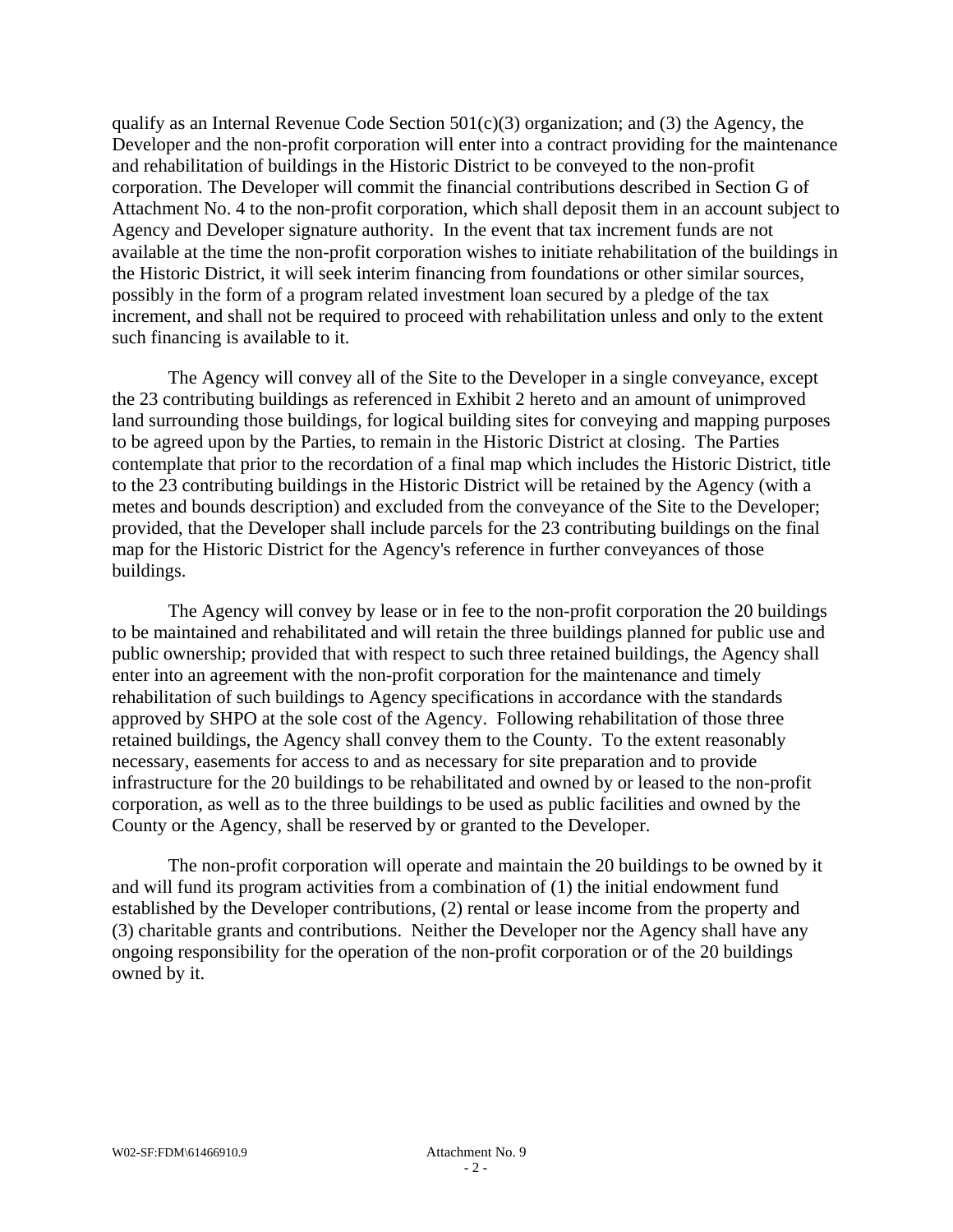## **4. Inclusionary Housing**. **[Note that the Board may, as part of its approval of the entitlements, make modifications to the Inclusionary Housing Policies' requirements based on findings]**

The Developer shall enter into an Inclusionary Housing Agreement with the County, in a form acceptable to the County, Agency, and Developer, prior to the recordation of the first final map for the project. A minimum of 20% of all residential units constructed in each phase of the Project must be affordable to persons and families of very low, low and moderate income levels, as follows: 6% for very low, 8% for low and 6% for moderate income, all subject to appropriate deed restrictions to assure their continued affordability in accordance with the requirements of the CRL, the Inclusionary Housing Agreement, the County's Inclusionary Housing Ordinance with such modifications of its requirements as approved by the Board of Supervisors, and the Development Approvals and, as applicable, tax credit and bond financing requirements; provided that the very low and low income rental inclusionary units shall continue to be affordable for a term of at least 55 years from issuance of the Certificate of Occupancy for the particular unit and the for-sale moderate income inclusionary units shall continue to be affordable for a term of at least 45 years from the issuance of the Certificate of Occupancy for the particular unit. Moderate income inclusionary units will be developed by a Member or Affiliate of a Member of the Developer or by a merchant builder as part of the development of the market rate units. Very low and low income rental inclusionary housing units shall be developed by one or more qualified tax credit entities (each a "Rental Affordable Housing Developer") selected by the Developer, subject to the reasonable approval of the Agency. The Developer shall provide finished graded and infrastructure serviced pads to the inclusionary housing development sites; provided that the pads for the rental inclusionary housing shall be conveyed to the Rental Affordable Housing Developer at such time as the Agency subsidy payment (or payments from the Developer as part of the Shortfall Loan) under Section H.b. of Attachment No. 4 is available for such units and the Rental Affordable Housing Developer has obtained tax credit financing and bonded construction contracts for each phase or segment of the very low and low income rental units to be developed. Eligibility for, and pricing of, residential units for very low, low and moderate income persons and families under this Section 4 shall be calculated according to the methodology set forth in the Inclusionary Housing Agreement consistent with the terms of this Agreement. The County will be solely responsible for selection of buyers for the moderate income inclusionary units and shall make the selection through a lottery process in accordance with the procedures set forth in the Administrative Manual for the County of Monterey Inclusionary Housing Program (dated May 2003). The County shall not impose any local preference policies for eligibility for the very low or low income rental inclusionary housing units.

For purposes of calculations of the total number of affordable units and required percentages of very low, low and moderate income units, the total number of residential units constructed in the Project shall not include secondary or "carriage" units developed on the same lot. For purposes of counting total residential units and required percentages of very low, low and moderate income units, if a fraction results, it shall be rounded down to a whole number if the fraction is less than  $\frac{1}{2}$  and rounded up to the next whole number if the fraction is  $\frac{1}{2}$  or greater.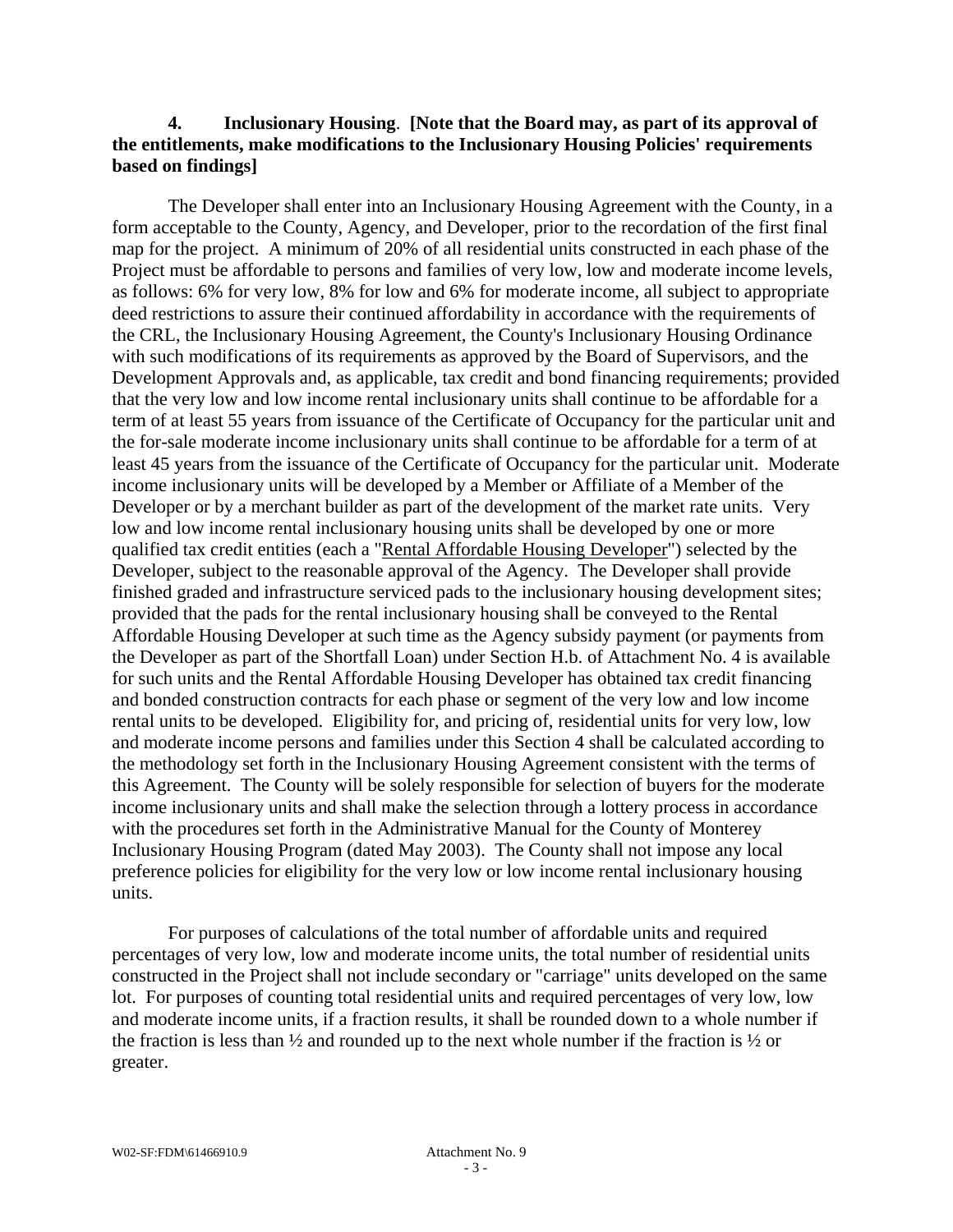### **5. Sale of Workforce Homes.**

The Developer, pursuant to this Agreement and the Development Approvals, is required to sell not less than ten percent (10%), or One Hundred Forty (140) of the Residential Units to be developed within Phase 3 of the Project at Affordable Workforce II Housing Costs to Qualified Workforce II Homebuyers (hereafter "Workforce II Homes"). Workforce II levels are defined as 150-180% of area median income for Monterey County, adjusted for household size. Eligibility for, and pricing of, Workforce II Homes under this Section 5 shall be calculated as provided in the Workforce II Housing Agreement to be entered into by the County and Developer pursuant to the Development Approvals, consistent with the terms of this Agreement. Prior to the recordation of the first Final Map for the Project, the Developer shall execute a Workforce II Housing Agreement with the County, in a form acceptable to the County, the Agency and Developer, that sets forth the Workforce II Housing requirements for the Project as a whole, consistent with this Agreement and the Development Approvals. The Workforce II Housing Agreement shall address the parameters of the purchase and resale of the Workforce II Homes, including without limitation the location, size, design, initial pricing, equity sharing, marketing, eligibility of and selection of buyers, and recordation of implementing documents. Unless the County retains sole responsibility for the selection of buyers of Workforce II Housing, this County shall not impose any local preference policies for eligibility for Workforce II Housing units.

The Developer shall sell or cause to be sold, the Workforce II Homes at purchase prices assuming a down payment not exceeding 10% and the principal amount of a first mortgage loan that may be obtained by a Qualified Workforce II Homebuyer and such other factors affecting the homebuyer's monthly housing costs (e.g., property taxes, homeowners' association dues, and special assessments) that will result in County's calculation of a Monthly Housing Cost for the Qualified Workforce II Housing Homebuyers based on a housing cost equal to 40% of actual eligible gross income divided by 12. The purchase price shall not exceed fair market value of the Workforce II Home. The Agency shall approve the terms of sale of the Workforce II Homes prior to completion of the sales. The County shall assist the Developer or Affordable Housing Developer in developing a pool of Qualified Workforce II Homebuyers and in selection of Qualified Workforce II Homebuyers to purchase the Workforce II Homes. In the event that the Developer cannot find qualified Workforce II Homebuyers following reasonable efforts, the Developer shall submit documentation to the County of its reasonable efforts to find Qualified Workforce II Homebuyers and notify the County of its inability to find such buyers. Following County's determination that Developer has made reasonable efforts, County shall have 120 days to find Qualified Workforce II Homebuyers and/or exercise its option to purchase the Workforce II Homes for the price set forth in this Section. If the County does not find a Qualified Workforce II Homebuyer or exercise its option with respect to a particular unit within the 120 days, the Developer may sell the unit at fair market value.

As a condition of purchase of the Workforce II Homes, each Qualified Workforce II Homebuyer shall be required to execute a promissory note for the benefit of the Monterey County Community Housing Trust (or, if the Monterey County Community Housing Trust is not in existence, the County or the Agency), secured by a deed of trust and recorded on the property upon which the Workforce II Home is located, for an amount equal to the difference between the fair market price determined by the County at the time of the initial sale and the restricted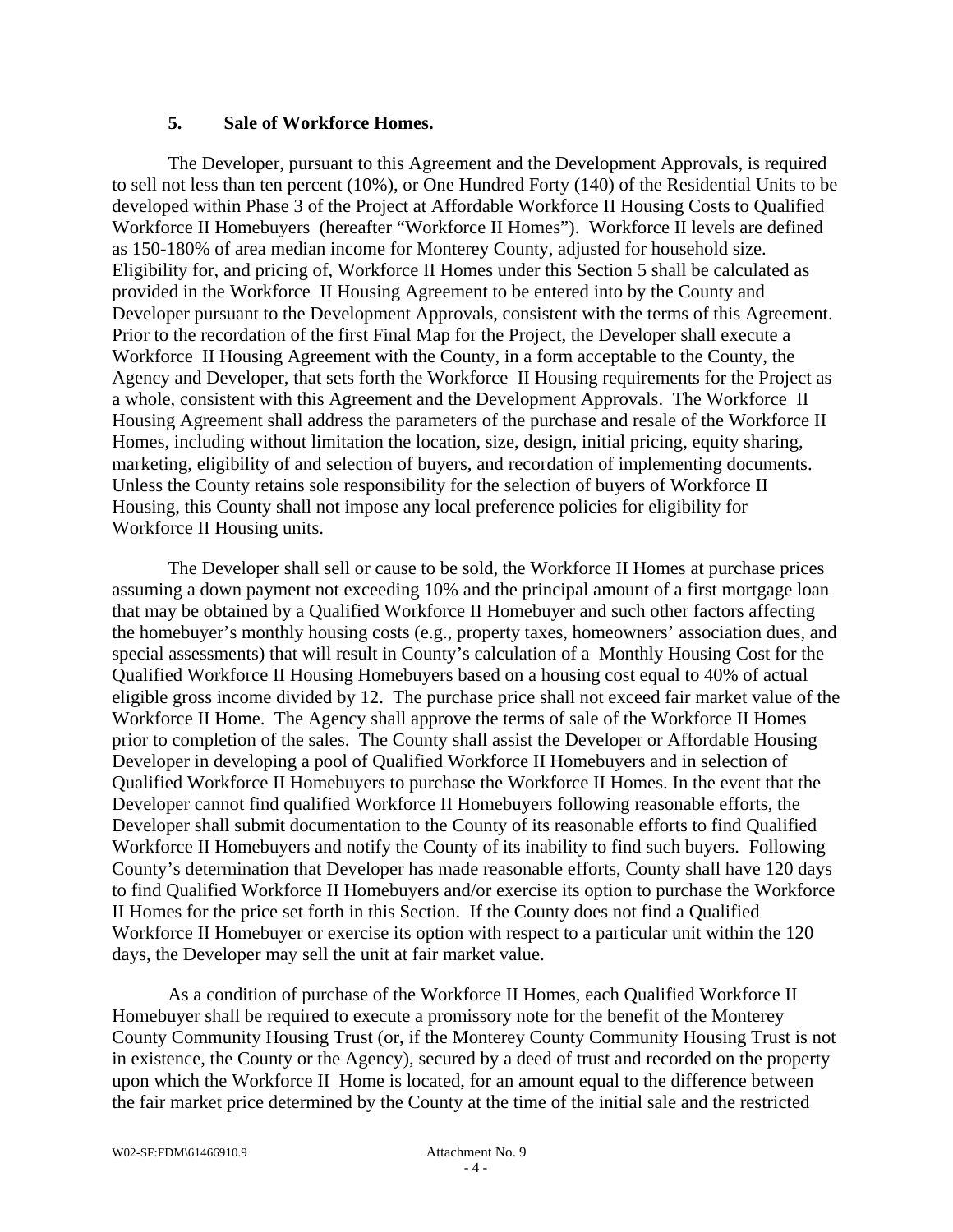sales price (initial subsidy), including reasonable interest, to be payable at the time of the re-sale of the home. In addition, said promissory note and deed of trust shall include an amount (determined by the County through a specified calculation) that provides for sharing of future appreciation, between the homeowner and the Monterey County Community Housing Trust in the re-sale value of the home based on a sliding scale that provides for payment of an increasing percentage of the appreciation to the homeowner over time to encourage retention of the home by the initial homeowner. The proceeds from the re-payment of the promissory note by the homeowner at the time of re-sale shall be used by the beneficiary (Monterey County Community Housing Trust) for the purposes of encouraging/assisting in the construction and/or retention of workforce housing in Monterey County. The Community Housing Trust Deed of Trust shall be subordinate to any first mortgage for the Home, but not less than in third position.

**6. Town Center**: The Parties recognize that the development of the Town Center is an important part of the design of the Project and agree that the market for retail and commercial space at East Garrison is uncertain and cannot accurately be predicted. Under the Development Approvals, the maximum amount of square footage allowed for the Town Center commercial mixed use parcels is 120,000 square feet (including up to 75,000 square feet of retail). The Town Center shall be developed with a minimum of 34,000 square feet of neighborhood serving retail, civic and other non-residential uses, as set forth in Section G.2 of Attachment No. 4 hereto.

The financial terms governing the Town Center parcels (as described in Exhibit 2 hereto) are set forth in Section G. 2. of Attachment No. 4 hereto.

**7. Open Space**: The provisions for open space shall be governed by the Development Approvals as to amount, timing and maintenance.

**8. Public Facilities**: Developer shall be responsible for providing \$3.5 million (indexed to the ENR Cost Index, as first defined in Section B of Attachment No. 4) (the "Developer's Contribution") for the design and construction of the Mandatory Public Facilities within the Project, as described below, and, if approved by the County, to provide construction management services for a fee, provided that the Agency provides binding assurances including the escrow of funds, to the reasonable satisfaction of the Developer, of any funding obligation necessary to complete such public facilities.

- (i) Mandatory Public Facilities
	- a. *Fire Station*, as a first priority for the Developer's Contribution, which shall be designed, constructed and equipped at a time and in a location approved by the County consistent with a Contract between the Developer and the Salinas Rural Fire District ("SRFD") approved by the County, which Contract shall be a condition to closing. In the time and manner required by such Contract with SRFD, the Developer shall pay up to the sum of \$2.3 million (as indexed to the ENR Cost Index) or such other amount (not to exceed, in any event, the amount of the Developer's Contribution) as shall be specified in the Contract with SRFD, which funds shall be used to design, construct and equip the fire station pursuant to the Contract. If, pursuant to the Contract with SRFD, the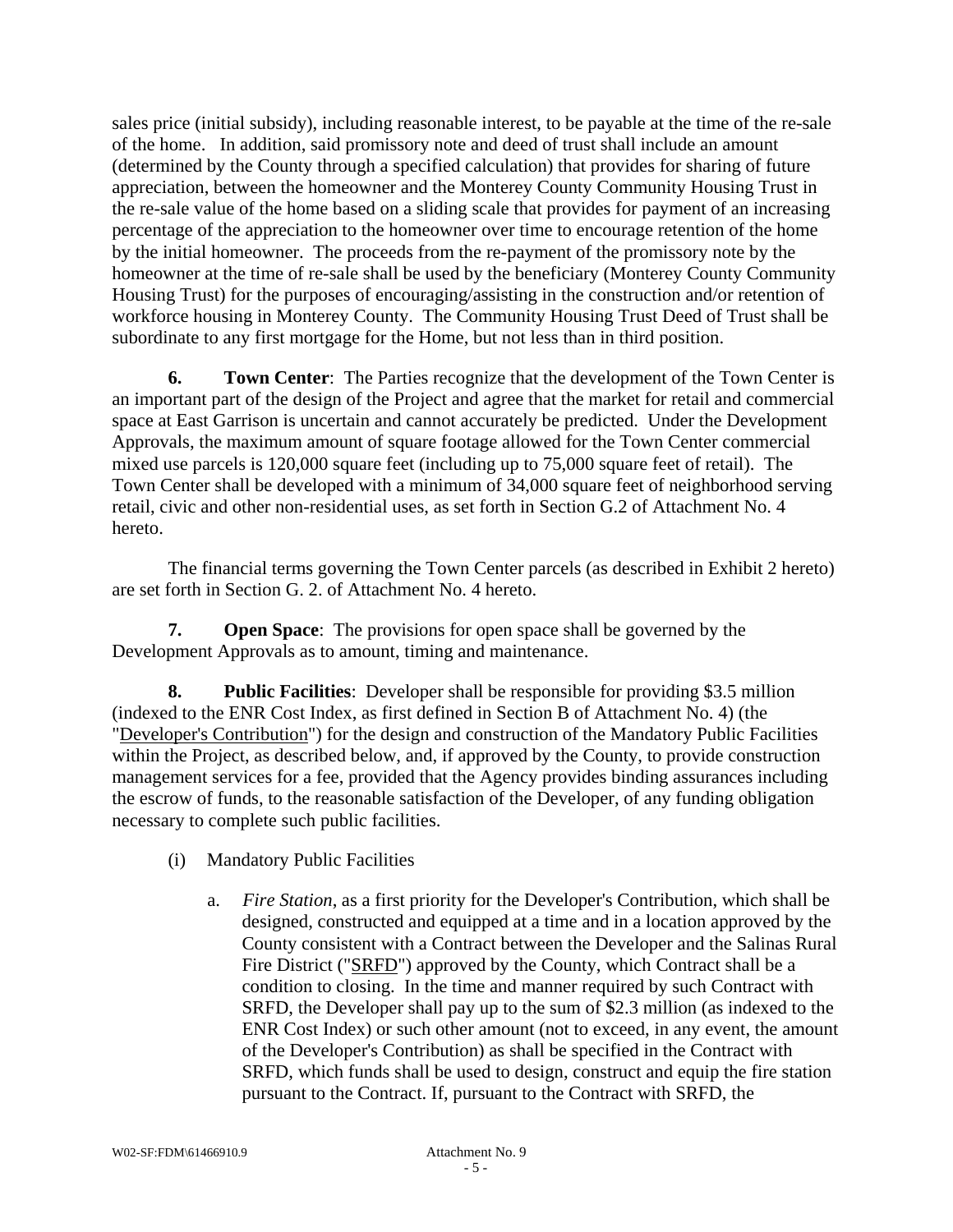Developer, subject to the express consent of the County, will act as the development or construction manager, the Developer will require, and the Agency agrees, that the Contract amount shall include a management fee payable to the Developer in an amount of five percent (5%) of the total Contract Amount exclusive of the management fee. The payment of such amount by the Developer shall constitute the Developer's sole obligation to contribute to the costs of design, construction and equipping of the fire station, and the County shall assist the Developer in limiting the Developer's costs to an amount not to exceed \$2.3 million, as indexed to the ENR Cost Index, if feasible, under the Contract with SRFD; provided, as a condition to the expenditure of all or any portion of the Developer's Contribution to design, construct and equip the Fire Station, the Agency shall agree to pay any costs in excess of such amount and shall demonstrate to the reasonable satisfaction of the Developer and SRFD its ability to timely make such payment as a priority under Section H.c. of Attachment No. 4 above, from the \$5.5 million the Agency has committed to public facilities.

b. *Library and Sheriff's Substation Facility*, as a second priority for any portion of the Developer's Contribution remaining after the first priority, at the time the Agency and Developer determine it is time to proceed with development, but no later than six months after the conveyance of the first Development Parcel in Phase 3, the Developer shall pay up to \$1.2 million (as indexed to the ENR Cost Index) or such amount of the Developer's Contribution as shall remain after the first priority toward the costs of the design and construction of the library and sheriff's substation facility; (including, if Developer, subject to the express consent of the County, will act as the development or construction manager, a management fee to the Developer in the amount of five percent (5%) of the total project cost exclusive of the management fee); provided that in lieu of the deposit of such funds into an escrow account, the Developer may provide the Agency with a payment bond assuring in such form and amount as the Agency shall reasonably require that the Developer will pay for such design and construction up to such amount as the work progresses. The payment of such amount by the Developer shall constitute the Developer's sole obligation to contribute to the costs of design and construction of the facility, and the Agency, as a condition to the Developer's obligation to incur the expenditure of any portion of the Developer's Contribution remaining after the first priority, shall agree to pay any costs in excess of such amount and shall demonstrate to the reasonable satisfaction of the Developer and the County its ability to timely make such payment as a priority under Section H.c. of Amendment No. 4 above, from the \$5.5 million the Agency has committed to public facilities.

In no event shall the Developer's total obligation to contribute to the costs of facilities (including management fees payable to the Developer) under a. and b., above, exceed the total amount of the Developer's Contribution of \$3.5 million (as indexed to the ENR Cost Index).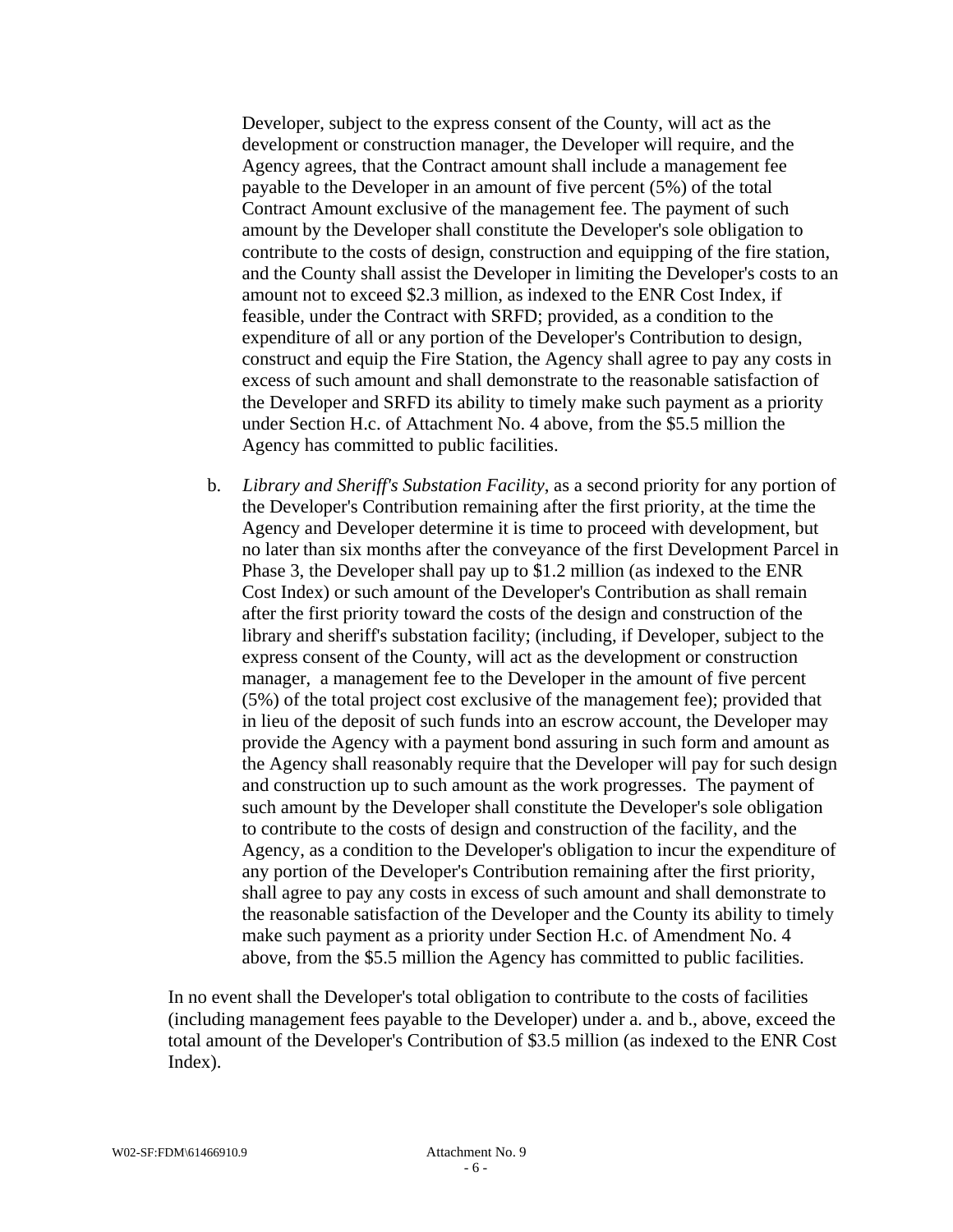(ii) Other Public Facilities (to the extent funds are available from the Agency's commitment of \$5.5 million for the costs of pubic facilities after providing funding, if required, for the costs of completing the Mandatory Public Facilities under a. and b., above.)

Prior to close of escrow, the Agency and the Developer shall agree on a list of other public facilities (designated by the Agency, except as otherwise required by the Specific Plan and the Conditions of Approval) and a schedule for planning and development of those listed public facilities subject to payment of the costs thereof from the tax increment available to the Agency under priority e. in Section H. of Attachment No. 4 and the amount of the Developer's Contribution of \$3.5 million (as indexed to the ENR Cost Index) remaining, if any, after all expenditures are made to satisfy the first and second priorities under Section 8 (i) a. and b., above. The public facilities to be provided and to be finally determined by the Agency, include, but are not limited to, the following as listed on Exhibit No. 2 to this Attachment No. 9:

- a. Day Care Center,
- b. Youth Center,
- c. Community Services District Offices, and
- d. *Sports and Recreation Center* on the site of the Battle Simulation Building;

provided, however, that the Developer shall be under no obligation to contribute any amount to the costs of such public facilities in excess of the remaining amount, if any, of the Developer's Contribution of \$3.5 million (as indexed to the ENR Cost Index) after the first and second priorities under Section 8 (i) a. and b., above are satisfied, and Developer shall have no obligation to build such public facilities and the Agency shall be responsible for the design and construction of such facilities, and shall agree to pay any costs in excess of such amount to complete such public facilities and shall demonstrate to the reasonable satisfaction of the Developer and the County its ability to timely make such payment.

(iii) Reallocation of Funds.

Except for funds required to be contributed to Mandatory Public Facilities, the Agency shall have the discretion to reallocate up to the remaining amount of the Developer's Contribution, if any, and Agency funding to public facilities for the Project from the list in (ii), above, designated by the Agency provided sufficient funding is available to complete those designated public facilities.

**9. Habitat Management:** Developer and its successors and assigns shall comply with any border/transitional area requirements for portions of the Site immediately adjacent to Bureau of Land Management land, as well as with the Endangered Species Act Memorandum of Agreement between the U.S. Fish and Wildlife Service, Army, FORA, County and Developer, which is expected to be entered into and recorded prior to conveyance of the Site.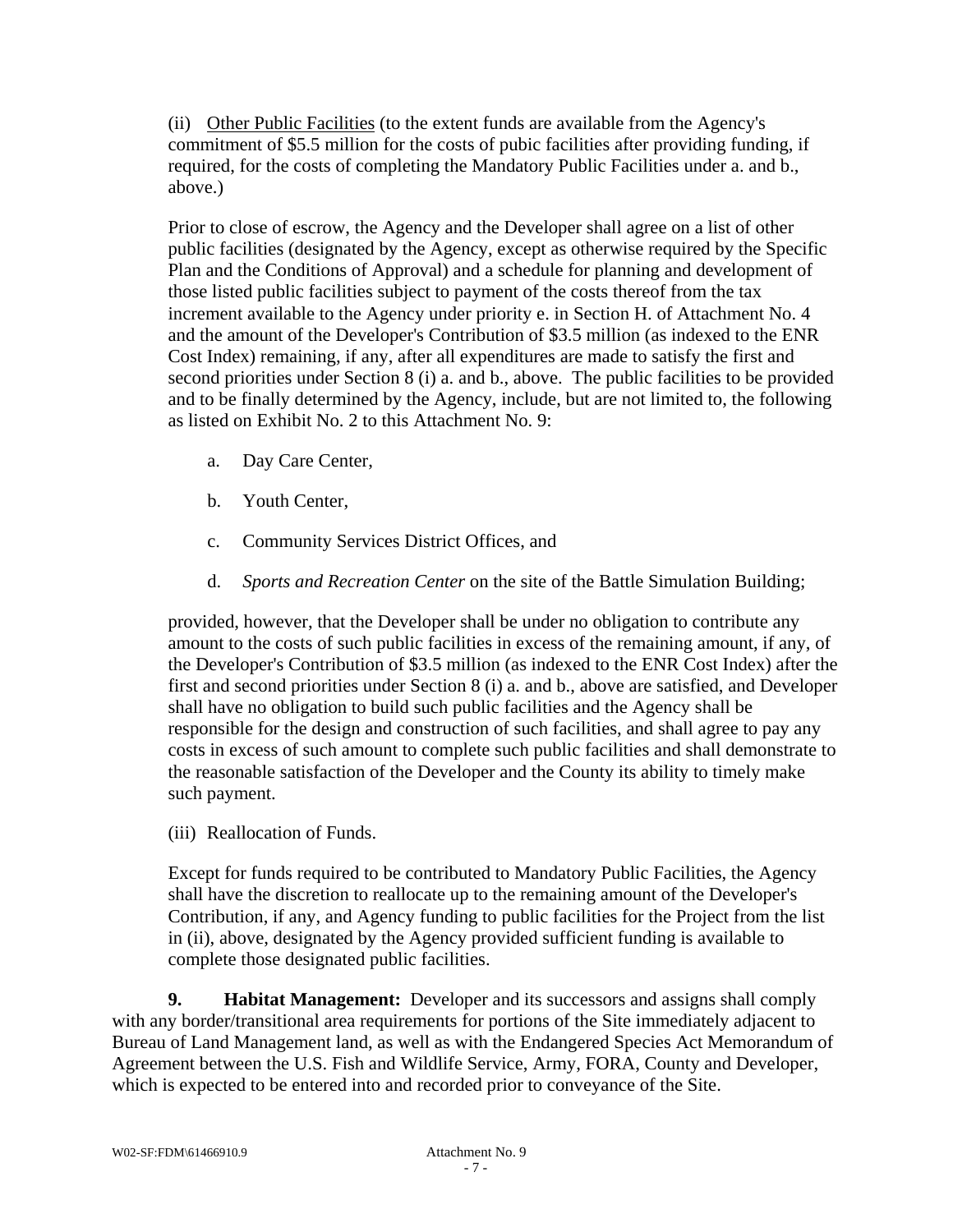**10. Processing Consultant:** Agency and County will retain, at Developer's request, a consultant (or if agreed to by Developer, a dedicated temporary "at will" employee of the Agency or County to the County's East Garrison Project Manager whose sole duties will be devoted to managing and facilitating the implementation of the East Garrison Project) to manage for and at the direction of the Agency and the County the timely processing of entitlements for the Project and other services for the Agency or County as requested by the Developer or as may be required by the Development Approvals, the costs of which will be paid by Developer monthly within 30 days of invoicing. If the Developer requests the County and/or Agency to retain such a consultant, the Agency will use its best efforts in consultation with the Developer to do so within 30 days of Developer's request. The Agency and County also agree, at Developer's request, to provide on the same basis as above the retention of outside plan check and/or inspection services for both improvement plans and building construction or, in the alternative as approved by the Developer, the hiring of a qualified person dedicated exclusively to providing such services for the development of the Site.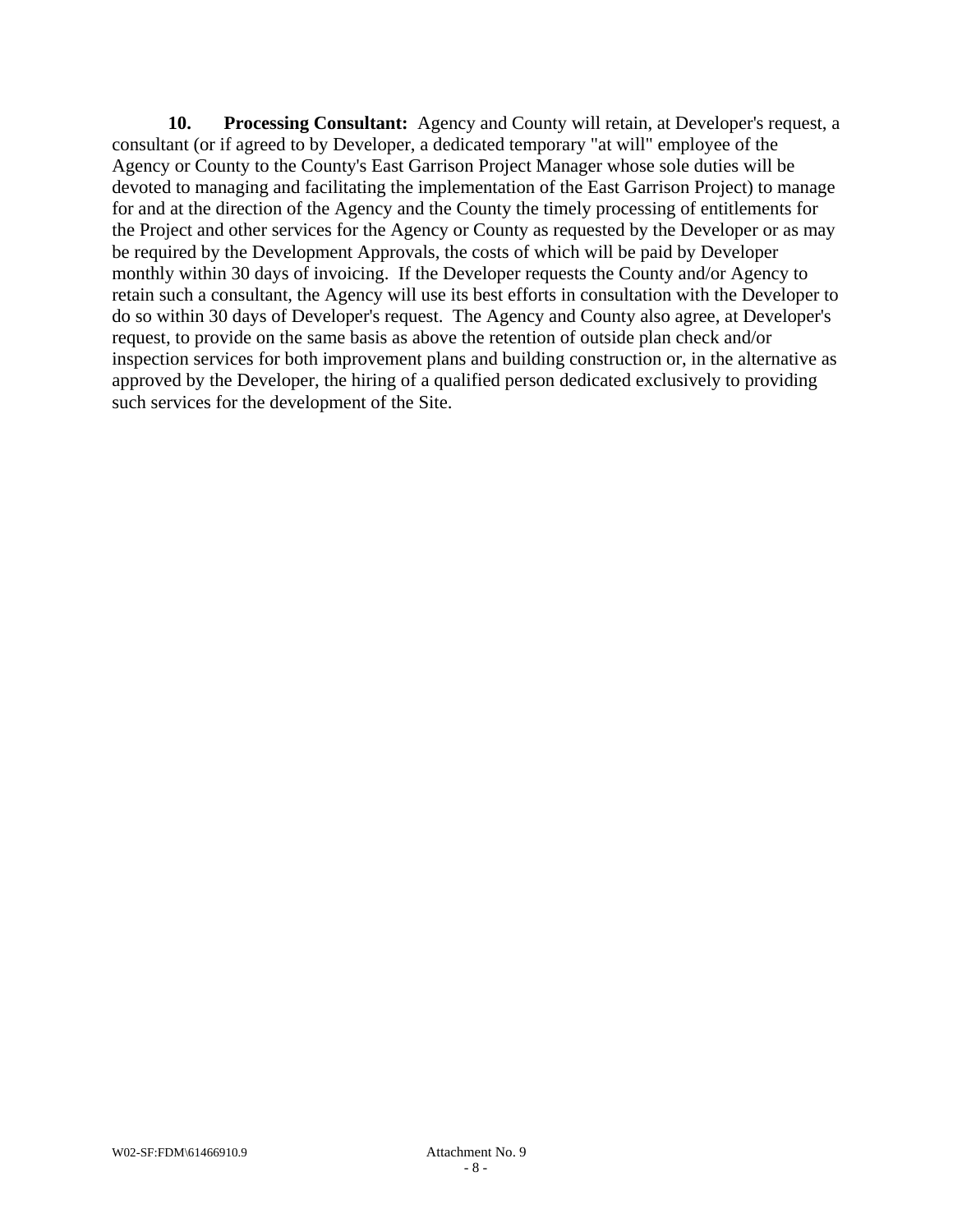## EXHIBIT 1 TO

# ATTACHMENT NO. 9

## MAXIMUM SIZES OF PRODUCT TYPES

| <b>East Garrison Market Rate Units</b>   |              | # OF UNITS     | MAX. SQ. FT. |
|------------------------------------------|--------------|----------------|--------------|
| Garden (2,450 SF Lot)                    |              |                |              |
| Plan 1                                   |              | Minimum 22     | 1,650        |
| Plan 2                                   |              | Minimum 30     | 1,760        |
| Plan 3                                   |              | Minimum 30     | 1,925        |
| Plan 4                                   |              | $30 - 50$      | 2,090        |
| Plan 5                                   |              | $39 - 63$      | 2,200        |
|                                          | <b>Total</b> | 201            |              |
| <b>Grove (2,100 SF Lot)</b>              |              |                |              |
| Plan 1                                   |              | Minimum 43     | 1,430        |
| Plan 2                                   |              | $50 - 82$      | 1,650        |
| Plan 3                                   |              | $50 - 82$      | 1,870        |
|                                          | <b>Total</b> | 189            |              |
| Bungalow (4,000 SF Lot)                  |              |                |              |
| Plan 1                                   |              | Minimum 26     | 2,310        |
| Plan 2                                   |              | $26 - 44$      | 2,530        |
| Plan 3                                   |              | $40 - 66$      | 2,750        |
| Plan 4                                   |              | $40 - 66$      | 2,860        |
|                                          | <b>Total</b> | 176            |              |
| Village (4,550 SF Lot)                   |              |                |              |
| Plan 1                                   |              | Minimum 12     | 1,980        |
| Plan 2                                   |              | $13 - 21$      | 2,200        |
| Plan 3                                   |              | $13 - 21$      | 2,420        |
|                                          | <b>Total</b> | 50             |              |
| <b>Bluff (5,500 SF Lot)</b>              |              |                |              |
| Plan 1                                   |              | $\overline{0}$ | 2,700        |
| Plan 2                                   |              | $7 - 12$       | 3,190        |
| Plan 3                                   |              | $8 - 16$       | 3,410        |
|                                          | <b>Total</b> | 21             |              |
| Cottage (5,000 SF Lot)                   |              |                |              |
| Plan 1                                   |              | Minimum 32     | 2,750        |
| Plan 2                                   |              | $32 - 52$      | 2,970        |
| Plan 3                                   |              | $43 - 69$      | 3,190        |
|                                          | Total        | 140            |              |
| <b>Town Center Condos</b>                |              |                |              |
| Plan 1                                   |              | Minimum 11     | 715          |
| Plan 2                                   |              | Maximum 29     | 970          |
|                                          | <b>Total</b> | 40             |              |
| <b>Condo Lofts</b>                       |              |                |              |
| Plan 1                                   |              | Minimum 22     | 990          |
| Plan 2                                   |              | $28 - 46$      | 1,100        |
| Plan 3                                   |              | $29 - 47$      | 1,320        |
| Plan 4                                   |              | $34 - 56$      | 1,485        |
|                                          | <b>Total</b> | 150            |              |
| Live/Work                                |              |                |              |
| Plan 1                                   |              | Minimum 11     | 1,925        |
| Plan 2                                   |              | $11 - 19$      | 2,172        |
| Plan 3                                   |              | $14 - 24$      | 2,310        |
|                                          | <b>Total</b> | 49             |              |
| <b>Townhomes</b>                         |              |                |              |
| Plan 1                                   |              | Minimum 15     | 1,760        |
| Plan 2                                   |              | Minimum 20     | 1,925        |
| Plan 3                                   |              | $20 - 32$      | 2,090        |
| Plan 4                                   |              | $24 - 40$      | 2,200        |
|                                          | <b>Total</b> | 104            |              |
| Total for market rate/Workforce II units |              | 1120           |              |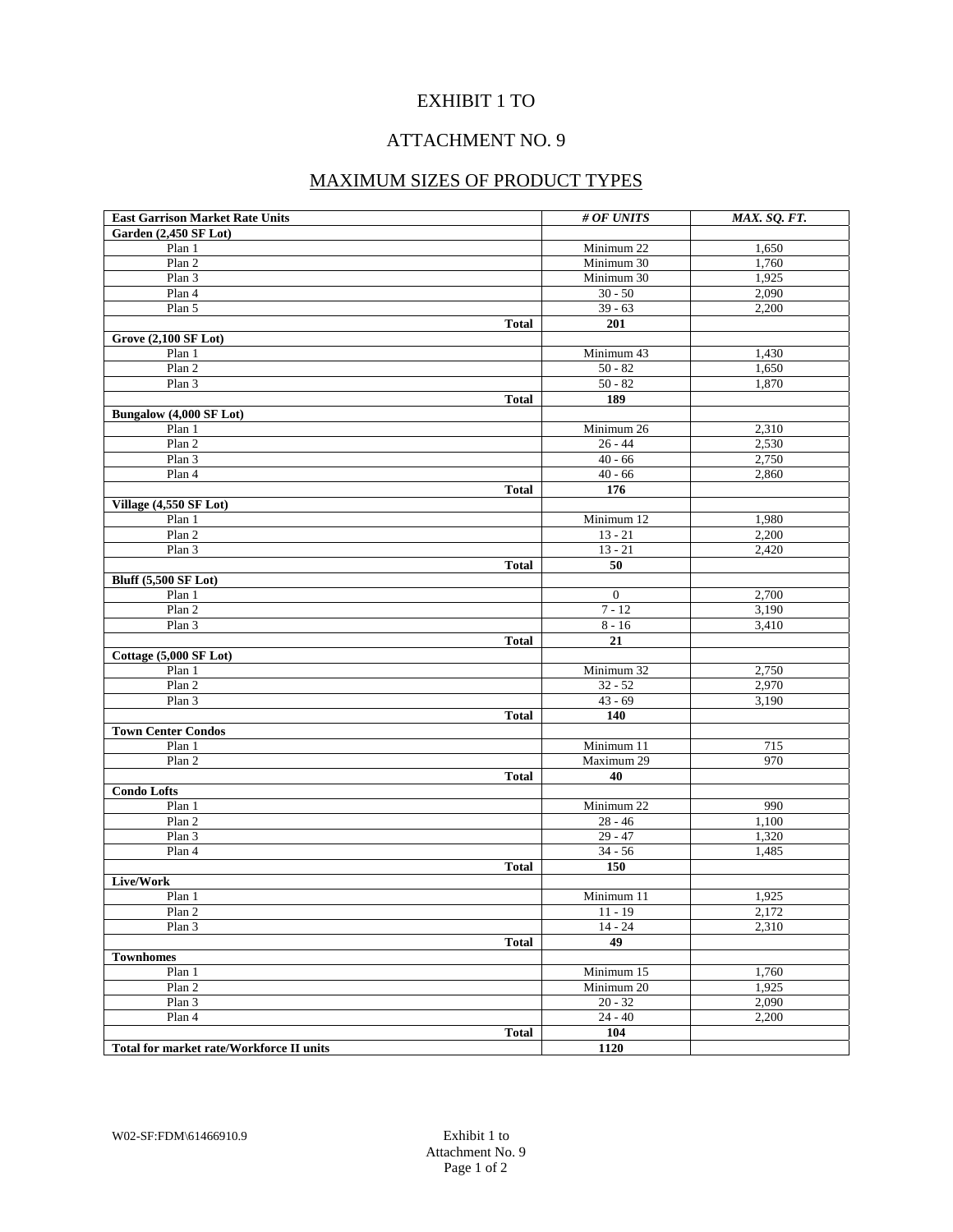## **East Garrison Proforma "Specific Plan Versions" East Garrison Partners I, LLC September 15, 2005**

#### **[Subject to revision from time to time based on Final Maps approved under the Development Approvals]**

| Affordable Product Matrix (Total 420 Units = 30% of total units) |                    |           |           | <b>Ph</b> | Ph <sub>2</sub> | Ph <sub>3</sub> | <b>Project</b> |              |
|------------------------------------------------------------------|--------------------|-----------|-----------|-----------|-----------------|-----------------|----------------|--------------|
| <b>Product Type</b>                                              | <b>Description</b> | Lot Size  | Type      | Sq. ft.   | <b>Total</b>    | <b>Total</b>    | <b>Total</b>   | <b>Total</b> |
| Arts Space Afford. Live/Work                                     | Live/Work Rent     | <b>NA</b> | 3-Story   | 1.100     | $\overline{0}$  | 0               | 65             | 65           |
| Affordable Apts                                                  | Apartment for rent | <b>NA</b> | 2/3 Story | 902       | 49              | 49              | 0              | 98           |
| Affordable Apts (Townhome)                                       | Townhome for rent  | 22 X 70   | 3-Story   | .300 ا    | 16              | 16              |                | 32           |
| Affordable Townhomes (Sale)                                      | Townhome for sale  | 22 X 70   | 2-Story   | 0.300     | 17              | 30              | 35             | 82           |
| Condos/Lofts                                                     | Workforce II inc.  | N/A       | 3-story   | 1,091     |                 |                 | 140            | 140          |
| Affordable Grove Lots                                            | Moderate inc.      | 30 X 70   | 2-Story   | .300 ا    | $\overline{0}$  | 0               | 3              |              |
|                                                                  |                    |           |           | Total     | 82              | 95              | 243            | 420          |

| <b>Market Rate Product Matrix</b> |                    |                 |             |         | Ph:            | Ph <sub>2</sub> | Ph <sub>3</sub> | Project      |
|-----------------------------------|--------------------|-----------------|-------------|---------|----------------|-----------------|-----------------|--------------|
| <b>Product Type</b>               | <b>Description</b> | <b>Lot Size</b> | <b>Type</b> | Sq. ft. | <b>Total</b>   | <b>Total</b>    | <b>Total</b>    | <b>Total</b> |
| Garden                            | Alley Loaded       | 35 X 70         | 2-story     | 1,776   | 61             | 73              | 67              | 201          |
| Courtyard                         | 4 Pack Cluster     | 65 X 70         | 2-story     | 2,004   | 50             | 0               | 0               | 50           |
| Bungalow                          | Alley Loaded       | 40 X 100        | 2-story     | 2,411   | 82             | 72              | 22              | 176          |
| Groves                            | Small SF           | 30 X70          | 2-story     | 1,510   | $\overline{0}$ | 98              | 91              | 189          |
| Villages                          | Alley-loaded       | 50 X 100        | 2-story     | 2,720   | 68             | 72              | $\overline{0}$  | 140          |
| <b>Bluffs</b>                     | Alley-loaded       | 50 X 100        | 2-story     | 3,000   | 12             | 0               | 9               | 21           |
| Live/Work                         | Mkt MF             | 22 X 70         | 3-story     | 1,923   | 9              |                 | 33              | 49           |
| Condos/Lofts                      | Mkt MF             | N/A             | 3-story     | 1.091   | $\overline{0}$ | 0               | 10              | 10           |
| <b>Market Townhome</b>            | Walk-up TH         | 22 X 70         | 2.5 story   | 1.793   | 43             | 61              | 0               | 104          |
|                                   |                    |                 |             | Total   | 325            | 383             | 232             | 940          |

|                   |           |     |                     | <b>Subtotal Units</b> | 407 | 478 | 475     | 1360                  |
|-------------------|-----------|-----|---------------------|-----------------------|-----|-----|---------|-----------------------|
| <b>Towncenter</b> |           |     |                     |                       |     |     |         |                       |
| Condo/Apt.        | Condo/Apt | N/A | $\sim$<br>∠/3-storv | 912<br>ט ו ט          |     |     | AC<br>w | $\overline{ }$<br>-40 |

**Project total Units** | 407 | 478 | 515 | 1400

W02-SF:FDM\61466910.9 **CONFIDENTIAL**